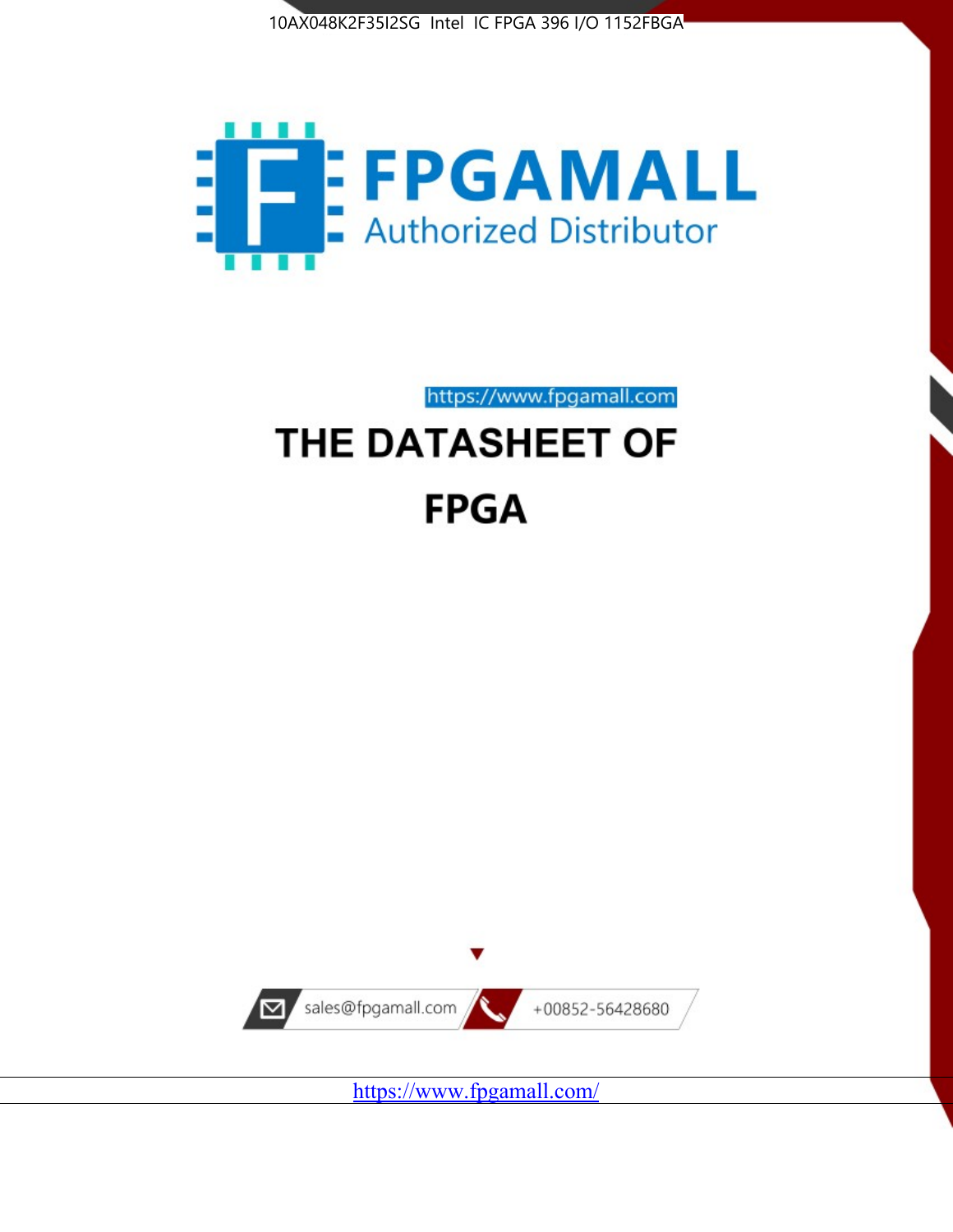10AX048K2F35I2SG Intel IC FPGA 396 I/O 1152FBGA



# **Intel® Arria® 10 Device Overview**



**A10-OVERVIEW | 2018.12.06** Latest document on the web: **[PDF](https://www.intel.com/content/dam/www/programmable/us/en/pdfs/literature/hb/arria-10/a10_overview.pdf)** | **[HTML](https://www.intel.com/content/www/us/en/programmable/documentation/sam1403480274650.html)**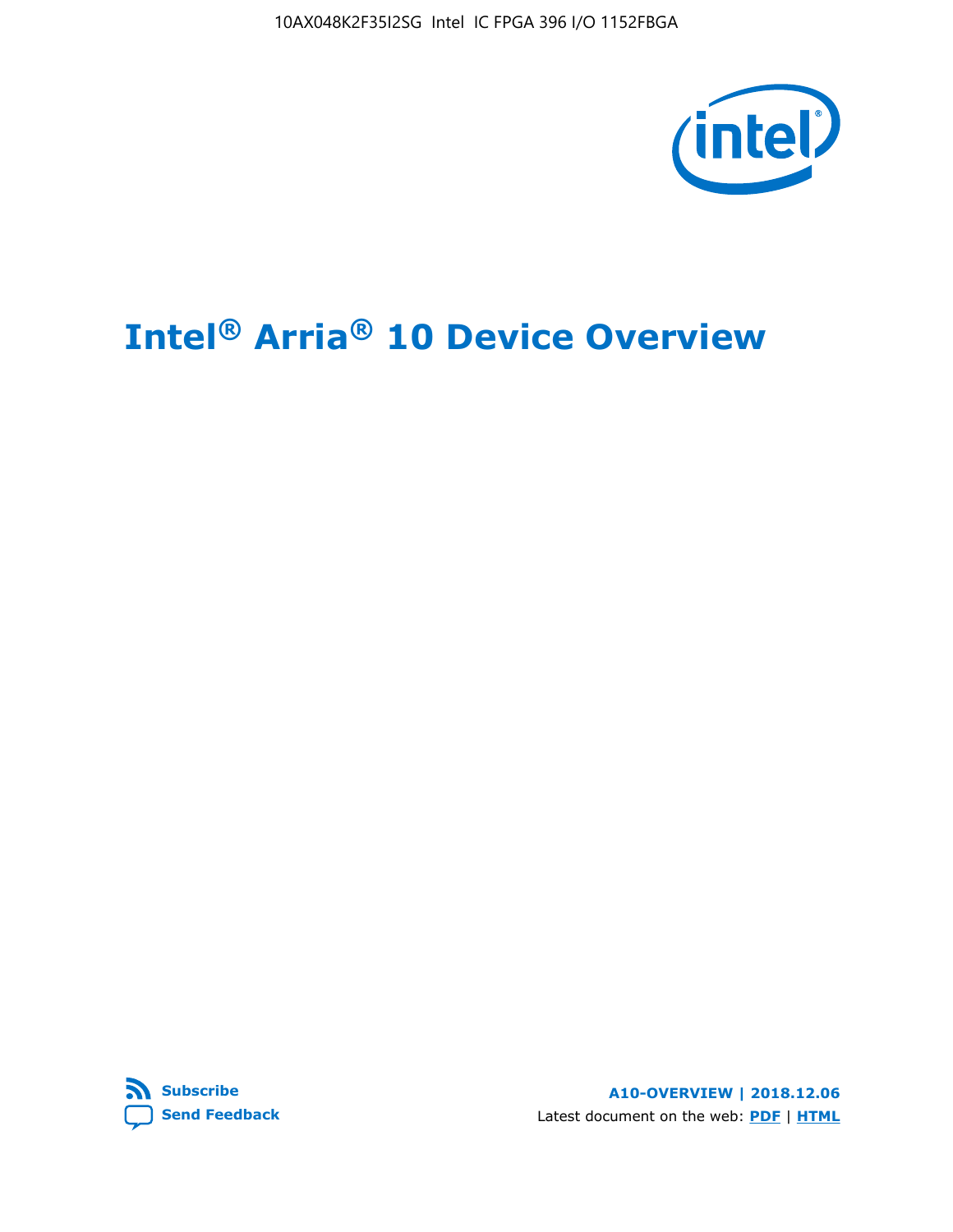

**Contents** 

# **Contents**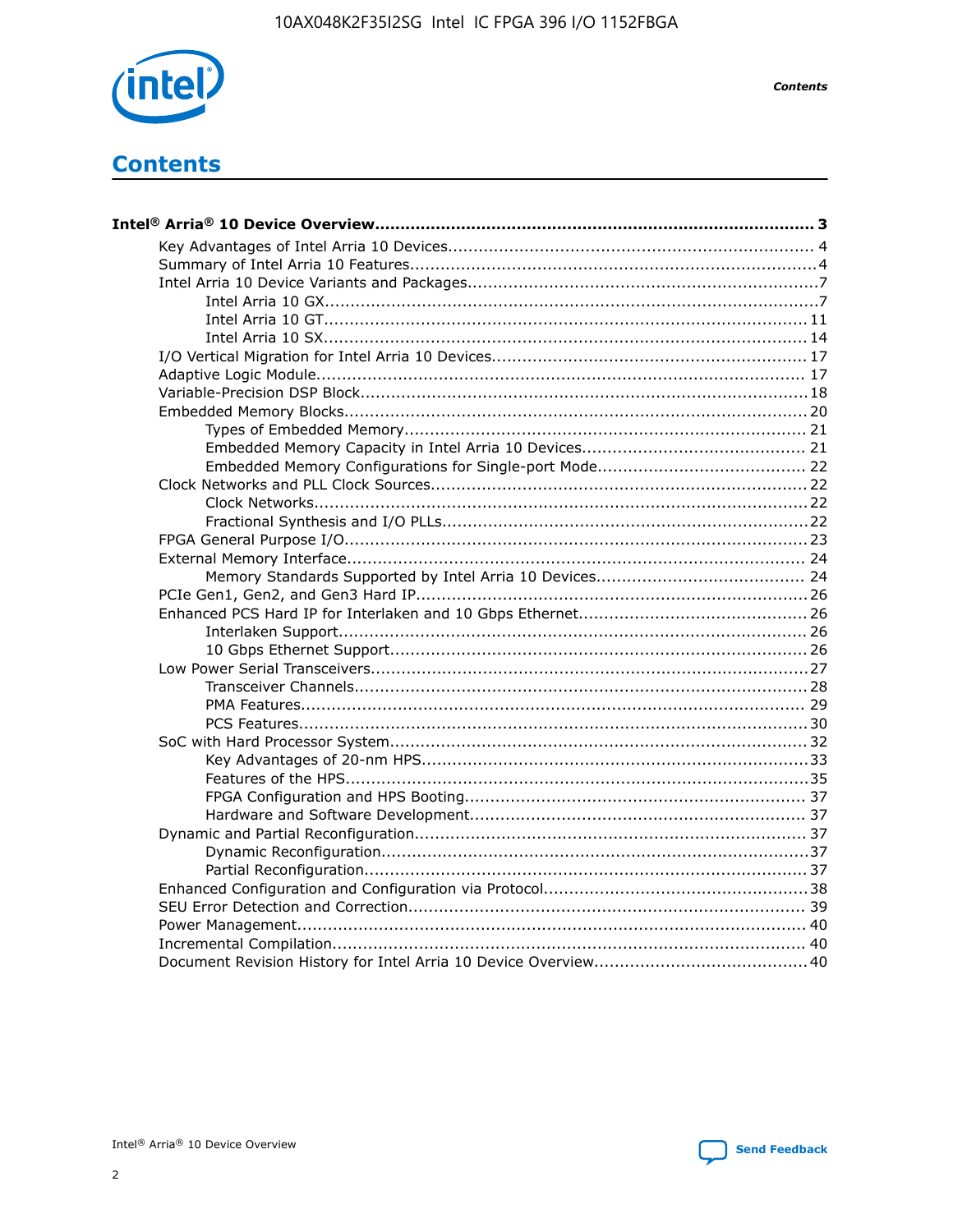**A10-OVERVIEW | 2018.12.06**

**[Send Feedback](mailto:FPGAtechdocfeedback@intel.com?subject=Feedback%20on%20Intel%20Arria%2010%20Device%20Overview%20(A10-OVERVIEW%202018.12.06)&body=We%20appreciate%20your%20feedback.%20In%20your%20comments,%20also%20specify%20the%20page%20number%20or%20paragraph.%20Thank%20you.)**



# **Intel® Arria® 10 Device Overview**

The Intel<sup>®</sup> Arria<sup>®</sup> 10 device family consists of high-performance and power-efficient 20 nm mid-range FPGAs and SoCs.

Intel Arria 10 device family delivers:

- Higher performance than the previous generation of mid-range and high-end FPGAs.
- Power efficiency attained through a comprehensive set of power-saving technologies.

The Intel Arria 10 devices are ideal for high performance, power-sensitive, midrange applications in diverse markets.

| <b>Market</b>         | <b>Applications</b>                                                                                               |
|-----------------------|-------------------------------------------------------------------------------------------------------------------|
| Wireless              | Channel and switch cards in remote radio heads<br>٠<br>Mobile backhaul<br>٠                                       |
| Wireline              | 40G/100G muxponders and transponders<br>٠<br>100G line cards<br>٠<br><b>Bridging</b><br>٠<br>Aggregation<br>٠     |
| <b>Broadcast</b>      | Studio switches<br>٠<br>Servers and transport<br>٠<br>Videoconferencing<br>٠<br>Professional audio and video<br>٠ |
| Computing and Storage | Flash cache<br>٠<br>Cloud computing servers<br>٠<br>Server acceleration<br>٠                                      |
| Medical               | Diagnostic scanners<br>٠<br>Diagnostic imaging<br>٠                                                               |
| Military              | Missile guidance and control<br>٠<br>Radar<br>٠<br>Electronic warfare<br>٠<br>Secure communications<br>٠          |

#### **Table 1. Sample Markets and Ideal Applications for Intel Arria 10 Devices**

#### **Related Information**

- [Intel Arria 10 Device Handbook: Known Issues](http://www.altera.com/support/kdb/solutions/rd07302013_646.html) Lists the planned updates to the *Intel Arria 10 Device Handbook* chapters.
- [Intel Arria 10 GX/GT Device Errata and Design Recommendations](https://www.intel.com/content/www/us/en/programmable/documentation/agz1493851706374.html#yqz1494433888646)
- [Intel Arria 10 SX Device Errata and Design Recommendations](https://www.intel.com/content/www/us/en/programmable/documentation/cru1462832385668.html#cru1462832558642)

Intel Corporation. All rights reserved. Intel, the Intel logo, Altera, Arria, Cyclone, Enpirion, MAX, Nios, Quartus and Stratix words and logos are trademarks of Intel Corporation or its subsidiaries in the U.S. and/or other countries. Intel warrants performance of its FPGA and semiconductor products to current specifications in accordance with Intel's standard warranty, but reserves the right to make changes to any products and services at any time without notice. Intel assumes no responsibility or liability arising out of the application or use of any information, product, or service described herein except as expressly agreed to in writing by Intel. Intel customers are advised to obtain the latest version of device specifications before relying on any published information and before placing orders for products or services. \*Other names and brands may be claimed as the property of others.

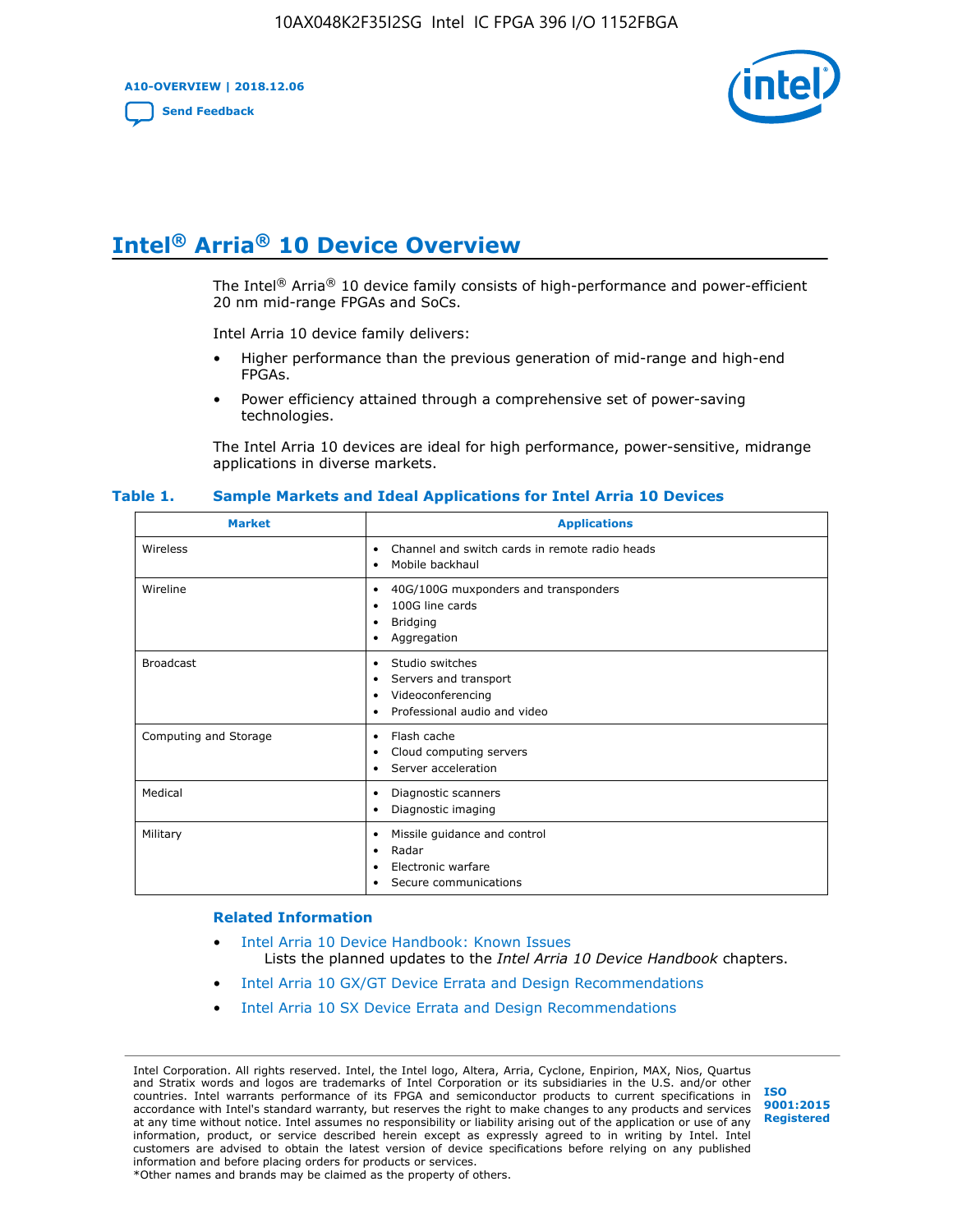

# **Key Advantages of Intel Arria 10 Devices**

# **Table 2. Key Advantages of the Intel Arria 10 Device Family**

| <b>Advantage</b>                                                                                          | <b>Supporting Feature</b>                                                                                                                                                                                                                                                                                                |  |  |  |  |  |  |
|-----------------------------------------------------------------------------------------------------------|--------------------------------------------------------------------------------------------------------------------------------------------------------------------------------------------------------------------------------------------------------------------------------------------------------------------------|--|--|--|--|--|--|
| Enhanced core architecture                                                                                | Built on TSMC's 20 nm process technology<br>٠<br>60% higher performance than the previous generation of mid-range FPGAs<br>٠<br>15% higher performance than the fastest previous-generation FPGA<br>٠                                                                                                                    |  |  |  |  |  |  |
| High-bandwidth integrated<br>transceivers                                                                 | Short-reach rates up to 25.8 Gigabits per second (Gbps)<br>٠<br>Backplane capability up to 12.5 Gbps<br>٠<br>Integrated 10GBASE-KR and 40GBASE-KR4 Forward Error Correction (FEC)<br>٠                                                                                                                                   |  |  |  |  |  |  |
| Improved logic integration and<br>hard IP blocks                                                          | 8-input adaptive logic module (ALM)<br>٠<br>Up to 65.6 megabits (Mb) of embedded memory<br>٠<br>Variable-precision digital signal processing (DSP) blocks<br>Fractional synthesis phase-locked loops (PLLs)<br>Hard PCI Express Gen3 IP blocks<br>Hard memory controllers and PHY up to 2,400 Megabits per second (Mbps) |  |  |  |  |  |  |
| Second generation hard<br>processor system (HPS) with<br>integrated ARM* Cortex*-A9*<br>MPCore* processor | Tight integration of a dual-core ARM Cortex-A9 MPCore processor, hard IP, and an<br>٠<br>FPGA in a single Intel Arria 10 system-on-a-chip (SoC)<br>Supports over 128 Gbps peak bandwidth with integrated data coherency between<br>$\bullet$<br>the processor and the FPGA fabric                                        |  |  |  |  |  |  |
| Advanced power savings                                                                                    | Comprehensive set of advanced power saving features<br>٠<br>Power-optimized MultiTrack routing and core architecture<br>٠<br>Up to 40% lower power compared to previous generation of mid-range FPGAs<br>Up to 60% lower power compared to previous generation of high-end FPGAs                                         |  |  |  |  |  |  |

# **Summary of Intel Arria 10 Features**

## **Table 3. Summary of Features for Intel Arria 10 Devices**

| <b>Feature</b>                  | <b>Description</b>                                                                                                                                                                                                                                                                                                                                                                                           |
|---------------------------------|--------------------------------------------------------------------------------------------------------------------------------------------------------------------------------------------------------------------------------------------------------------------------------------------------------------------------------------------------------------------------------------------------------------|
| Technology                      | TSMC's 20-nm SoC process technology<br>Allows operation at a lower $V_{\text{CC}}$ level of 0.82 V instead of the 0.9 V standard $V_{\text{CC}}$ core voltage                                                                                                                                                                                                                                                |
| Packaging                       | 1.0 mm ball-pitch Fineline BGA packaging<br>٠<br>0.8 mm ball-pitch Ultra Fineline BGA packaging<br>Multiple devices with identical package footprints for seamless migration between different<br><b>FPGA</b> densities<br>Devices with compatible package footprints allow migration to next generation high-end<br>Stratix <sup>®</sup> 10 devices<br>RoHS, leaded $(1)$ , and lead-free (Pb-free) options |
| High-performance<br>FPGA fabric | Enhanced 8-input ALM with four registers<br>Improved multi-track routing architecture to reduce congestion and improve compilation time<br>Hierarchical core clocking architecture<br>Fine-grained partial reconfiguration                                                                                                                                                                                   |
| Internal memory<br>blocks       | M20K-20-Kb memory blocks with hard error correction code (ECC)<br>Memory logic array block (MLAB)-640-bit memory                                                                                                                                                                                                                                                                                             |
|                                 | continued                                                                                                                                                                                                                                                                                                                                                                                                    |



<sup>(1)</sup> Contact Intel for availability.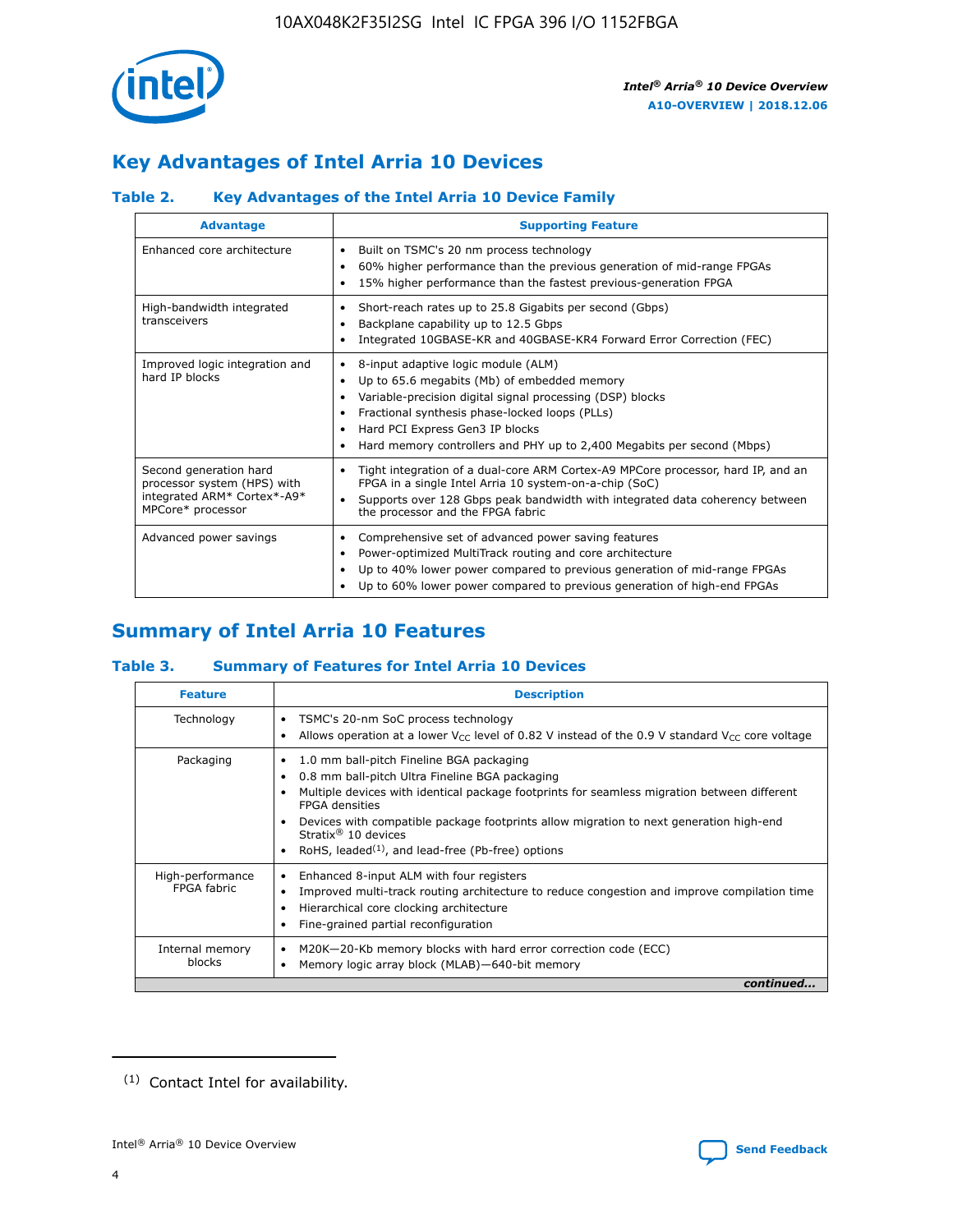$\mathsf{r}$ 



| <b>Feature</b>                         |                                                                                                                | <b>Description</b>                                                                                                                                                                                                                                                                                                                                                                                                                                                                                                                                                                                                                                                                                                                                                                                                                          |
|----------------------------------------|----------------------------------------------------------------------------------------------------------------|---------------------------------------------------------------------------------------------------------------------------------------------------------------------------------------------------------------------------------------------------------------------------------------------------------------------------------------------------------------------------------------------------------------------------------------------------------------------------------------------------------------------------------------------------------------------------------------------------------------------------------------------------------------------------------------------------------------------------------------------------------------------------------------------------------------------------------------------|
| Embedded Hard IP<br>blocks             | Variable-precision DSP                                                                                         | Native support for signal processing precision levels from $18 \times 19$ to<br>$\bullet$<br>54 x 54<br>Native support for 27 x 27 multiplier mode<br>64-bit accumulator and cascade for systolic finite impulse responses<br>(FIRs)<br>Internal coefficient memory banks<br>٠<br>Preadder/subtractor for improved efficiency<br>Additional pipeline register to increase performance and reduce<br>power<br>Supports floating point arithmetic:<br>- Perform multiplication, addition, subtraction, multiply-add,<br>multiply-subtract, and complex multiplication.<br>- Supports multiplication with accumulation capability, cascade<br>summation, and cascade subtraction capability.<br>- Dynamic accumulator reset control.<br>- Support direct vector dot and complex multiplication chaining<br>multiply floating point DSP blocks. |
|                                        | Memory controller                                                                                              | DDR4, DDR3, and DDR3L                                                                                                                                                                                                                                                                                                                                                                                                                                                                                                                                                                                                                                                                                                                                                                                                                       |
|                                        | PCI Express*                                                                                                   | PCI Express (PCIe*) Gen3 (x1, x2, x4, or x8), Gen2 (x1, x2, x4, or x8)<br>and Gen1 (x1, x2, x4, or x8) hard IP with complete protocol stack,<br>endpoint, and root port                                                                                                                                                                                                                                                                                                                                                                                                                                                                                                                                                                                                                                                                     |
|                                        | Transceiver I/O                                                                                                | 10GBASE-KR/40GBASE-KR4 Forward Error Correction (FEC)<br>PCS hard IPs that support:<br>- 10-Gbps Ethernet (10GbE)<br>- PCIe PIPE interface<br>- Interlaken<br>- Gbps Ethernet (GbE)<br>- Common Public Radio Interface (CPRI) with deterministic latency<br>support<br>- Gigabit-capable passive optical network (GPON) with fast lock-<br>time support<br>13.5G JESD204b<br>$\bullet$<br>8B/10B, 64B/66B, 64B/67B encoders and decoders<br>Custom mode support for proprietary protocols                                                                                                                                                                                                                                                                                                                                                   |
| Core clock networks                    | $\bullet$<br>$\bullet$                                                                                         | Up to 800 MHz fabric clocking, depending on the application:<br>- 667 MHz external memory interface clocking with 2,400 Mbps DDR4 interface<br>- 800 MHz LVDS interface clocking with 1,600 Mbps LVDS interface<br>Global, regional, and peripheral clock networks<br>Clock networks that are not used can be gated to reduce dynamic power                                                                                                                                                                                                                                                                                                                                                                                                                                                                                                 |
| Phase-locked loops<br>(PLLs)           | High-resolution fractional synthesis PLLs:<br>$\bullet$<br>Integer PLLs:<br>- Adjacent to general purpose I/Os | - Precision clock synthesis, clock delay compensation, and zero delay buffering (ZDB)<br>- Support integer mode and fractional mode<br>- Fractional mode support with third-order delta-sigma modulation<br>- Support external memory and LVDS interfaces                                                                                                                                                                                                                                                                                                                                                                                                                                                                                                                                                                                   |
| FPGA General-purpose<br>$I/Os$ (GPIOs) | On-chip termination (OCT)<br>$\bullet$                                                                         | 1.6 Gbps LVDS-every pair can be configured as receiver or transmitter<br>1.2 V to 3.0 V single-ended LVTTL/LVCMOS interfacing                                                                                                                                                                                                                                                                                                                                                                                                                                                                                                                                                                                                                                                                                                               |
| <b>External Memory</b><br>Interface    |                                                                                                                | Hard memory controller- DDR4, DDR3, and DDR3L support<br>$-$ DDR4-speeds up to 1,200 MHz/2,400 Mbps<br>- DDR3-speeds up to 1,067 MHz/2,133 Mbps<br>Soft memory controller—provides support for RLDRAM $3^{(2)}$ , QDR IV $(2^2)$ , and QDR II+<br>continued                                                                                                                                                                                                                                                                                                                                                                                                                                                                                                                                                                                 |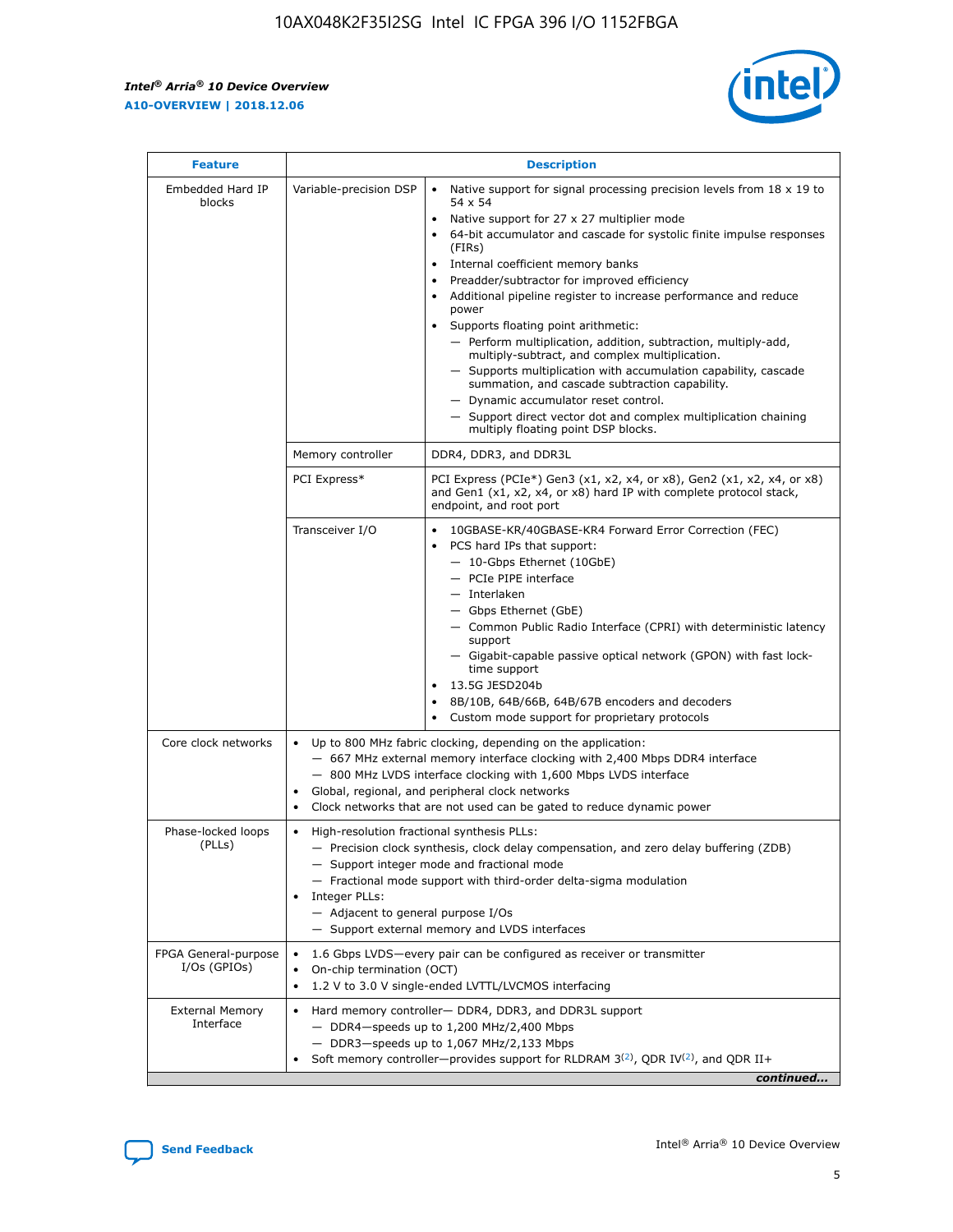

| <b>Feature</b>                                    | <b>Description</b>                                                                                                                                                                                                                                                                                                                                                                                                                                                                                                                                                                                                                                                        |
|---------------------------------------------------|---------------------------------------------------------------------------------------------------------------------------------------------------------------------------------------------------------------------------------------------------------------------------------------------------------------------------------------------------------------------------------------------------------------------------------------------------------------------------------------------------------------------------------------------------------------------------------------------------------------------------------------------------------------------------|
| Low-power serial<br>transceivers                  | • Continuous operating range:<br>- Intel Arria 10 GX-1 Gbps to 17.4 Gbps<br>$-$ Intel Arria 10 GT $-1$ Gbps to 25.8 Gbps<br>Backplane support:<br>$\bullet$<br>$-$ Intel Arria 10 GX-up to 12.5<br>$-$ Intel Arria 10 GT-up to 12.5<br>Extended range down to 125 Mbps with oversampling<br>ATX transmit PLLs with user-configurable fractional synthesis capability<br>Electronic Dispersion Compensation (EDC) support for XFP, SFP+, OSFP, and CFP optical<br>module<br>Adaptive linear and decision feedback equalization<br>$\bullet$<br>Transmitter pre-emphasis and de-emphasis<br>$\bullet$<br>Dynamic partial reconfiguration of individual transceiver channels |
| <b>HPS</b><br>(Intel Arria 10 SX<br>devices only) | Dual-core ARM Cortex-A9 MPCore processor-1.2 GHz CPU with<br>Processor and system<br>$\bullet$<br>1.5 GHz overdrive capability<br>256 KB on-chip RAM and 64 KB on-chip ROM<br>System peripherals-general-purpose timers, watchdog timers, direct<br>memory access (DMA) controller, FPGA configuration manager, and<br>clock and reset managers<br>• Security features—anti-tamper, secure boot, Advanced Encryption<br>Standard (AES) and authentication (SHA)<br>ARM CoreSight* JTAG debug access port, trace port, and on-chip<br>$\bullet$<br>trace storage                                                                                                           |
|                                                   | <b>External interfaces</b><br>Hard memory interface—Hard memory controller (2,400 Mbps DDR4,<br>and 2,133 Mbps DDR3), Quad serial peripheral interface (QSPI) flash<br>controller, NAND flash controller, direct memory access (DMA)<br>controller, Secure Digital/MultiMediaCard (SD/MMC) controller<br>Communication interface-10/100/1000 Ethernet media access<br>$\bullet$<br>control (MAC), USB On-The-GO (OTG) controllers, I <sup>2</sup> C controllers,<br>UART 16550, serial peripheral interface (SPI), and up to 62<br>HPS GPIO interfaces (48 direct-share I/Os)                                                                                             |
|                                                   | Interconnects to core<br>• High-performance ARM AMBA* AXI bus bridges that support<br>simultaneous read and write<br>HPS-FPGA bridges-include the FPGA-to-HPS, HPS-to-FPGA, and<br>$\bullet$<br>lightweight HPS-to-FPGA bridges that allow the FPGA fabric to issue<br>transactions to slaves in the HPS, and vice versa<br>Configuration bridge that allows HPS configuration manager to<br>configure the core logic via dedicated 32-bit configuration port<br>FPGA-to-HPS SDRAM controller bridge-provides configuration<br>interfaces for the multiport front end (MPFE) of the HPS SDRAM<br>controller                                                               |
| Configuration                                     | Tamper protection—comprehensive design protection to protect your valuable IP investments<br>Enhanced 256-bit advanced encryption standard (AES) design security with authentication<br>$\bullet$<br>Configuration via protocol (CvP) using PCIe Gen1, Gen2, or Gen3<br>continued                                                                                                                                                                                                                                                                                                                                                                                         |



<sup>(2)</sup> Intel Arria 10 devices support this external memory interface using hard PHY with soft memory controller.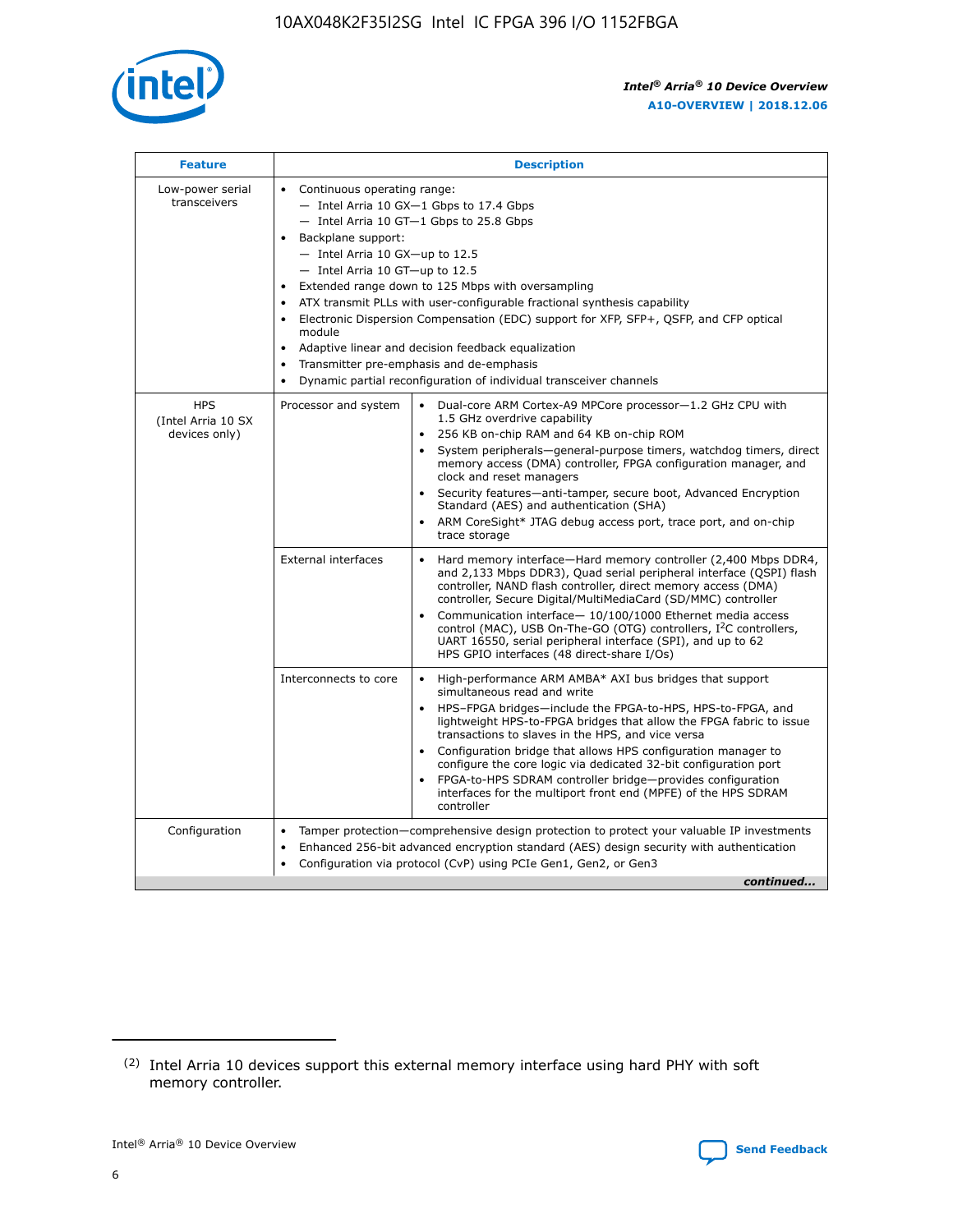

| <b>Feature</b>     | <b>Description</b>                                                                                                                                                                                               |
|--------------------|------------------------------------------------------------------------------------------------------------------------------------------------------------------------------------------------------------------|
|                    | Dynamic reconfiguration of the transceivers and PLLs<br>Fine-grained partial reconfiguration of the core fabric<br>Active Serial x4 Interface<br>$\bullet$                                                       |
| Power management   | SmartVID<br>Low static power device options<br>Programmable Power Technology<br>Intel Quartus <sup>®</sup> Prime integrated power analysis                                                                       |
| Software and tools | Intel Quartus Prime design suite<br>Transceiver toolkit<br>Platform Designer system integration tool<br>DSP Builder for Intel FPGAs<br>OpenCL <sup>™</sup> support<br>Intel SoC FPGA Embedded Design Suite (EDS) |

## **Related Information**

[Intel Arria 10 Transceiver PHY Overview](https://www.intel.com/content/www/us/en/programmable/documentation/nik1398707230472.html#nik1398706768037) Provides details on Intel Arria 10 transceivers.

# **Intel Arria 10 Device Variants and Packages**

#### **Table 4. Device Variants for the Intel Arria 10 Device Family**

| <b>Variant</b>    | <b>Description</b>                                                                                                                                                                                                     |
|-------------------|------------------------------------------------------------------------------------------------------------------------------------------------------------------------------------------------------------------------|
| Intel Arria 10 GX | FPGA featuring 17.4 Gbps transceivers for short reach applications with 12.5 backplane driving<br>capability.                                                                                                          |
| Intel Arria 10 GT | FPGA featuring:<br>17.4 Gbps transceivers for short reach applications with 12.5 backplane driving capability.<br>25.8 Gbps transceivers for supporting CAUI-4 and CEI-25G applications with CFP2 and CFP4<br>modules. |
| Intel Arria 10 SX | SoC integrating ARM-based HPS and FPGA featuring 17.4 Gbps transceivers for short reach<br>applications with 12.5 backplane driving capability.                                                                        |

# **Intel Arria 10 GX**

This section provides the available options, maximum resource counts, and package plan for the Intel Arria 10 GX devices.

The information in this section is correct at the time of publication. For the latest information and to get more details, refer to the Intel FPGA Product Selector.

#### **Related Information**

#### [Intel FPGA Product Selector](http://www.altera.com/products/selector/psg-selector.html) Provides the latest information on Intel products.

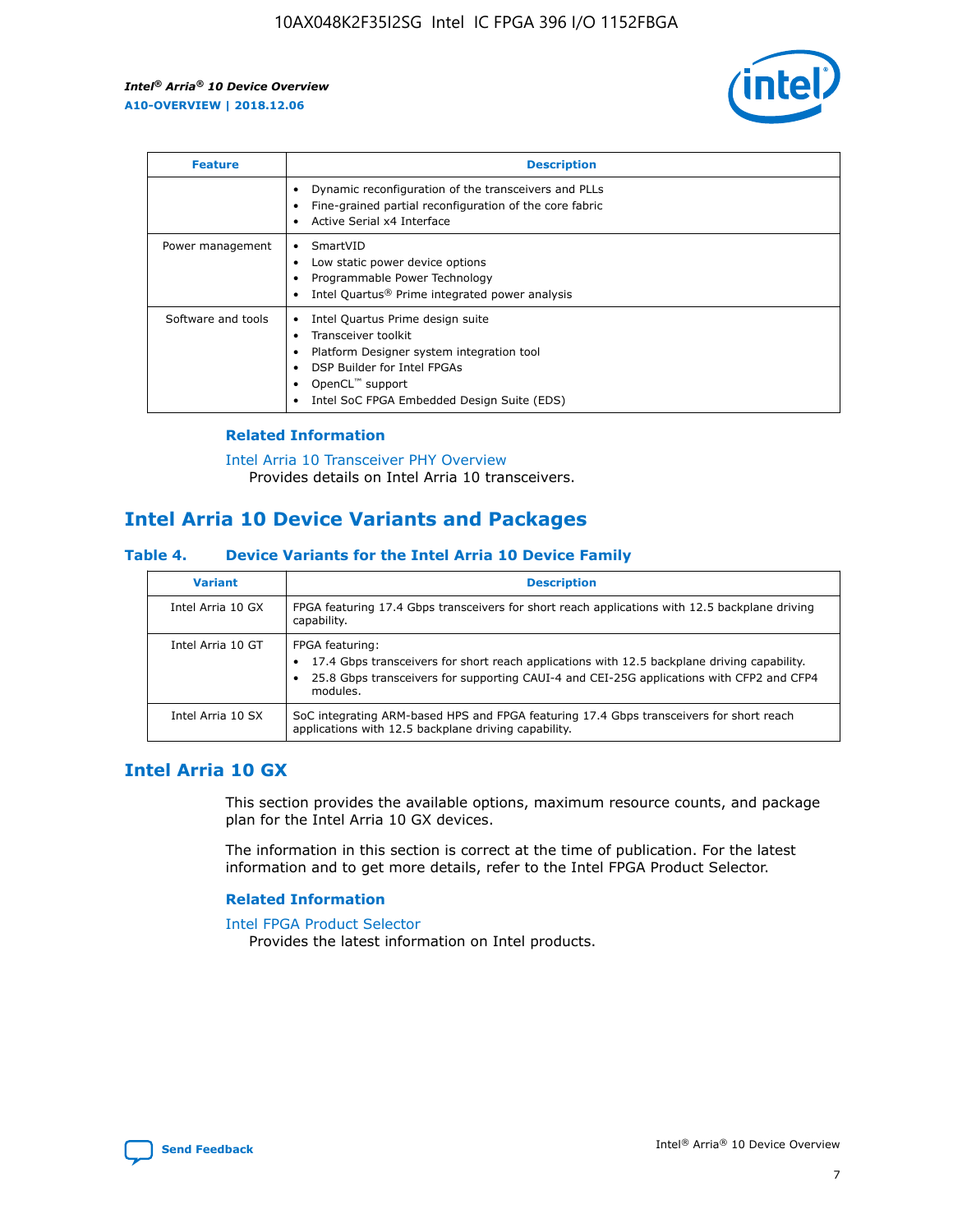

# **Available Options**





#### **Related Information**

[Transceiver Performance for Intel Arria 10 GX/SX Devices](https://www.intel.com/content/www/us/en/programmable/documentation/mcn1413182292568.html#mcn1413213965502) Provides more information about the transceiver speed grade.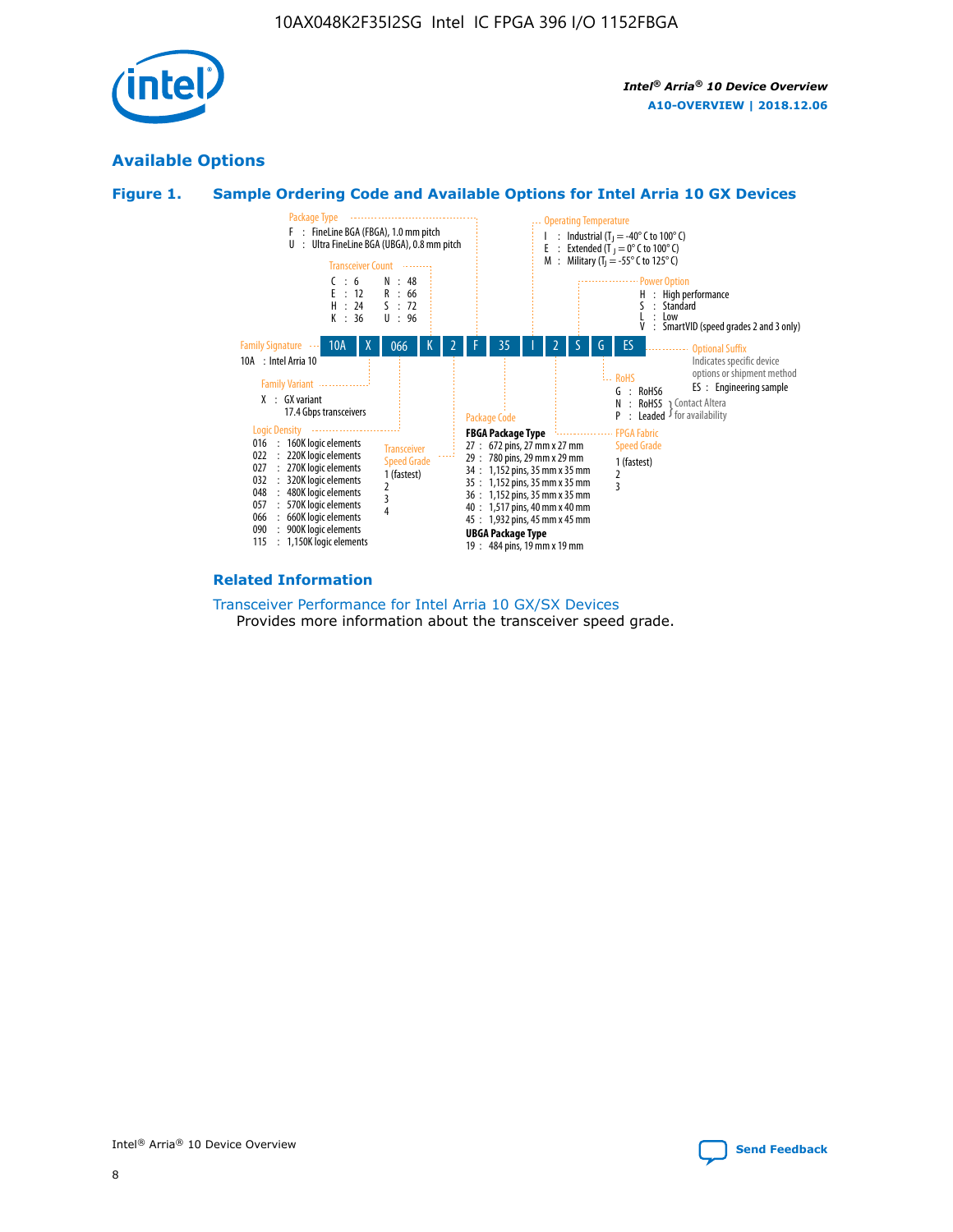

## **Maximum Resources**

#### **Table 5. Maximum Resource Counts for Intel Arria 10 GX Devices (GX 160, GX 220, GX 270, GX 320, and GX 480)**

| <b>Resource</b>         |                                                          | <b>Product Line</b> |                                                 |         |                |                |  |  |  |
|-------------------------|----------------------------------------------------------|---------------------|-------------------------------------------------|---------|----------------|----------------|--|--|--|
|                         |                                                          | <b>GX 160</b>       | <b>GX 220</b><br><b>GX 270</b><br><b>GX 320</b> |         |                | <b>GX 480</b>  |  |  |  |
| Logic Elements (LE) (K) |                                                          | 160                 | 220                                             | 270     | 320            | 480            |  |  |  |
| <b>ALM</b>              |                                                          | 61,510              | 80,330                                          | 101,620 | 119,900        | 183,590        |  |  |  |
| Register                |                                                          | 246,040             | 321,320                                         | 406,480 | 479,600        | 734,360        |  |  |  |
| Memory (Kb)             | M <sub>20</sub> K                                        | 8,800               | 11,740                                          | 15,000  | 17,820         | 28,620         |  |  |  |
| <b>MLAB</b>             |                                                          | 1,050               | 1,690                                           | 2,452   | 2,727          | 4,164          |  |  |  |
|                         | Variable-precision DSP Block<br>156<br>192<br>830<br>985 |                     |                                                 |         | 1,368          |                |  |  |  |
| 18 x 19 Multiplier      |                                                          | 312                 | 384                                             | 1,660   | 1,970          | 2,736          |  |  |  |
| PLL                     | Fractional<br>Synthesis                                  | 6                   | 6                                               | 8       | 8              | 12             |  |  |  |
|                         | I/O                                                      | 6                   | 6                                               | 8       | 8              | 12             |  |  |  |
| 17.4 Gbps Transceiver   |                                                          | 12                  | 12                                              | 24      | 24             | 36             |  |  |  |
| GPIO <sup>(3)</sup>     |                                                          | 288                 | 288                                             | 384     | 384            | 492            |  |  |  |
| LVDS Pair $(4)$         |                                                          | 120                 | 120                                             | 168     | 168            | 222            |  |  |  |
| PCIe Hard IP Block      |                                                          | 1                   | 1                                               | 2       | $\overline{2}$ | $\overline{2}$ |  |  |  |
| Hard Memory Controller  |                                                          | 6                   | 6                                               | 8       | 8              | 12             |  |  |  |

<sup>(4)</sup> Each LVDS I/O pair can be used as differential input or output.



<sup>(3)</sup> The number of GPIOs does not include transceiver I/Os. In the Intel Quartus Prime software, the number of user I/Os includes transceiver I/Os.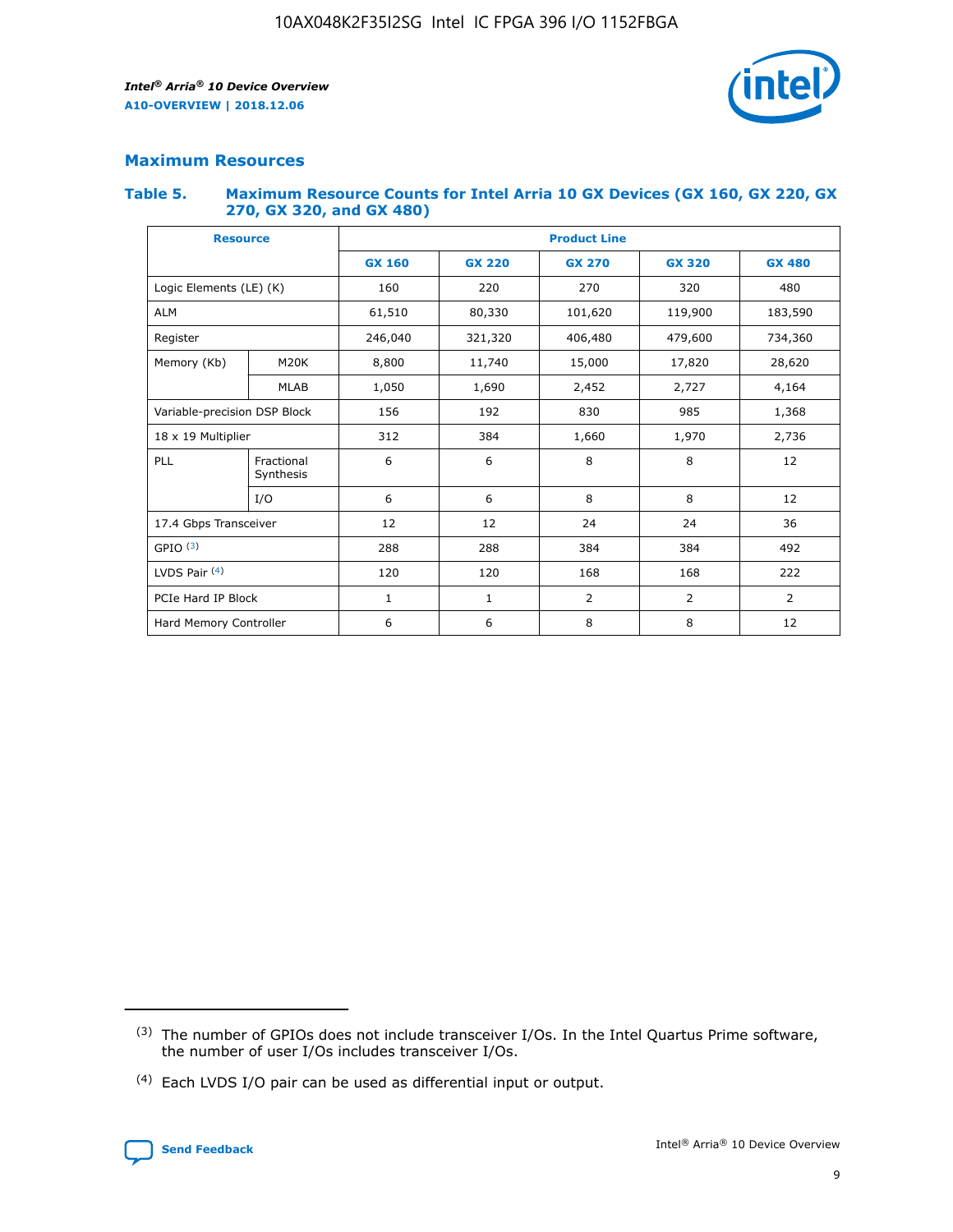

## **Table 6. Maximum Resource Counts for Intel Arria 10 GX Devices (GX 570, GX 660, GX 900, and GX 1150)**

|                              | <b>Resource</b>         | <b>Product Line</b> |               |                |                |  |  |  |
|------------------------------|-------------------------|---------------------|---------------|----------------|----------------|--|--|--|
|                              |                         | <b>GX 570</b>       | <b>GX 660</b> | <b>GX 900</b>  | <b>GX 1150</b> |  |  |  |
| Logic Elements (LE) (K)      |                         | 570                 | 660           | 900            | 1,150          |  |  |  |
| <b>ALM</b>                   |                         | 217,080             | 251,680       | 339,620        | 427,200        |  |  |  |
| Register                     |                         | 868,320             | 1,006,720     | 1,358,480      | 1,708,800      |  |  |  |
| Memory (Kb)<br><b>M20K</b>   |                         | 36,000              | 42,620        | 48,460         | 54,260         |  |  |  |
|                              | <b>MLAB</b>             | 5,096               | 5,788         | 9,386          | 12,984         |  |  |  |
| Variable-precision DSP Block |                         | 1,523               | 1,687         | 1,518          | 1,518          |  |  |  |
| 18 x 19 Multiplier           |                         | 3,046               | 3,374         | 3,036          | 3,036          |  |  |  |
| PLL                          | Fractional<br>Synthesis | 16                  | 16            | 32             | 32             |  |  |  |
|                              | I/O                     | 16                  | 16            | 16             | 16             |  |  |  |
| 17.4 Gbps Transceiver        |                         | 48                  | 48            | 96             | 96             |  |  |  |
| GPIO <sup>(3)</sup>          |                         | 696                 | 696           | 768            | 768            |  |  |  |
| LVDS Pair $(4)$              |                         | 324                 | 324           | 384            | 384            |  |  |  |
| PCIe Hard IP Block           |                         | 2                   | 2             | $\overline{4}$ | 4              |  |  |  |
| Hard Memory Controller       |                         | 16                  | 16            | 16             | 16             |  |  |  |

# **Package Plan**

# **Table 7. Package Plan for Intel Arria 10 GX Devices (U19, F27, and F29)**

Refer to I/O and High Speed I/O in Intel Arria 10 Devices chapter for the number of 3 V I/O, LVDS I/O, and LVDS channels in each device package.

| <b>Product Line</b> | U <sub>19</sub><br>$(19 \text{ mm} \times 19 \text{ mm})$<br>484-pin UBGA) |          |             |         | <b>F27</b><br>(27 mm × 27 mm,<br>672-pin FBGA) |             | <b>F29</b><br>(29 mm × 29 mm,<br>780-pin FBGA) |          |             |  |
|---------------------|----------------------------------------------------------------------------|----------|-------------|---------|------------------------------------------------|-------------|------------------------------------------------|----------|-------------|--|
|                     | 3 V I/O                                                                    | LVDS I/O | <b>XCVR</b> | 3 V I/O | <b>LVDS I/O</b>                                | <b>XCVR</b> | 3 V I/O                                        | LVDS I/O | <b>XCVR</b> |  |
| GX 160              | 48                                                                         | 192      | 6           | 48      | 192                                            | 12          | 48                                             | 240      | 12          |  |
| GX 220              | 48                                                                         | 192      | 6           | 48      | 192                                            | 12          | 48                                             | 240      | 12          |  |
| GX 270              |                                                                            |          |             | 48      | 192                                            | 12          | 48                                             | 312      | 12          |  |
| GX 320              |                                                                            |          |             | 48      | 192                                            | 12          | 48                                             | 312      | 12          |  |
| GX 480              |                                                                            |          |             |         |                                                |             | 48                                             | 312      | 12          |  |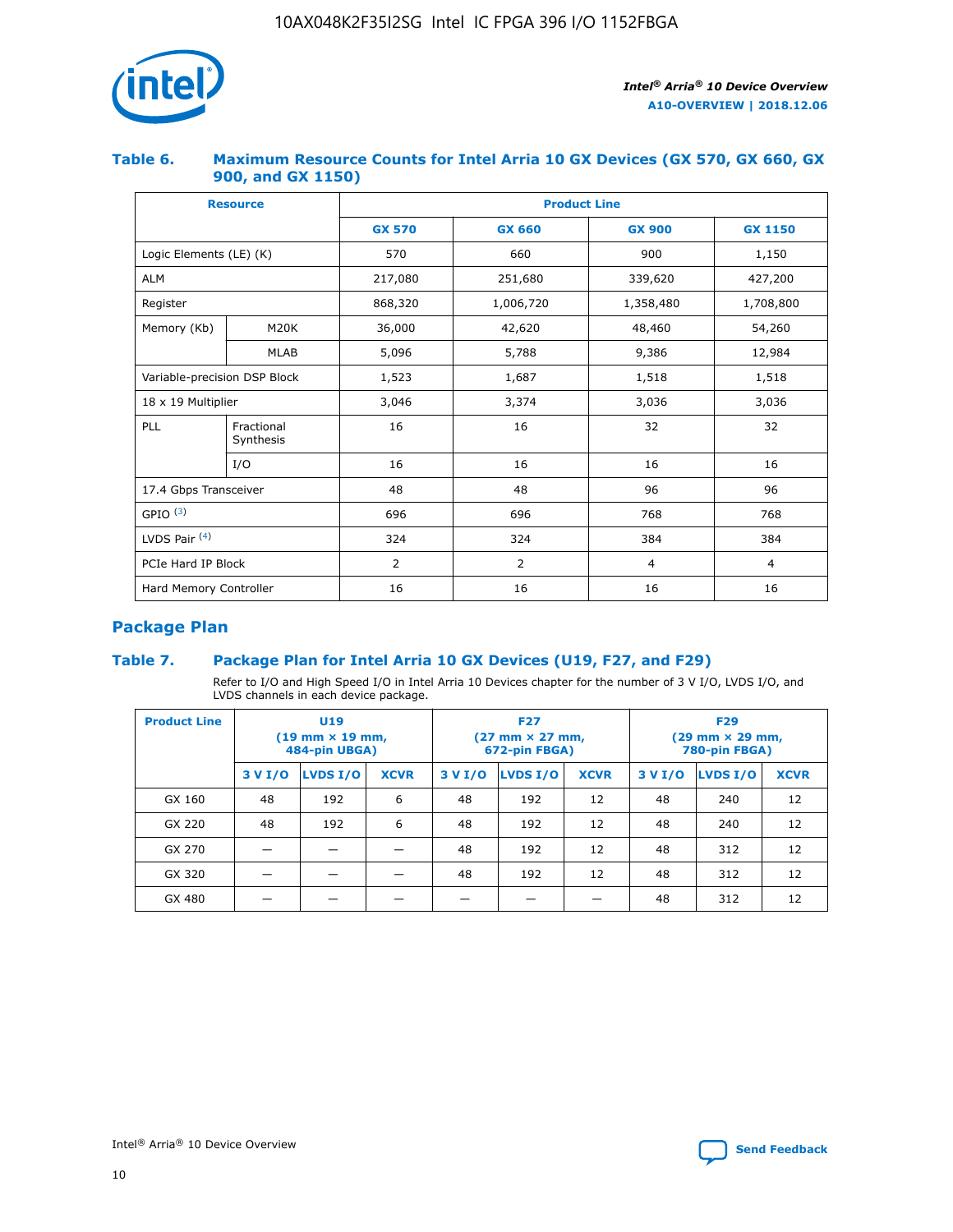



#### **Table 8. Package Plan for Intel Arria 10 GX Devices (F34, F35, NF40, and KF40)**

Refer to I/O and High Speed I/O in Intel Arria 10 Devices chapter for the number of 3 V I/O, LVDS I/O, and LVDS channels in each device package.

| <b>Product Line</b> | <b>F34</b><br>$(35 \text{ mm} \times 35 \text{ mm})$<br>1152-pin FBGA) |                    | <b>F35</b><br>$(35 \text{ mm} \times 35 \text{ mm})$<br><b>1152-pin FBGA)</b> |           | <b>KF40</b><br>$(40$ mm $\times$ 40 mm,<br>1517-pin FBGA) |             |           | <b>NF40</b><br>$(40$ mm $\times$ 40 mm,<br><b>1517-pin FBGA)</b> |             |            |                    |             |
|---------------------|------------------------------------------------------------------------|--------------------|-------------------------------------------------------------------------------|-----------|-----------------------------------------------------------|-------------|-----------|------------------------------------------------------------------|-------------|------------|--------------------|-------------|
|                     | 3V<br>I/O                                                              | <b>LVDS</b><br>I/O | <b>XCVR</b>                                                                   | 3V<br>I/O | <b>LVDS</b><br>I/O                                        | <b>XCVR</b> | 3V<br>I/O | <b>LVDS</b><br>I/O                                               | <b>XCVR</b> | 3 V<br>I/O | <b>LVDS</b><br>I/O | <b>XCVR</b> |
| GX 270              | 48                                                                     | 336                | 24                                                                            | 48        | 336                                                       | 24          |           |                                                                  |             |            |                    |             |
| GX 320              | 48                                                                     | 336                | 24                                                                            | 48        | 336                                                       | 24          |           |                                                                  |             |            |                    |             |
| GX 480              | 48                                                                     | 444                | 24                                                                            | 48        | 348                                                       | 36          |           |                                                                  |             |            |                    |             |
| GX 570              | 48                                                                     | 444                | 24                                                                            | 48        | 348                                                       | 36          | 96        | 600                                                              | 36          | 48         | 540                | 48          |
| GX 660              | 48                                                                     | 444                | 24                                                                            | 48        | 348                                                       | 36          | 96        | 600                                                              | 36          | 48         | 540                | 48          |
| GX 900              |                                                                        | 504                | 24                                                                            | -         |                                                           |             |           |                                                                  |             |            | 600                | 48          |
| GX 1150             |                                                                        | 504                | 24                                                                            |           |                                                           |             |           |                                                                  |             |            | 600                | 48          |

#### **Table 9. Package Plan for Intel Arria 10 GX Devices (RF40, NF45, SF45, and UF45)**

Refer to I/O and High Speed I/O in Intel Arria 10 Devices chapter for the number of 3 V I/O, LVDS I/O, and LVDS channels in each device package.

| <b>Product Line</b> | <b>RF40</b><br>$(40$ mm $\times$ 40 mm,<br>1517-pin FBGA) |                    |             | <b>NF45</b><br>$(45 \text{ mm} \times 45 \text{ mm})$<br><b>1932-pin FBGA)</b> |                    |             | <b>SF45</b><br>$(45 \text{ mm} \times 45 \text{ mm})$<br><b>1932-pin FBGA)</b> |                    |             | <b>UF45</b><br>$(45 \text{ mm} \times 45 \text{ mm})$<br><b>1932-pin FBGA)</b> |                    |             |
|---------------------|-----------------------------------------------------------|--------------------|-------------|--------------------------------------------------------------------------------|--------------------|-------------|--------------------------------------------------------------------------------|--------------------|-------------|--------------------------------------------------------------------------------|--------------------|-------------|
|                     | 3V<br>I/O                                                 | <b>LVDS</b><br>I/O | <b>XCVR</b> | 3 V<br>I/O                                                                     | <b>LVDS</b><br>I/O | <b>XCVR</b> | 3 V<br>I/O                                                                     | <b>LVDS</b><br>I/O | <b>XCVR</b> | 3V<br>I/O                                                                      | <b>LVDS</b><br>I/O | <b>XCVR</b> |
| GX 900              |                                                           | 342                | 66          | _                                                                              | 768                | 48          |                                                                                | 624                | 72          |                                                                                | 480                | 96          |
| GX 1150             |                                                           | 342                | 66          | _                                                                              | 768                | 48          |                                                                                | 624                | 72          |                                                                                | 480                | 96          |

#### **Related Information**

[I/O and High-Speed Differential I/O Interfaces in Intel Arria 10 Devices chapter, Intel](https://www.intel.com/content/www/us/en/programmable/documentation/sam1403482614086.html#sam1403482030321) [Arria 10 Device Handbook](https://www.intel.com/content/www/us/en/programmable/documentation/sam1403482614086.html#sam1403482030321)

Provides the number of 3 V and LVDS I/Os, and LVDS channels for each Intel Arria 10 device package.

# **Intel Arria 10 GT**

This section provides the available options, maximum resource counts, and package plan for the Intel Arria 10 GT devices.

The information in this section is correct at the time of publication. For the latest information and to get more details, refer to the Intel FPGA Product Selector.

#### **Related Information**

#### [Intel FPGA Product Selector](http://www.altera.com/products/selector/psg-selector.html)

Provides the latest information on Intel products.

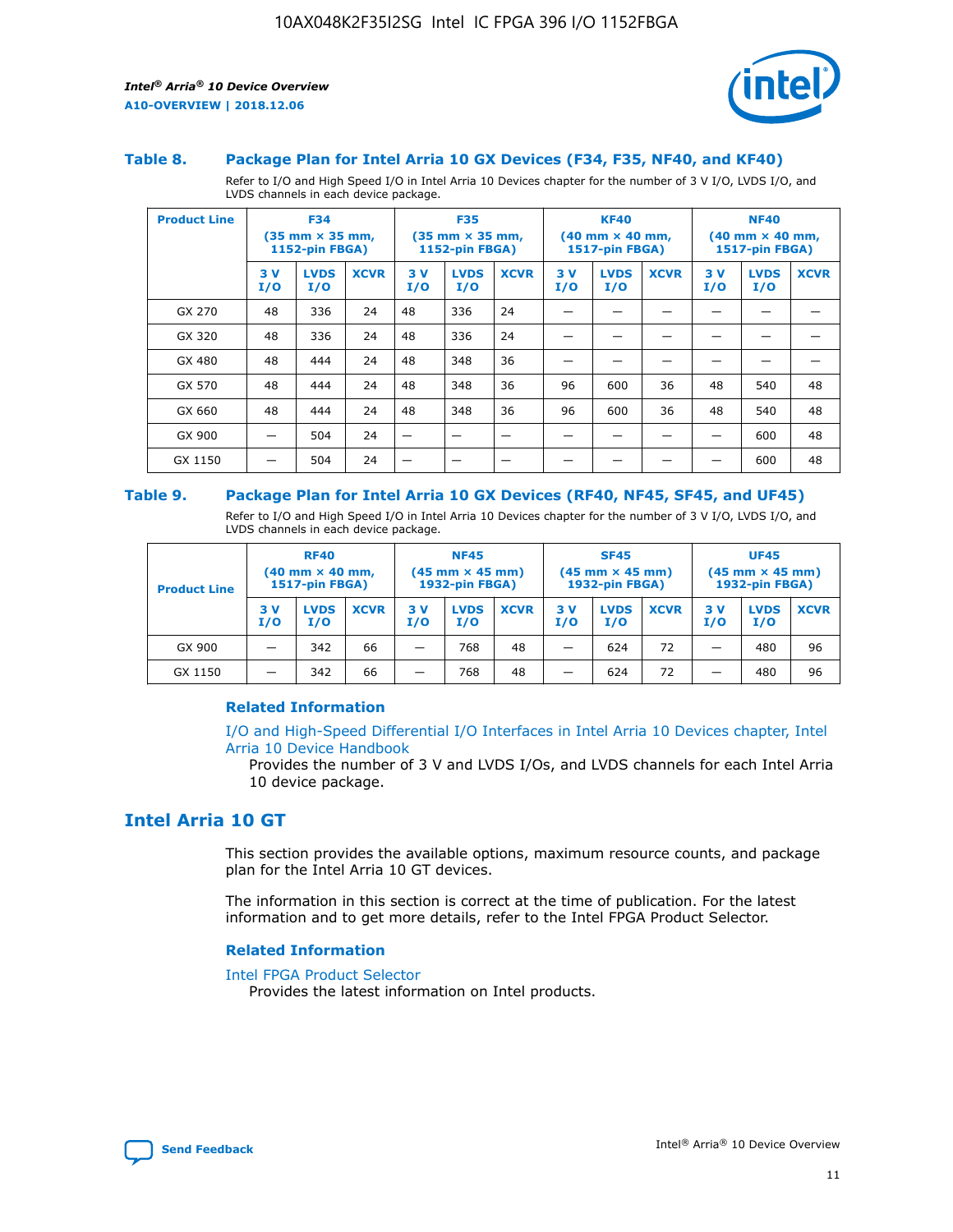

# **Available Options**

# **Figure 2. Sample Ordering Code and Available Options for Intel Arria 10 GT Devices**

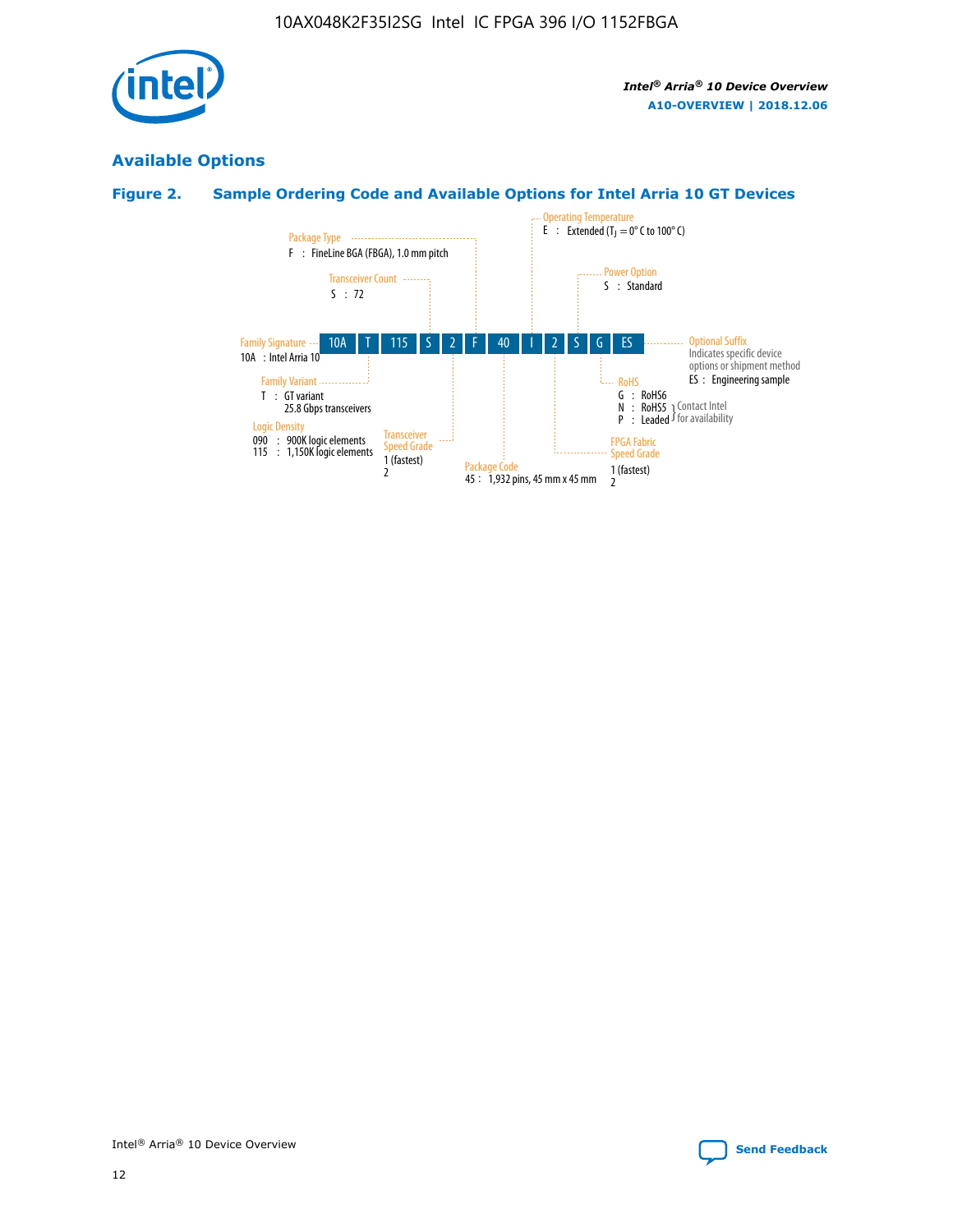

## **Maximum Resources**

#### **Table 10. Maximum Resource Counts for Intel Arria 10 GT Devices**

| <b>Resource</b>              |                      |                | <b>Product Line</b> |  |
|------------------------------|----------------------|----------------|---------------------|--|
|                              |                      | <b>GT 900</b>  | <b>GT 1150</b>      |  |
| Logic Elements (LE) (K)      |                      | 900            | 1,150               |  |
| <b>ALM</b>                   |                      | 339,620        | 427,200             |  |
| Register                     |                      | 1,358,480      | 1,708,800           |  |
| Memory (Kb)                  | M20K                 | 48,460         | 54,260              |  |
|                              | <b>MLAB</b>          | 9,386          | 12,984              |  |
| Variable-precision DSP Block |                      | 1,518          | 1,518               |  |
| 18 x 19 Multiplier           |                      | 3,036          | 3,036               |  |
| <b>PLL</b>                   | Fractional Synthesis | 32             | 32                  |  |
|                              | I/O                  | 16             | 16                  |  |
| Transceiver                  | 17.4 Gbps            | 72(5)          | 72(5)               |  |
|                              | 25.8 Gbps            | 6              | 6                   |  |
| GPIO <sup>(6)</sup>          |                      | 624            | 624                 |  |
| LVDS Pair $(7)$              |                      | 312            | 312                 |  |
| PCIe Hard IP Block           |                      | $\overline{4}$ | $\overline{4}$      |  |
| Hard Memory Controller       |                      | 16             | 16                  |  |

#### **Related Information**

#### [Intel Arria 10 GT Channel Usage](https://www.intel.com/content/www/us/en/programmable/documentation/nik1398707230472.html#nik1398707008178)

Configuring GT/GX channels in Intel Arria 10 GT devices.

## **Package Plan**

#### **Table 11. Package Plan for Intel Arria 10 GT Devices**

Refer to I/O and High Speed I/O in Intel Arria 10 Devices chapter for the number of 3 V I/O, LVDS I/O, and LVDS channels in each device package.

| <b>Product Line</b> | <b>SF45</b><br>(45 mm × 45 mm, 1932-pin FBGA) |                 |             |  |  |  |
|---------------------|-----------------------------------------------|-----------------|-------------|--|--|--|
|                     | 3 V I/O                                       | <b>LVDS I/O</b> | <b>XCVR</b> |  |  |  |
| GT 900              |                                               | 624             | 72          |  |  |  |
| GT 1150             |                                               | 624             | 72          |  |  |  |

<sup>(7)</sup> Each LVDS I/O pair can be used as differential input or output.



 $(5)$  If all 6 GT channels are in use, 12 of the GX channels are not usable.

<sup>(6)</sup> The number of GPIOs does not include transceiver I/Os. In the Intel Quartus Prime software, the number of user I/Os includes transceiver I/Os.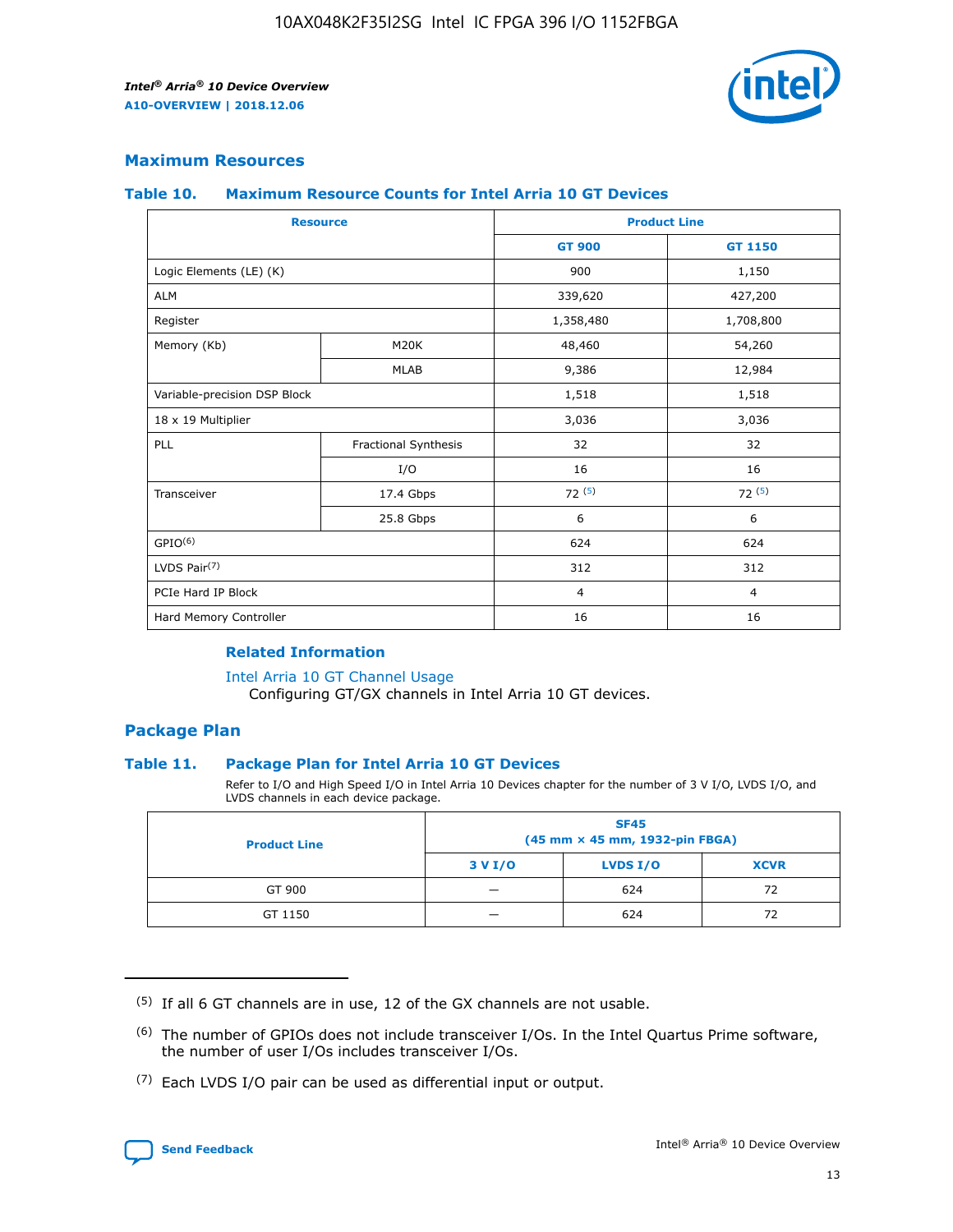

#### **Related Information**

[I/O and High-Speed Differential I/O Interfaces in Intel Arria 10 Devices chapter, Intel](https://www.intel.com/content/www/us/en/programmable/documentation/sam1403482614086.html#sam1403482030321) [Arria 10 Device Handbook](https://www.intel.com/content/www/us/en/programmable/documentation/sam1403482614086.html#sam1403482030321)

Provides the number of 3 V and LVDS I/Os, and LVDS channels for each Intel Arria 10 device package.

# **Intel Arria 10 SX**

This section provides the available options, maximum resource counts, and package plan for the Intel Arria 10 SX devices.

The information in this section is correct at the time of publication. For the latest information and to get more details, refer to the Intel FPGA Product Selector.

#### **Related Information**

[Intel FPGA Product Selector](http://www.altera.com/products/selector/psg-selector.html) Provides the latest information on Intel products.

#### **Available Options**

#### **Figure 3. Sample Ordering Code and Available Options for Intel Arria 10 SX Devices**



#### **Related Information**

[Transceiver Performance for Intel Arria 10 GX/SX Devices](https://www.intel.com/content/www/us/en/programmable/documentation/mcn1413182292568.html#mcn1413213965502) Provides more information about the transceiver speed grade.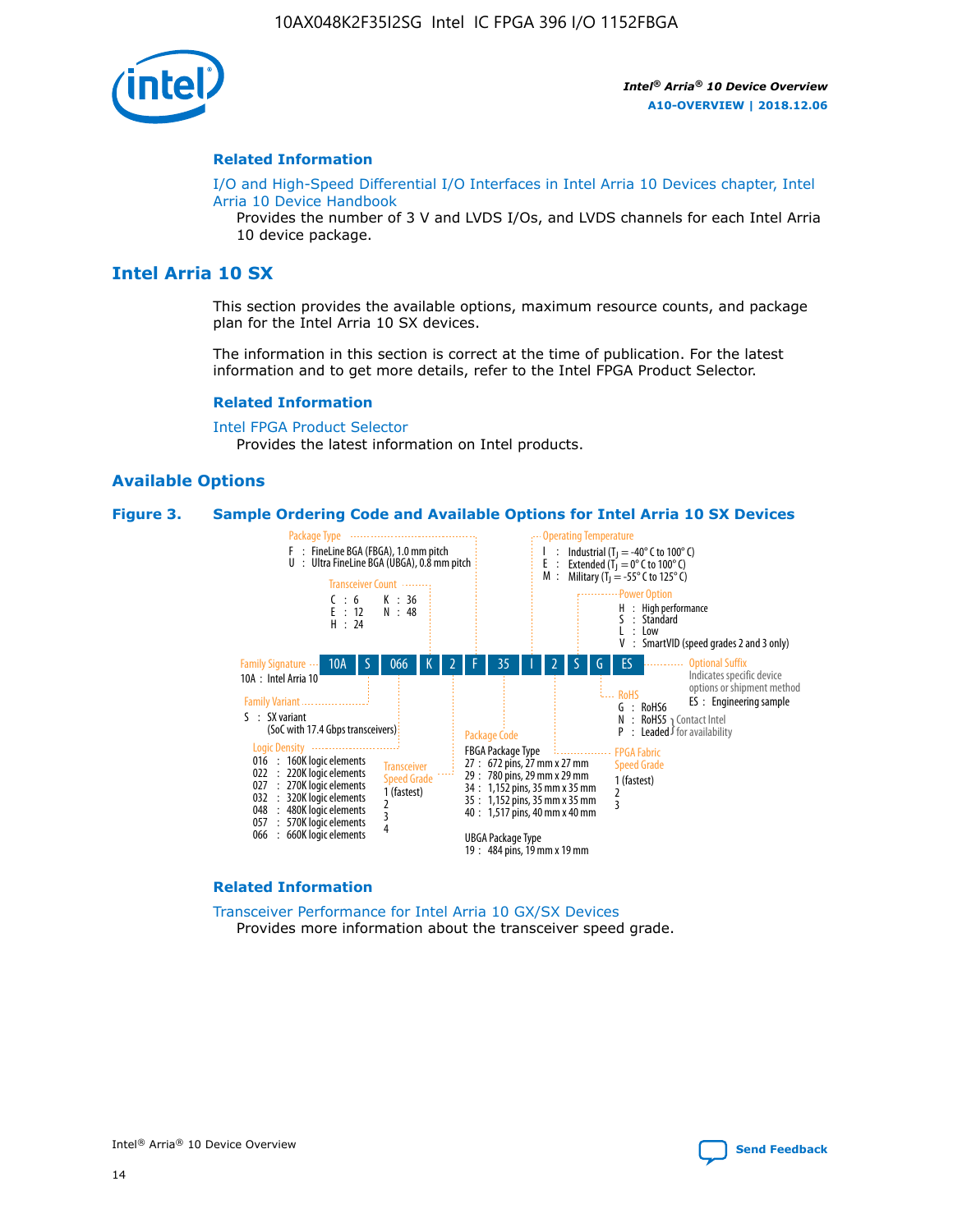

# **Maximum Resources**

#### **Table 12. Maximum Resource Counts for Intel Arria 10 SX Devices**

|                                   | <b>Resource</b>         | <b>Product Line</b> |               |                |                |                |                |                |  |  |  |
|-----------------------------------|-------------------------|---------------------|---------------|----------------|----------------|----------------|----------------|----------------|--|--|--|
|                                   |                         | <b>SX 160</b>       | <b>SX 220</b> | <b>SX 270</b>  | <b>SX 320</b>  | <b>SX 480</b>  | <b>SX 570</b>  | <b>SX 660</b>  |  |  |  |
| Logic Elements (LE) (K)           |                         | 160                 | 220           | 270            | 320            | 480            | 570            | 660            |  |  |  |
| <b>ALM</b>                        |                         | 61,510              | 80,330        | 101,620        | 119,900        | 183,590        | 217,080        | 251,680        |  |  |  |
| Register                          |                         | 246,040             | 321,320       | 406,480        | 479,600        | 734,360        | 868,320        | 1,006,720      |  |  |  |
| Memory (Kb)                       | M <sub>20</sub> K       | 8,800               | 11,740        | 15,000         | 17,820         | 28,620         | 36,000         | 42,620         |  |  |  |
|                                   | <b>MLAB</b>             | 1,050               | 1,690         | 2,452          | 2,727          | 4,164          | 5,096          | 5,788          |  |  |  |
| Variable-precision DSP Block      |                         | 156                 | 192           | 830            | 985            | 1,368          | 1,523          | 1,687          |  |  |  |
|                                   | 18 x 19 Multiplier      |                     | 384           | 1,660          | 1,970          | 2,736          | 3,046          | 3,374          |  |  |  |
| <b>PLL</b>                        | Fractional<br>Synthesis | 6                   | 6             | 8              | 8              | 12             | 16             | 16             |  |  |  |
|                                   | I/O                     | 6                   | 6             | 8              | 8              | 12             | 16             | 16             |  |  |  |
| 17.4 Gbps Transceiver             |                         | 12                  | 12            | 24             | 24             | 36             | 48             | 48             |  |  |  |
| GPIO <sup>(8)</sup>               |                         | 288                 | 288           | 384            | 384            | 492            | 696            | 696            |  |  |  |
| LVDS Pair $(9)$                   |                         | 120                 | 120           | 168            | 168            | 174            | 324            | 324            |  |  |  |
| PCIe Hard IP Block                |                         | $\mathbf{1}$        | $\mathbf{1}$  | $\overline{2}$ | $\overline{2}$ | $\overline{2}$ | $\overline{2}$ | $\overline{2}$ |  |  |  |
| Hard Memory Controller            |                         | 6                   | 6             | 8              | 8              | 12             | 16             | 16             |  |  |  |
| ARM Cortex-A9 MPCore<br>Processor |                         | Yes                 | Yes           | Yes            | Yes            | Yes            | Yes            | Yes            |  |  |  |

# **Package Plan**

#### **Table 13. Package Plan for Intel Arria 10 SX Devices (U19, F27, F29, and F34)**

Refer to I/O and High Speed I/O in Intel Arria 10 Devices chapter for the number of 3 V I/O, LVDS I/O, and LVDS channels in each device package.

| <b>Product Line</b> | U19<br>$(19 \text{ mm} \times 19 \text{ mm})$<br>484-pin UBGA) |                    |             | <b>F27</b><br>$(27 \text{ mm} \times 27 \text{ mm})$ .<br>672-pin FBGA) |                    | <b>F29</b><br>$(29 \text{ mm} \times 29 \text{ mm})$ .<br>780-pin FBGA) |            |                    | <b>F34</b><br>$(35 \text{ mm} \times 35 \text{ mm})$<br><b>1152-pin FBGA)</b> |           |                    |             |
|---------------------|----------------------------------------------------------------|--------------------|-------------|-------------------------------------------------------------------------|--------------------|-------------------------------------------------------------------------|------------|--------------------|-------------------------------------------------------------------------------|-----------|--------------------|-------------|
|                     | 3V<br>I/O                                                      | <b>LVDS</b><br>I/O | <b>XCVR</b> | 3V<br>I/O                                                               | <b>LVDS</b><br>I/O | <b>XCVR</b>                                                             | 3 V<br>I/O | <b>LVDS</b><br>I/O | <b>XCVR</b>                                                                   | 3V<br>I/O | <b>LVDS</b><br>I/O | <b>XCVR</b> |
| SX 160              | 48                                                             | 144                | 6           | 48                                                                      | 192                | 12                                                                      | 48         | 240                | 12                                                                            |           |                    |             |
| SX 220              | 48                                                             | 144                | 6           | 48                                                                      | 192                | 12                                                                      | 48         | 240                | 12                                                                            |           |                    |             |
| SX 270              |                                                                |                    |             | 48                                                                      | 192                | 12                                                                      | 48         | 312                | 12                                                                            | 48        | 336                | 24          |
| SX 320              |                                                                |                    |             | 48                                                                      | 192                | 12                                                                      | 48         | 312                | 12                                                                            | 48        | 336                | 24          |
|                     | continued                                                      |                    |             |                                                                         |                    |                                                                         |            |                    |                                                                               |           |                    |             |

 $(8)$  The number of GPIOs does not include transceiver I/Os. In the Intel Quartus Prime software, the number of user I/Os includes transceiver I/Os.

 $(9)$  Each LVDS I/O pair can be used as differential input or output.

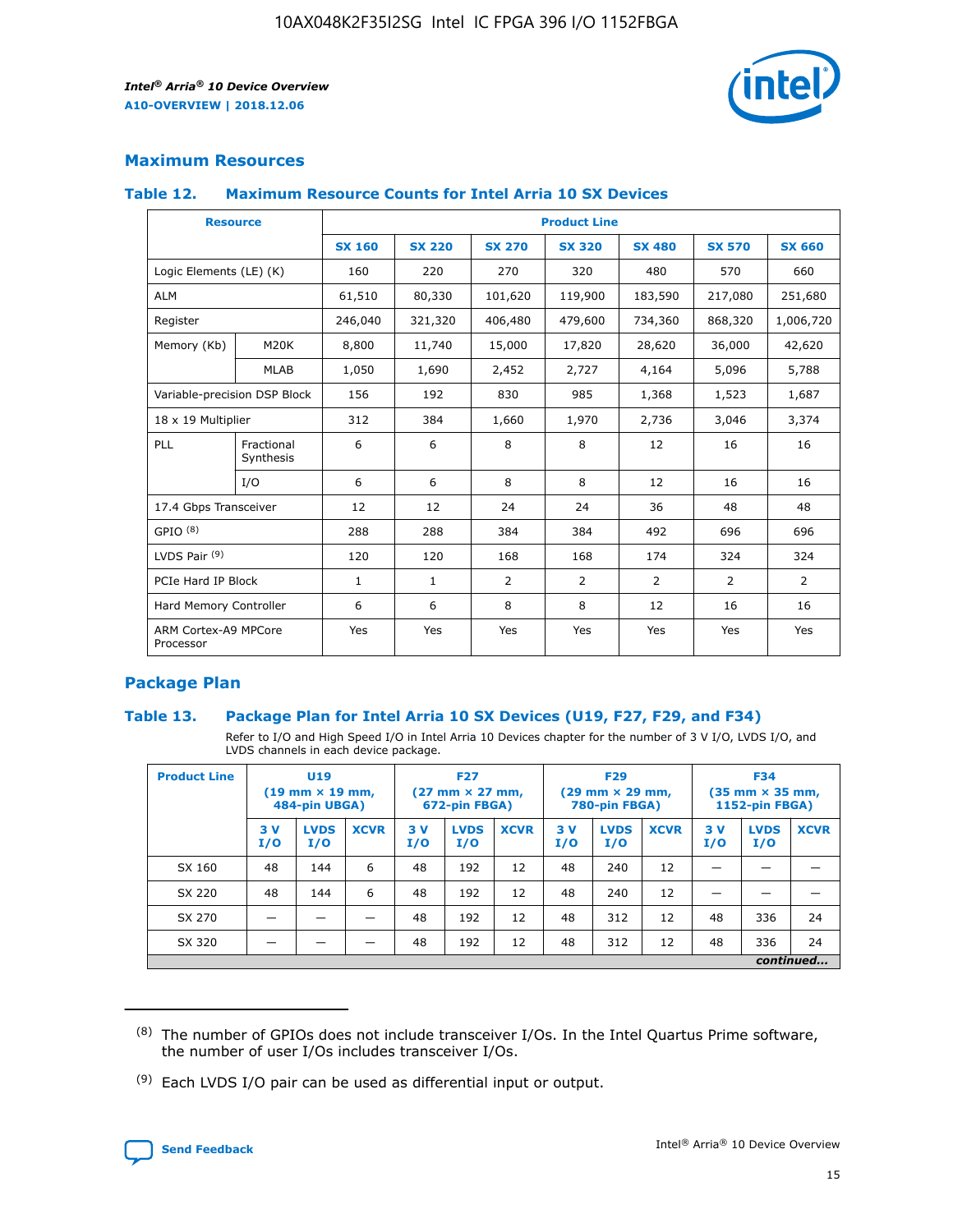

| <b>Product Line</b> | U <sub>19</sub><br>$(19 \text{ mm} \times 19 \text{ mm})$<br>484-pin UBGA) |                    | <b>F27</b><br>$(27 \text{ mm} \times 27 \text{ mm})$<br>672-pin FBGA) |           | <b>F29</b><br>$(29 \text{ mm} \times 29 \text{ mm})$<br>780-pin FBGA) |             |           | <b>F34</b><br>$(35$ mm $\times$ 35 mm,<br><b>1152-pin FBGA)</b> |             |           |                    |             |
|---------------------|----------------------------------------------------------------------------|--------------------|-----------------------------------------------------------------------|-----------|-----------------------------------------------------------------------|-------------|-----------|-----------------------------------------------------------------|-------------|-----------|--------------------|-------------|
|                     | 3V<br>I/O                                                                  | <b>LVDS</b><br>I/O | <b>XCVR</b>                                                           | 3V<br>I/O | <b>LVDS</b><br>I/O                                                    | <b>XCVR</b> | 3V<br>I/O | <b>LVDS</b><br>I/O                                              | <b>XCVR</b> | 3V<br>I/O | <b>LVDS</b><br>I/O | <b>XCVR</b> |
| SX 480              |                                                                            |                    |                                                                       |           |                                                                       |             | 48        | 312                                                             | 12          | 48        | 444                | 24          |
| SX 570              |                                                                            |                    |                                                                       |           |                                                                       |             |           |                                                                 |             | 48        | 444                | 24          |
| SX 660              |                                                                            |                    |                                                                       |           |                                                                       |             |           |                                                                 |             | 48        | 444                | 24          |

## **Table 14. Package Plan for Intel Arria 10 SX Devices (F35, KF40, and NF40)**

Refer to I/O and High Speed I/O in Intel Arria 10 Devices chapter for the number of 3 V I/O, LVDS I/O, and LVDS channels in each device package.

| <b>Product Line</b> | <b>F35</b><br>(35 mm × 35 mm,<br><b>1152-pin FBGA)</b> |          |             |                                           | <b>KF40</b><br>(40 mm × 40 mm,<br>1517-pin FBGA) |    | <b>NF40</b><br>$(40 \text{ mm} \times 40 \text{ mm})$<br><b>1517-pin FBGA)</b> |          |             |  |
|---------------------|--------------------------------------------------------|----------|-------------|-------------------------------------------|--------------------------------------------------|----|--------------------------------------------------------------------------------|----------|-------------|--|
|                     | 3 V I/O                                                | LVDS I/O | <b>XCVR</b> | <b>LVDS I/O</b><br><b>XCVR</b><br>3 V I/O |                                                  |    | 3 V I/O                                                                        | LVDS I/O | <b>XCVR</b> |  |
| SX 270              | 48                                                     | 336      | 24          |                                           |                                                  |    |                                                                                |          |             |  |
| SX 320              | 48                                                     | 336      | 24          |                                           |                                                  |    |                                                                                |          |             |  |
| SX 480              | 48                                                     | 348      | 36          |                                           |                                                  |    |                                                                                |          |             |  |
| SX 570              | 48                                                     | 348      | 36          | 96<br>36<br>600                           |                                                  | 48 | 540                                                                            | 48       |             |  |
| SX 660              | 48                                                     | 348      | 36          | 96                                        | 600                                              | 36 | 48                                                                             | 540      | 48          |  |

# **Related Information**

[I/O and High-Speed Differential I/O Interfaces in Intel Arria 10 Devices chapter, Intel](https://www.intel.com/content/www/us/en/programmable/documentation/sam1403482614086.html#sam1403482030321) [Arria 10 Device Handbook](https://www.intel.com/content/www/us/en/programmable/documentation/sam1403482614086.html#sam1403482030321)

Provides the number of 3 V and LVDS I/Os, and LVDS channels for each Intel Arria 10 device package.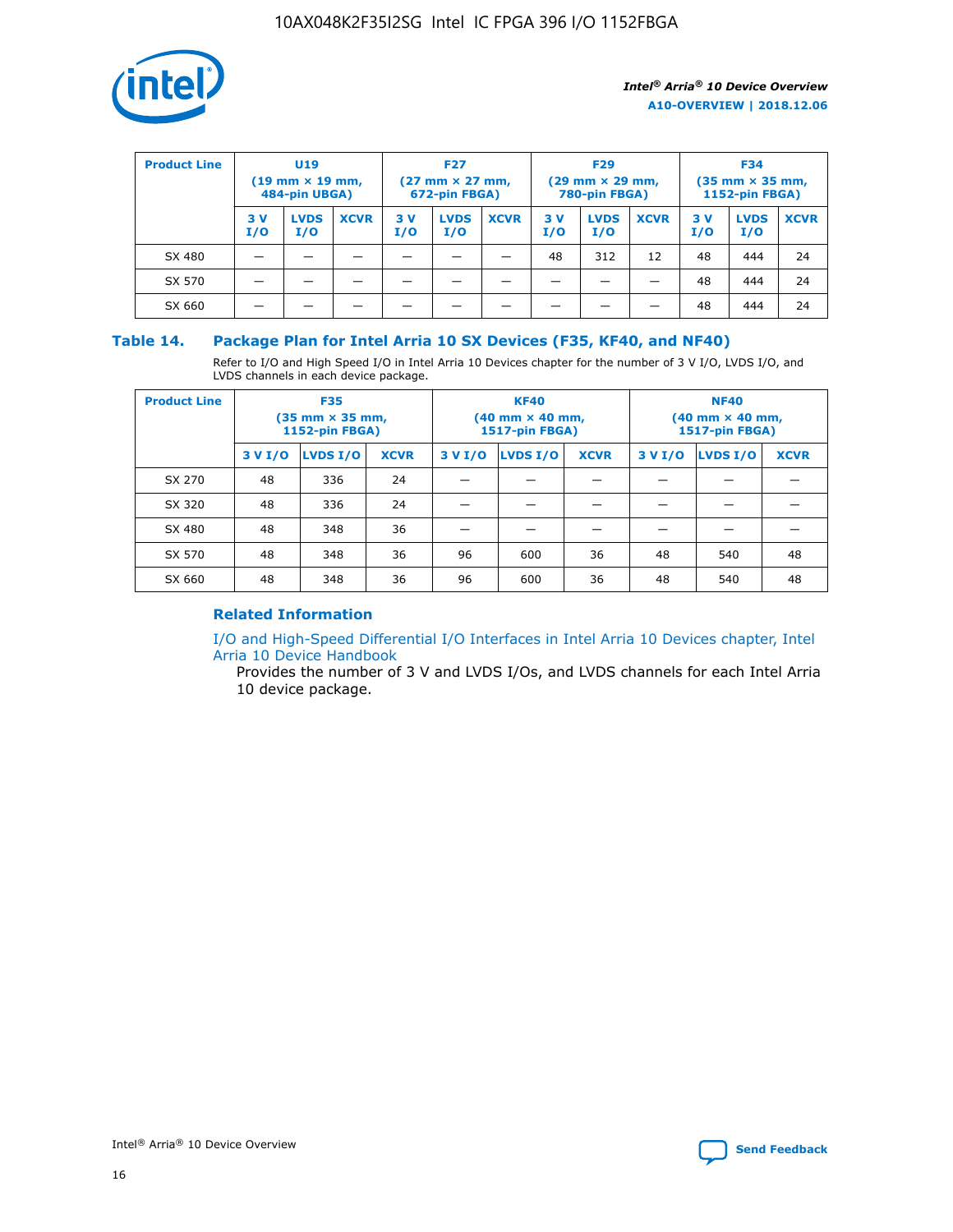

# **I/O Vertical Migration for Intel Arria 10 Devices**

#### **Figure 4. Migration Capability Across Intel Arria 10 Product Lines**

- The arrows indicate the migration paths. The devices included in each vertical migration path are shaded. Devices with fewer resources in the same path have lighter shades.
- To achieve the full I/O migration across product lines in the same migration path, restrict I/Os and transceivers usage to match the product line with the lowest I/O and transceiver counts.
- An LVDS I/O bank in the source device may be mapped to a 3 V I/O bank in the target device. To use memory interface clock frequency higher than 533 MHz, assign external memory interface pins only to banks that are LVDS I/O in both devices.
- There may be nominal 0.15 mm package height difference between some product lines in the same package type.
	- **Variant Product Line Package U19 F27 F29 F34 F35 KF40 NF40 RF40 NF45 SF45 UF45** Intel® Arria® 10 GX GX 160 GX 220 GX 270 GX 320 GX 480 GX 570 GX 660 GX 900 GX 1150 Intel Arria 10 GT GT 900 GT 1150 Intel Arria 10 SX SX 160 SX 220 SX 270 SX 320 SX 480 SX 570 SX 660
- Some migration paths are not shown in the Intel Quartus Prime software **Pin Migration View**.

*Note:* To verify the pin migration compatibility, use the **Pin Migration View** window in the Intel Quartus Prime software Pin Planner.

# **Adaptive Logic Module**

Intel Arria 10 devices use a 20 nm ALM as the basic building block of the logic fabric.

The ALM architecture is the same as the previous generation FPGAs, allowing for efficient implementation of logic functions and easy conversion of IP between the device generations.

The ALM, as shown in following figure, uses an 8-input fracturable look-up table (LUT) with four dedicated registers to help improve timing closure in register-rich designs and achieve an even higher design packing capability than the traditional two-register per LUT architecture.

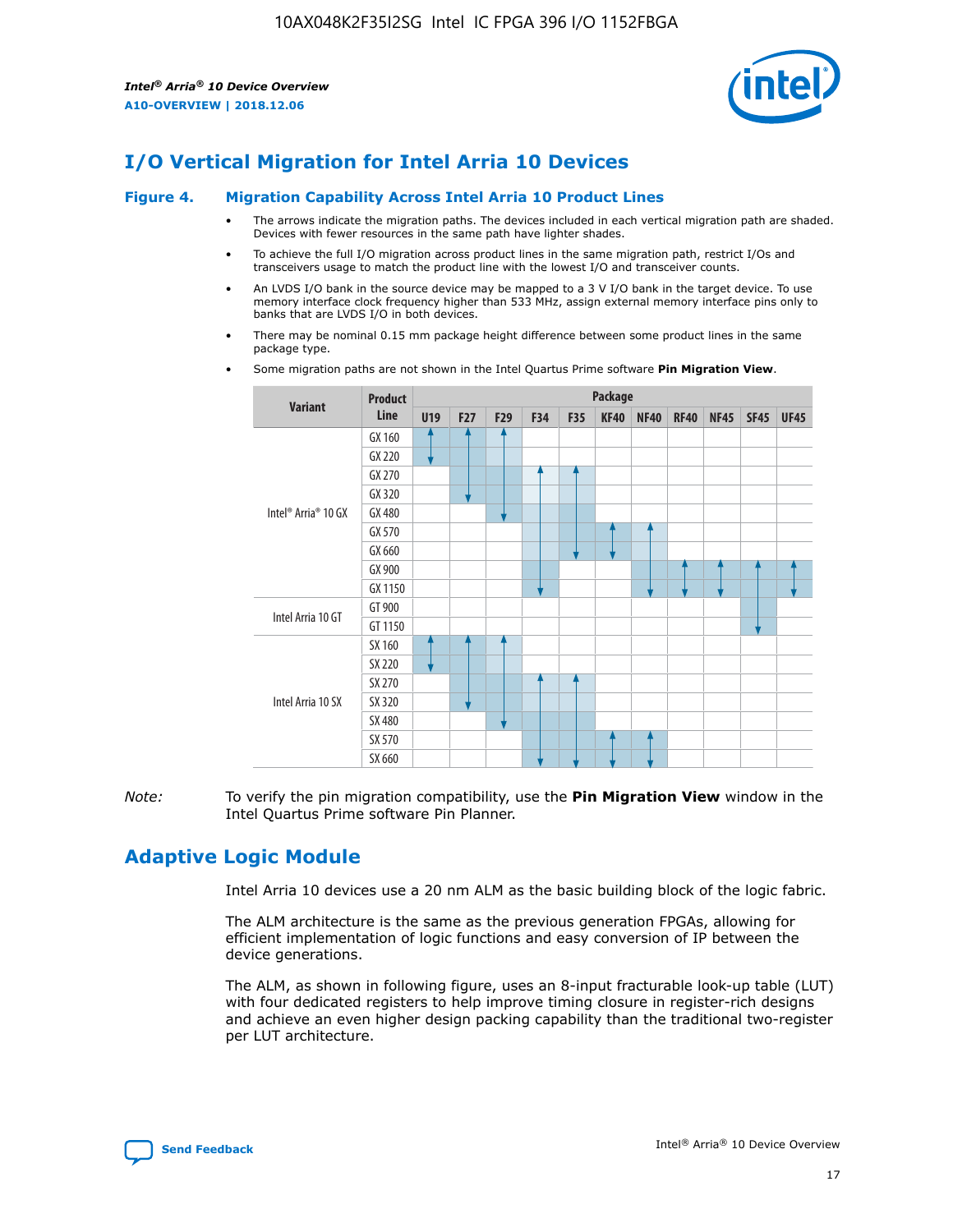

**Figure 5. ALM for Intel Arria 10 Devices**



The Intel Quartus Prime software optimizes your design according to the ALM logic structure and automatically maps legacy designs into the Intel Arria 10 ALM architecture.

# **Variable-Precision DSP Block**

The Intel Arria 10 variable precision DSP blocks support fixed-point arithmetic and floating-point arithmetic.

Features for fixed-point arithmetic:

- High-performance, power-optimized, and fully registered multiplication operations
- 18-bit and 27-bit word lengths
- Two 18 x 19 multipliers or one 27 x 27 multiplier per DSP block
- Built-in addition, subtraction, and 64-bit double accumulation register to combine multiplication results
- Cascading 19-bit or 27-bit when pre-adder is disabled and cascading 18-bit when pre-adder is used to form the tap-delay line for filtering applications
- Cascading 64-bit output bus to propagate output results from one block to the next block without external logic support
- Hard pre-adder supported in 19-bit and 27-bit modes for symmetric filters
- Internal coefficient register bank in both 18-bit and 27-bit modes for filter implementation
- 18-bit and 27-bit systolic finite impulse response (FIR) filters with distributed output adder
- Biased rounding support

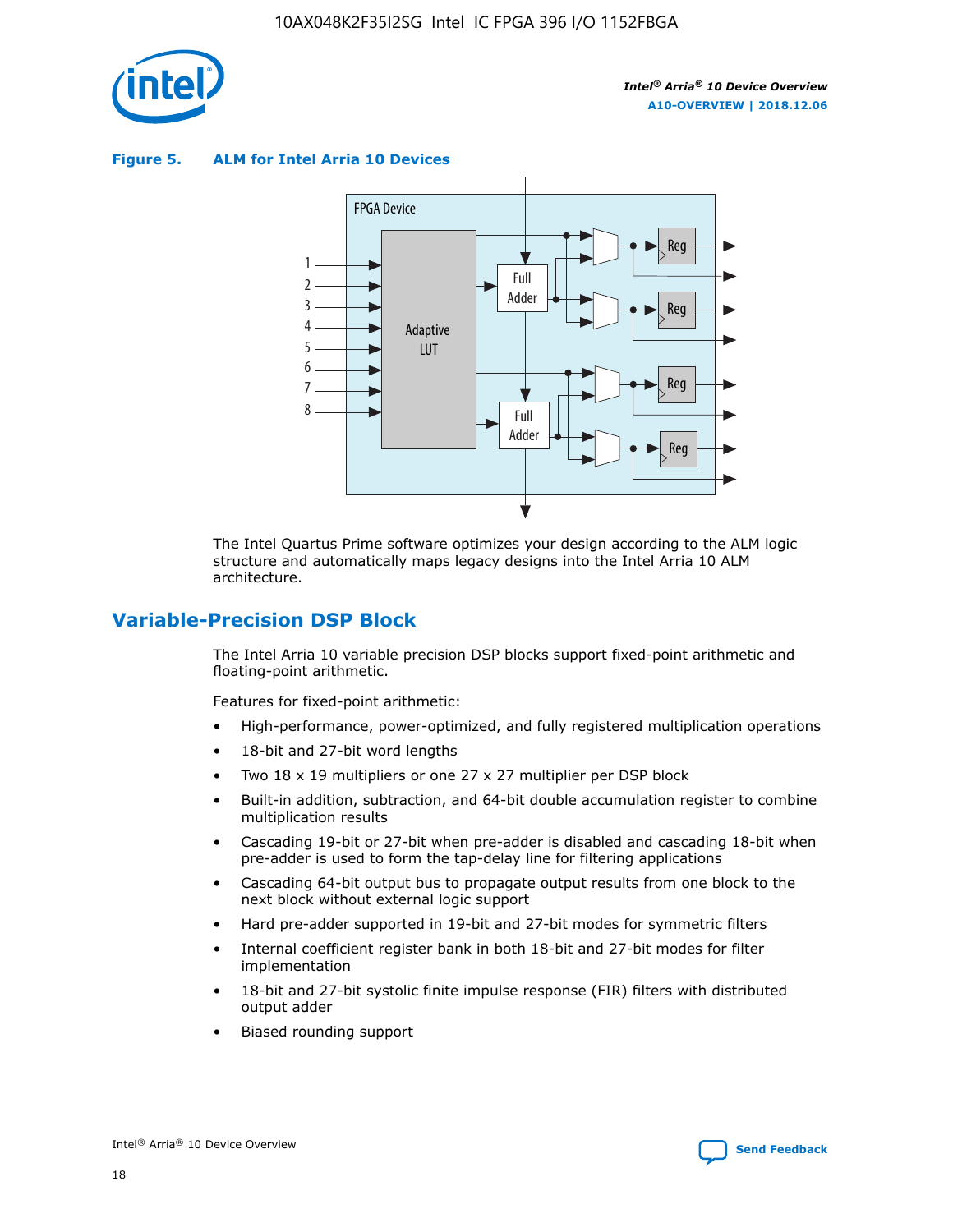

Features for floating-point arithmetic:

- A completely hardened architecture that supports multiplication, addition, subtraction, multiply-add, and multiply-subtract
- Multiplication with accumulation capability and a dynamic accumulator reset control
- Multiplication with cascade summation capability
- Multiplication with cascade subtraction capability
- Complex multiplication
- Direct vector dot product
- Systolic FIR filter

#### **Table 15. Variable-Precision DSP Block Configurations for Intel Arria 10 Devices**

| <b>Usage Example</b>                                       | <b>Multiplier Size (Bit)</b>    | <b>DSP Block Resources</b> |
|------------------------------------------------------------|---------------------------------|----------------------------|
| Medium precision fixed point                               | Two 18 x 19                     |                            |
| High precision fixed or Single precision<br>floating point | One 27 x 27                     |                            |
| Fixed point FFTs                                           | One 19 x 36 with external adder |                            |
| Very high precision fixed point                            | One 36 x 36 with external adder |                            |
| Double precision floating point                            | One 54 x 54 with external adder | 4                          |

#### **Table 16. Resources for Fixed-Point Arithmetic in Intel Arria 10 Devices**

The table lists the variable-precision DSP resources by bit precision for each Intel Arria 10 device.

| <b>Variant</b>        | <b>Product Line</b> | <b>Variable-</b><br>precision<br><b>DSP Block</b> | <b>Independent Input and Output</b><br><b>Multiplications Operator</b> |                                     | 18 x 19<br><b>Multiplier</b><br><b>Adder Sum</b> | $18 \times 18$<br><b>Multiplier</b><br><b>Adder</b> |
|-----------------------|---------------------|---------------------------------------------------|------------------------------------------------------------------------|-------------------------------------|--------------------------------------------------|-----------------------------------------------------|
|                       |                     |                                                   | 18 x 19<br><b>Multiplier</b>                                           | $27 \times 27$<br><b>Multiplier</b> | <b>Mode</b>                                      | <b>Summed with</b><br>36 bit Input                  |
| AIntel Arria 10<br>GX | GX 160              | 156                                               | 312                                                                    | 156                                 | 156                                              | 156                                                 |
|                       | GX 220              | 192                                               | 384                                                                    | 192                                 | 192                                              | 192                                                 |
|                       | GX 270              | 830                                               | 1,660                                                                  | 830                                 | 830                                              | 830                                                 |
|                       | GX 320              | 984                                               | 1,968                                                                  | 984                                 | 984                                              | 984                                                 |
|                       | GX 480              | 1,368                                             | 2,736                                                                  | 1,368                               | 1,368                                            | 1,368                                               |
|                       | GX 570              | 1,523                                             | 3,046                                                                  | 1,523                               | 1,523                                            | 1,523                                               |
|                       | GX 660              | 1,687                                             | 3,374                                                                  | 1,687                               | 1,687                                            | 1,687                                               |
|                       | GX 900              | 1,518                                             | 3,036                                                                  | 1,518                               | 1,518                                            | 1,518                                               |
|                       | GX 1150             | 1,518                                             | 3,036                                                                  | 1,518                               | 1,518                                            | 1,518                                               |
| Intel Arria 10        | GT 900              | 1,518                                             | 3,036                                                                  | 1,518                               | 1,518                                            | 1,518                                               |
| GT                    | GT 1150             | 1,518                                             | 3,036                                                                  | 1,518                               | 1,518                                            | 1,518                                               |
| Intel Arria 10        | SX 160              | 156                                               | 312                                                                    | 156                                 | 156                                              | 156                                                 |
| <b>SX</b>             | SX 220              | 192                                               | 384                                                                    | 192                                 | 192                                              | 192                                                 |
|                       | SX 270              | 830                                               | 1,660                                                                  | 830                                 | 830                                              | 830                                                 |
|                       |                     |                                                   |                                                                        |                                     |                                                  | continued                                           |

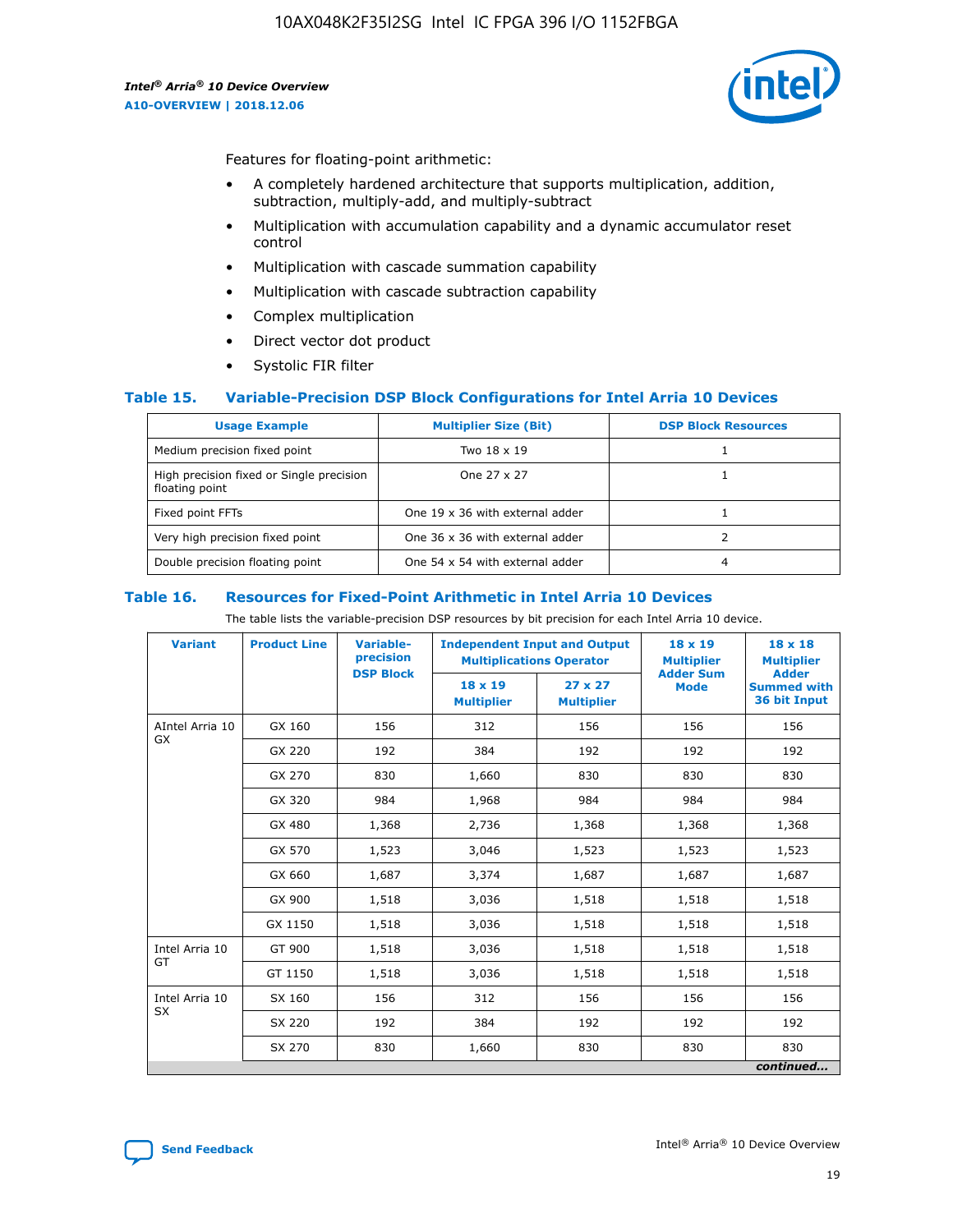

| <b>Variant</b> | <b>Product Line</b> | <b>Variable-</b><br>precision<br><b>DSP Block</b> | <b>Independent Input and Output</b><br><b>Multiplications Operator</b> |                                     | $18 \times 19$<br><b>Multiplier</b><br><b>Adder Sum</b> | $18 \times 18$<br><b>Multiplier</b><br><b>Adder</b> |  |
|----------------|---------------------|---------------------------------------------------|------------------------------------------------------------------------|-------------------------------------|---------------------------------------------------------|-----------------------------------------------------|--|
|                |                     |                                                   | $18 \times 19$<br><b>Multiplier</b>                                    | $27 \times 27$<br><b>Multiplier</b> | <b>Mode</b>                                             | <b>Summed with</b><br>36 bit Input                  |  |
|                | SX 320              | 984                                               | 1,968                                                                  | 984                                 | 984                                                     | 984                                                 |  |
|                | SX 480              | 1,368                                             | 2,736                                                                  | 1,368                               | 1,368                                                   | 1,368                                               |  |
|                | SX 570              | 1,523                                             | 3,046                                                                  | 1,523                               | 1,523                                                   | 1,523                                               |  |
|                | SX 660              | 1,687                                             | 3,374                                                                  | 1,687                               | 1,687                                                   | 1,687                                               |  |

# **Table 17. Resources for Floating-Point Arithmetic in Intel Arria 10 Devices**

The table lists the variable-precision DSP resources by bit precision for each Intel Arria 10 device.

| <b>Variant</b> | <b>Product Line</b> | <b>Variable-</b><br>precision<br><b>DSP Block</b> | <b>Single</b><br><b>Precision</b><br><b>Floating-Point</b><br><b>Multiplication</b><br><b>Mode</b> | <b>Single-Precision</b><br><b>Floating-Point</b><br><b>Adder Mode</b> | Single-<br><b>Precision</b><br><b>Floating-Point</b><br><b>Multiply</b><br><b>Accumulate</b><br><b>Mode</b> | <b>Peak</b><br><b>Giga Floating-</b><br><b>Point</b><br><b>Operations</b><br>per Second<br>(GFLOPs) |
|----------------|---------------------|---------------------------------------------------|----------------------------------------------------------------------------------------------------|-----------------------------------------------------------------------|-------------------------------------------------------------------------------------------------------------|-----------------------------------------------------------------------------------------------------|
| Intel Arria 10 | GX 160              | 156                                               | 156                                                                                                | 156                                                                   | 156                                                                                                         | 140                                                                                                 |
| <b>GX</b>      | GX 220              | 192                                               | 192                                                                                                | 192                                                                   | 192                                                                                                         | 173                                                                                                 |
|                | GX 270              | 830                                               | 830                                                                                                | 830                                                                   | 830                                                                                                         | 747                                                                                                 |
|                | GX 320              | 984                                               | 984                                                                                                | 984                                                                   | 984                                                                                                         | 886                                                                                                 |
|                | GX 480              | 1,369                                             | 1,368                                                                                              | 1,368                                                                 | 1,368                                                                                                       | 1,231                                                                                               |
|                | GX 570              | 1,523                                             | 1,523                                                                                              | 1,523                                                                 | 1,523                                                                                                       | 1,371                                                                                               |
|                | GX 660              | 1,687                                             | 1,687                                                                                              | 1,687                                                                 | 1,687                                                                                                       | 1,518                                                                                               |
|                | GX 900              | 1,518                                             | 1,518                                                                                              | 1,518                                                                 | 1,518                                                                                                       | 1,366                                                                                               |
|                | GX 1150             | 1,518                                             | 1,518                                                                                              | 1,518                                                                 | 1,518                                                                                                       | 1,366                                                                                               |
| Intel Arria 10 | GT 900              | 1,518                                             | 1,518                                                                                              | 1,518                                                                 | 1,518                                                                                                       | 1,366                                                                                               |
| GT             | GT 1150             | 1,518                                             | 1,518                                                                                              | 1,518                                                                 | 1,518                                                                                                       | 1,366                                                                                               |
| Intel Arria 10 | SX 160              | 156                                               | 156                                                                                                | 156                                                                   | 156                                                                                                         | 140                                                                                                 |
| SX             | SX 220              | 192                                               | 192                                                                                                | 192                                                                   | 192                                                                                                         | 173                                                                                                 |
|                | SX 270              | 830                                               | 830                                                                                                | 830                                                                   | 830                                                                                                         | 747                                                                                                 |
|                | SX 320              | 984                                               | 984                                                                                                | 984                                                                   | 984                                                                                                         | 886                                                                                                 |
|                | SX 480              | 1,369                                             | 1,368                                                                                              | 1,368                                                                 | 1,368                                                                                                       | 1,231                                                                                               |
|                | SX 570              | 1,523                                             | 1,523                                                                                              | 1,523                                                                 | 1,523                                                                                                       | 1,371                                                                                               |
|                | SX 660              | 1,687                                             | 1,687                                                                                              | 1,687                                                                 | 1,687                                                                                                       | 1,518                                                                                               |

# **Embedded Memory Blocks**

The embedded memory blocks in the devices are flexible and designed to provide an optimal amount of small- and large-sized memory arrays to fit your design requirements.

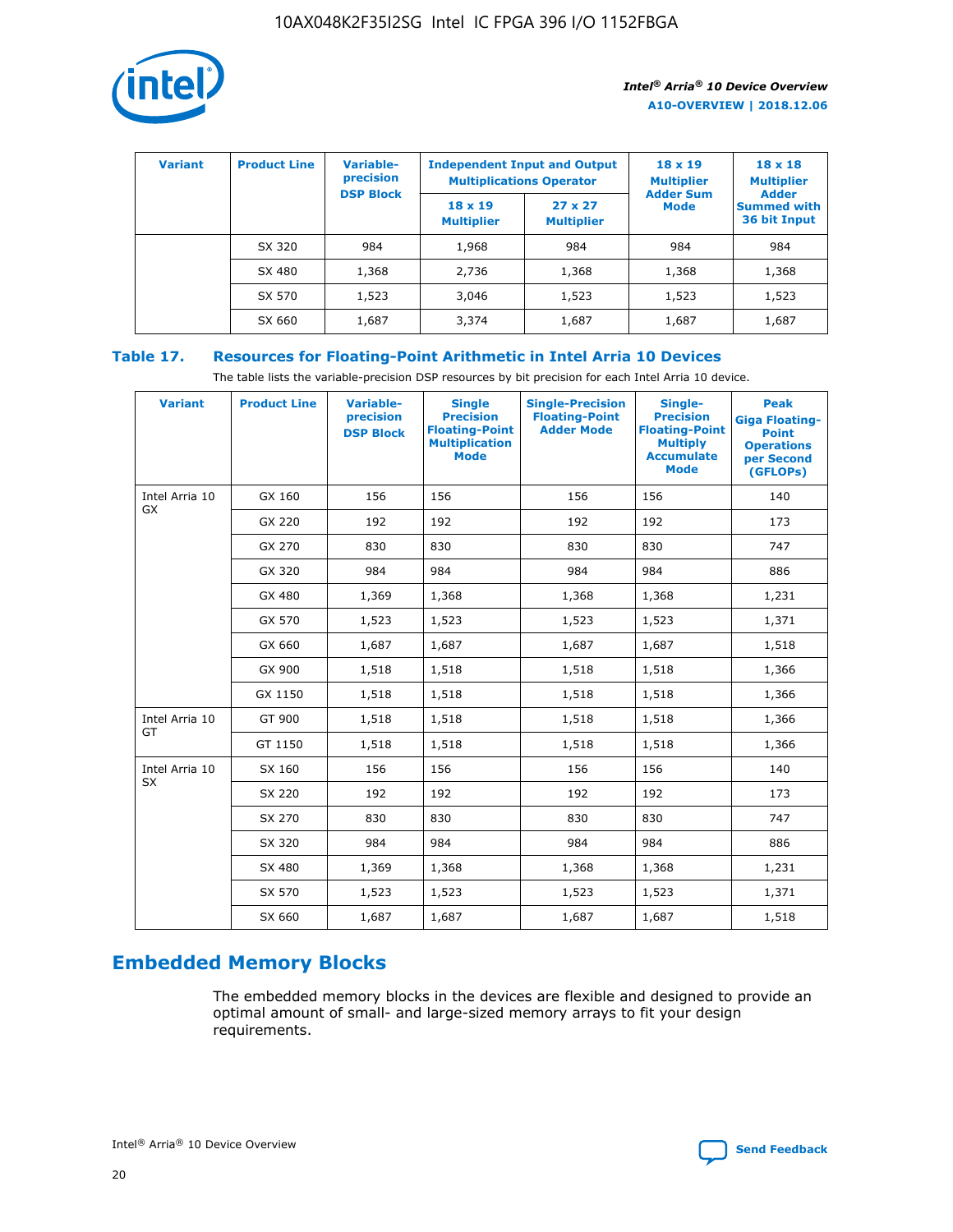

# **Types of Embedded Memory**

The Intel Arria 10 devices contain two types of memory blocks:

- 20 Kb M20K blocks—blocks of dedicated memory resources. The M20K blocks are ideal for larger memory arrays while still providing a large number of independent ports.
- 640 bit memory logic array blocks (MLABs)—enhanced memory blocks that are configured from dual-purpose logic array blocks (LABs). The MLABs are ideal for wide and shallow memory arrays. The MLABs are optimized for implementation of shift registers for digital signal processing (DSP) applications, wide and shallow FIFO buffers, and filter delay lines. Each MLAB is made up of ten adaptive logic modules (ALMs). In the Intel Arria 10 devices, you can configure these ALMs as ten 32 x 2 blocks, giving you one 32 x 20 simple dual-port SRAM block per MLAB.

# **Embedded Memory Capacity in Intel Arria 10 Devices**

|                   | <b>Product</b> |              | <b>M20K</b>         | <b>MLAB</b>  |                     | <b>Total RAM Bit</b> |
|-------------------|----------------|--------------|---------------------|--------------|---------------------|----------------------|
| <b>Variant</b>    | <b>Line</b>    | <b>Block</b> | <b>RAM Bit (Kb)</b> | <b>Block</b> | <b>RAM Bit (Kb)</b> | (Kb)                 |
| Intel Arria 10 GX | GX 160         | 440          | 8,800               | 1,680        | 1,050               | 9,850                |
|                   | GX 220         | 587          | 11,740              | 2,703        | 1,690               | 13,430               |
|                   | GX 270         | 750          | 15,000              | 3,922        | 2,452               | 17,452               |
|                   | GX 320         | 891          | 17,820              | 4,363        | 2,727               | 20,547               |
|                   | GX 480         | 1,431        | 28,620              | 6,662        | 4,164               | 32,784               |
|                   | GX 570         | 1,800        | 36,000              | 8,153        | 5,096               | 41,096               |
|                   | GX 660         | 2,131        | 42,620              | 9,260        | 5,788               | 48,408               |
|                   | GX 900         | 2,423        | 48,460              | 15,017       | 9,386               | 57,846               |
|                   | GX 1150        | 2,713        | 54,260              | 20,774       | 12,984              | 67,244               |
| Intel Arria 10 GT | GT 900         | 2,423        | 48,460              | 15,017       | 9,386               | 57,846               |
|                   | GT 1150        | 2,713        | 54,260              | 20,774       | 12,984              | 67,244               |
| Intel Arria 10 SX | SX 160         | 440          | 8,800               | 1,680        | 1,050               | 9,850                |
|                   | SX 220         | 587          | 11,740              | 2,703        | 1,690               | 13,430               |
|                   | SX 270         | 750          | 15,000              | 3,922        | 2,452               | 17,452               |
|                   | SX 320         | 891          | 17,820              | 4,363        | 2,727               | 20,547               |
|                   | SX 480         | 1,431        | 28,620              | 6,662        | 4,164               | 32,784               |
|                   | SX 570         | 1,800        | 36,000              | 8,153        | 5,096               | 41,096               |
|                   | SX 660         | 2,131        | 42,620              | 9,260        | 5,788               | 48,408               |

#### **Table 18. Embedded Memory Capacity and Distribution in Intel Arria 10 Devices**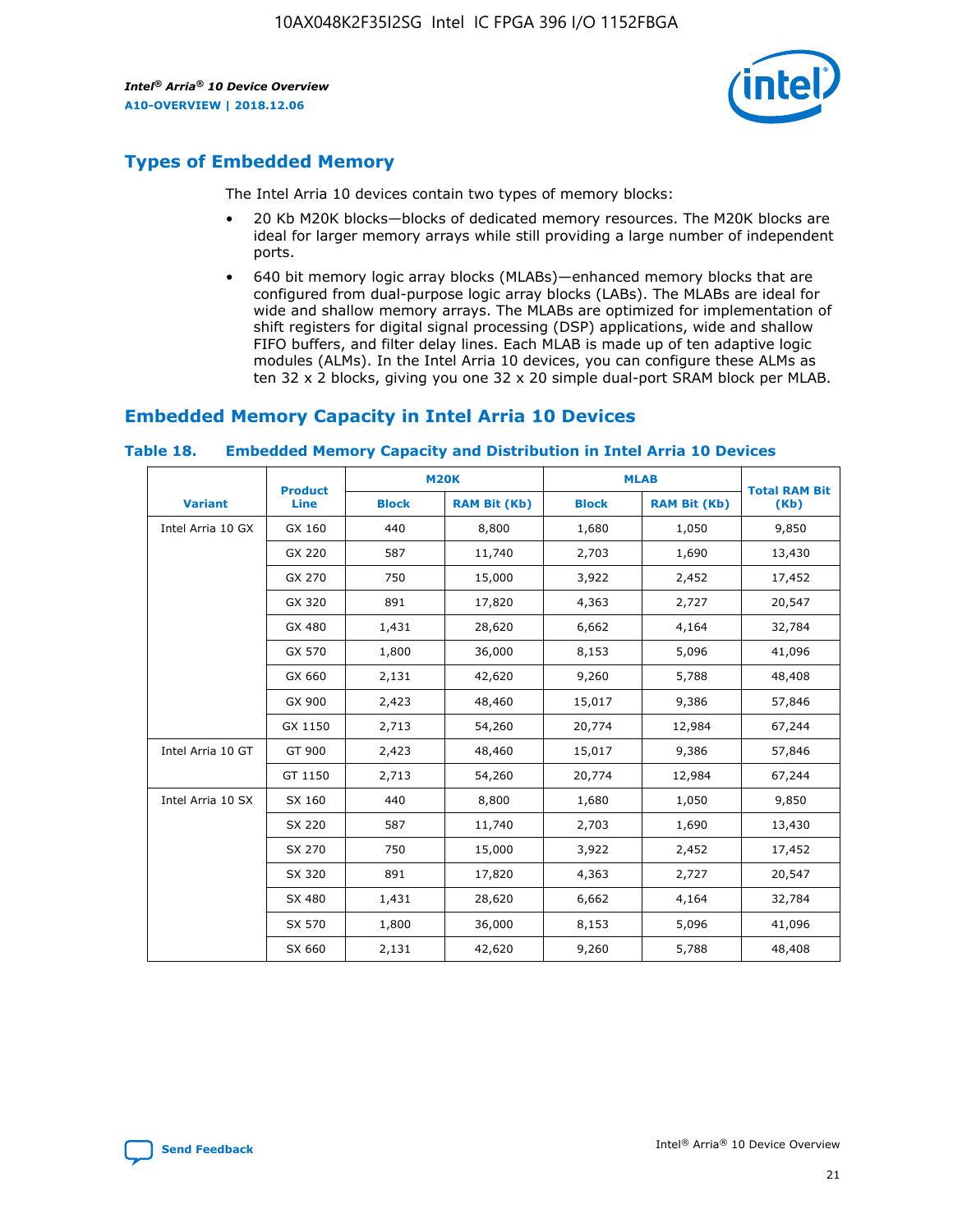

# **Embedded Memory Configurations for Single-port Mode**

#### **Table 19. Single-port Embedded Memory Configurations for Intel Arria 10 Devices**

This table lists the maximum configurations supported for single-port RAM and ROM modes.

| <b>Memory Block</b> | Depth (bits) | <b>Programmable Width</b> |
|---------------------|--------------|---------------------------|
| MLAB                | 32           | x16, x18, or x20          |
|                     | 64(10)       | x8, x9, x10               |
| M20K                | 512          | x40, x32                  |
|                     | 1K           | x20, x16                  |
|                     | 2K           | x10, x8                   |
|                     | 4K           | x5, x4                    |
|                     | 8K           | x2                        |
|                     | 16K          | x1                        |

# **Clock Networks and PLL Clock Sources**

The clock network architecture is based on Intel's global, regional, and peripheral clock structure. This clock structure is supported by dedicated clock input pins, fractional clock synthesis PLLs, and integer I/O PLLs.

## **Clock Networks**

The Intel Arria 10 core clock networks are capable of up to 800 MHz fabric operation across the full industrial temperature range. For the external memory interface, the clock network supports the hard memory controller with speeds up to 2,400 Mbps in a quarter-rate transfer.

To reduce power consumption, the Intel Quartus Prime software identifies all unused sections of the clock network and powers them down.

# **Fractional Synthesis and I/O PLLs**

Intel Arria 10 devices contain up to 32 fractional synthesis PLLs and up to 16 I/O PLLs that are available for both specific and general purpose uses in the core:

- Fractional synthesis PLLs—located in the column adjacent to the transceiver blocks
- I/O PLLs—located in each bank of the 48 I/Os

# **Fractional Synthesis PLLs**

You can use the fractional synthesis PLLs to:

- Reduce the number of oscillators that are required on your board
- Reduce the number of clock pins that are used in the device by synthesizing multiple clock frequencies from a single reference clock source

<sup>(10)</sup> Supported through software emulation and consumes additional MLAB blocks.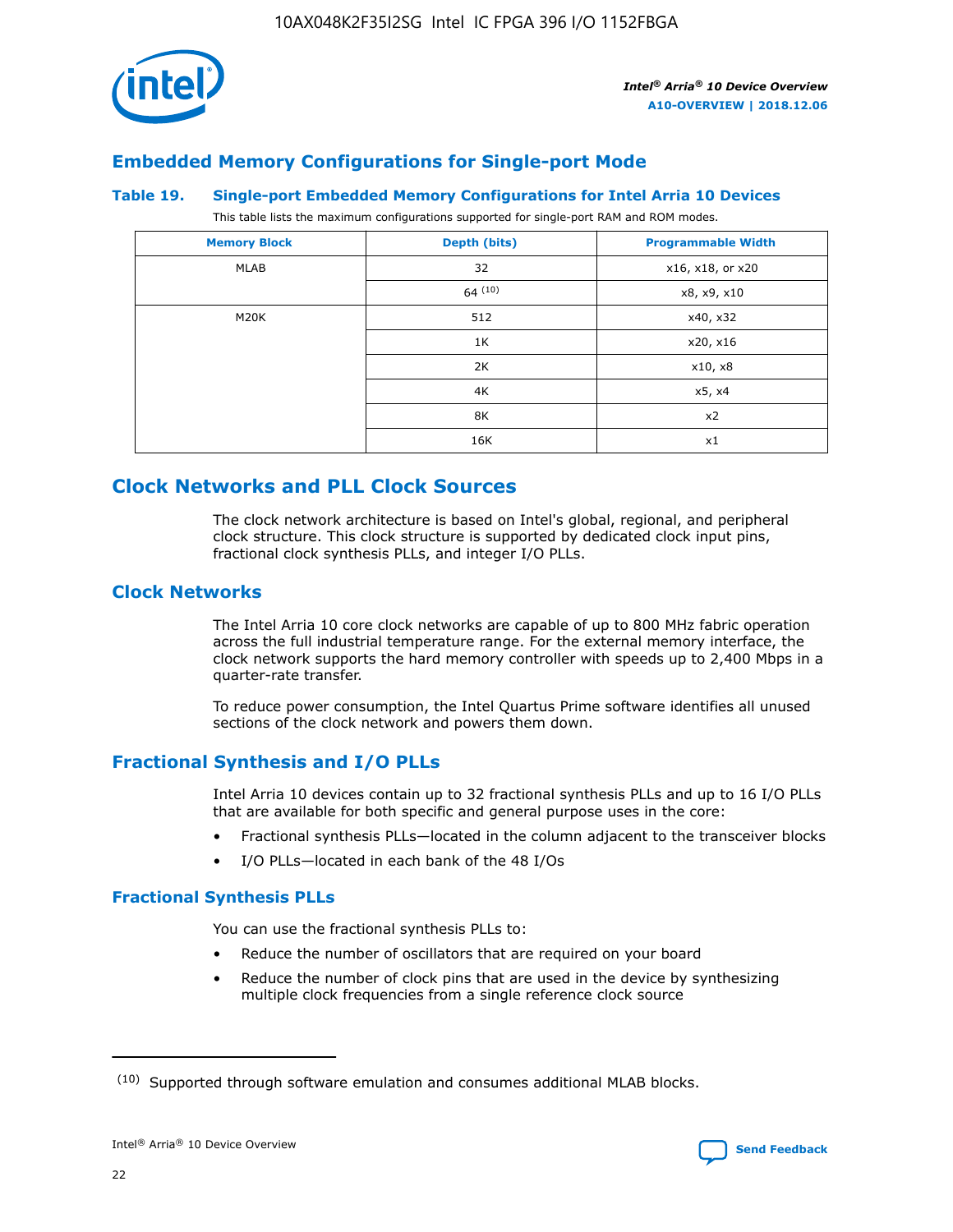

The fractional synthesis PLLs support the following features:

- Reference clock frequency synthesis for transceiver CMU and Advanced Transmit (ATX) PLLs
- Clock network delay compensation
- Zero-delay buffering
- Direct transmit clocking for transceivers
- Independently configurable into two modes:
	- Conventional integer mode equivalent to the general purpose PLL
	- Enhanced fractional mode with third order delta-sigma modulation
- PLL cascading

# **I/O PLLs**

The integer mode I/O PLLs are located in each bank of 48 I/Os. You can use the I/O PLLs to simplify the design of external memory and high-speed LVDS interfaces.

In each I/O bank, the I/O PLLs are adjacent to the hard memory controllers and LVDS SERDES. Because these PLLs are tightly coupled with the I/Os that need to use them, it makes it easier to close timing.

You can use the I/O PLLs for general purpose applications in the core such as clock network delay compensation and zero-delay buffering.

Intel Arria 10 devices support PLL-to-PLL cascading.

# **FPGA General Purpose I/O**

Intel Arria 10 devices offer highly configurable GPIOs. Each I/O bank contains 48 general purpose I/Os and a high-efficiency hard memory controller.

The following list describes the features of the GPIOs:

- Consist of 3 V I/Os for high-voltage application and LVDS I/Os for differential signaling
	- Up to two 3 V I/O banks, available in some devices, that support up to 3 V I/O standards
	- LVDS I/O banks that support up to 1.8 V I/O standards
- Support a wide range of single-ended and differential I/O interfaces
- LVDS speeds up to 1.6 Gbps
- Each LVDS pair of pins has differential input and output buffers, allowing you to configure the LVDS direction for each pair.
- Programmable bus hold and weak pull-up
- Programmable differential output voltage  $(V_{OD})$  and programmable pre-emphasis

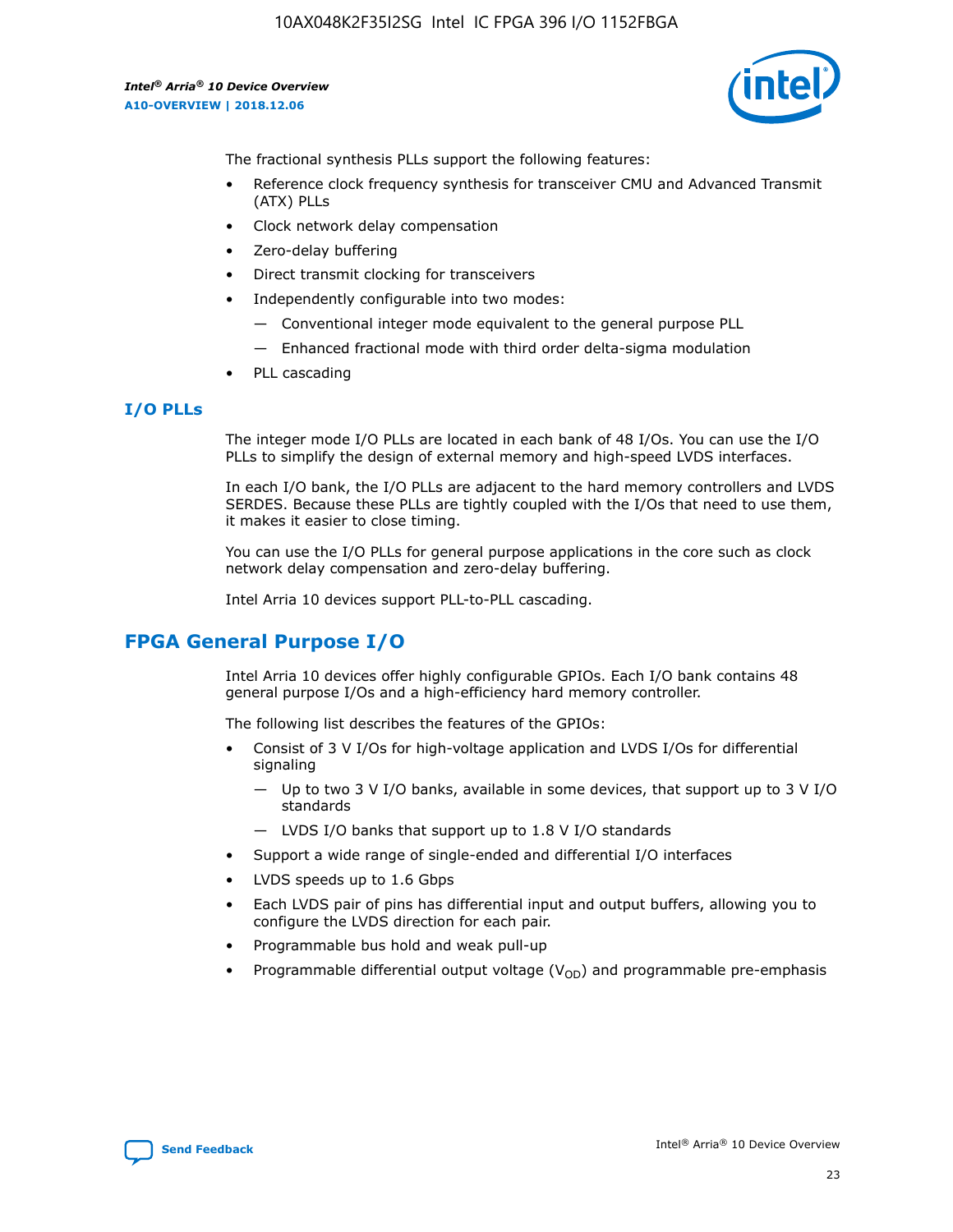

- Series (R<sub>S</sub>) and parallel (R<sub>T</sub>) on-chip termination (OCT) for all I/O banks with OCT calibration to limit the termination impedance variation
- On-chip dynamic termination that has the ability to swap between series and parallel termination, depending on whether there is read or write on a common bus for signal integrity
- Easy timing closure support using the hard read FIFO in the input register path, and delay-locked loop (DLL) delay chain with fine and coarse architecture

# **External Memory Interface**

Intel Arria 10 devices offer massive external memory bandwidth, with up to seven 32 bit DDR4 memory interfaces running at up to 2,400 Mbps. This bandwidth provides additional ease of design, lower power, and resource efficiencies of hardened highperformance memory controllers.

The memory interface within Intel Arria 10 FPGAs and SoCs delivers the highest performance and ease of use. You can configure up to a maximum width of 144 bits when using the hard or soft memory controllers. If required, you can bypass the hard memory controller and use a soft controller implemented in the user logic.

Each I/O contains a hardened DDR read/write path (PHY) capable of performing key memory interface functionality such as read/write leveling, FIFO buffering to lower latency and improve margin, timing calibration, and on-chip termination.

The timing calibration is aided by the inclusion of hard microcontrollers based on Intel's Nios® II technology, specifically tailored to control the calibration of multiple memory interfaces. This calibration allows the Intel Arria 10 device to compensate for any changes in process, voltage, or temperature either within the Intel Arria 10 device itself, or within the external memory device. The advanced calibration algorithms ensure maximum bandwidth and robust timing margin across all operating conditions.

In addition to parallel memory interfaces, Intel Arria 10 devices support serial memory technologies such as the Hybrid Memory Cube (HMC). The HMC is supported by the Intel Arria 10 high-speed serial transceivers which connect up to four HMC links, with each link running at data rates up to 15 Gbps.

#### **Related Information**

#### [External Memory Interface Spec Estimator](http://www.altera.com/technology/memory/estimator/mem-emif-index.html)

Provides a parametric tool that allows you to find and compare the performance of the supported external memory interfaces in IntelFPGAs.

# **Memory Standards Supported by Intel Arria 10 Devices**

The I/Os are designed to provide high performance support for existing and emerging external memory standards.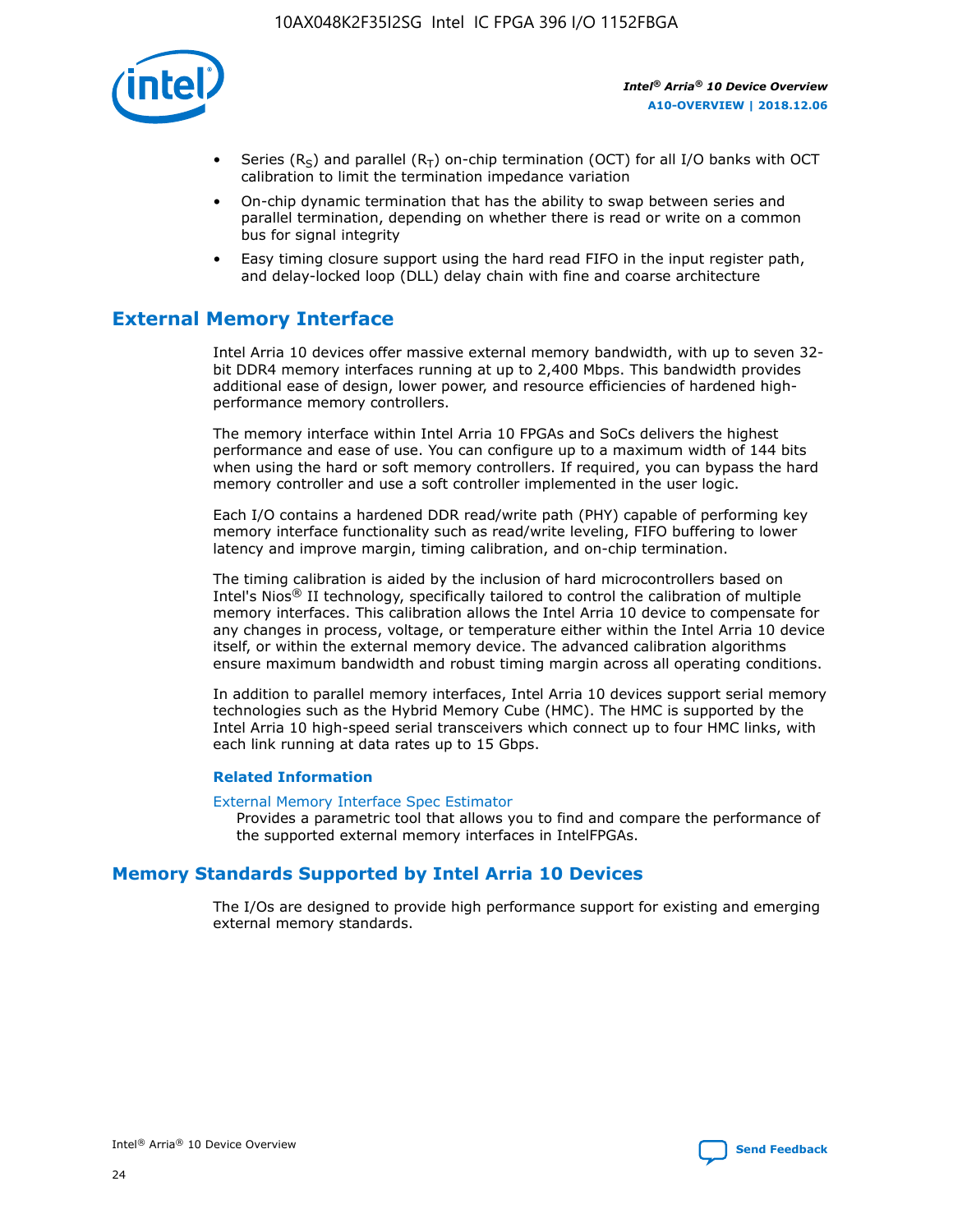

#### **Table 20. Memory Standards Supported by the Hard Memory Controller**

This table lists the overall capability of the hard memory controller. For specific details, refer to the External Memory Interface Spec Estimator and Intel Arria 10 Device Datasheet.

| <b>Memory Standard</b> | <b>Rate Support</b> | <b>Ping Pong PHY Support</b> | <b>Maximum Frequency</b><br>(MHz) |
|------------------------|---------------------|------------------------------|-----------------------------------|
| <b>DDR4 SDRAM</b>      | Quarter rate        | Yes                          | 1,067                             |
|                        |                     |                              | 1,200                             |
| <b>DDR3 SDRAM</b>      | Half rate           | Yes                          | 533                               |
|                        |                     |                              | 667                               |
|                        | Quarter rate        | Yes                          | 1,067                             |
|                        |                     |                              | 1,067                             |
| <b>DDR3L SDRAM</b>     | Half rate           | Yes                          | 533                               |
|                        |                     |                              | 667                               |
|                        | Quarter rate        | Yes                          | 933                               |
|                        |                     |                              | 933                               |
| LPDDR3 SDRAM           | Half rate           |                              | 533                               |
|                        | Quarter rate        |                              | 800                               |

#### **Table 21. Memory Standards Supported by the Soft Memory Controller**

| <b>Memory Standard</b>      | <b>Rate Support</b> | <b>Maximum Frequency</b><br>(MHz) |
|-----------------------------|---------------------|-----------------------------------|
| <b>RLDRAM 3 (11)</b>        | Quarter rate        | 1,200                             |
| ODR IV SRAM <sup>(11)</sup> | Quarter rate        | 1,067                             |
| <b>ODR II SRAM</b>          | Full rate           | 333                               |
|                             | Half rate           | 633                               |
| <b>ODR II+ SRAM</b>         | Full rate           | 333                               |
|                             | Half rate           | 633                               |
| <b>ODR II+ Xtreme SRAM</b>  | Full rate           | 333                               |
|                             | Half rate           | 633                               |

#### **Table 22. Memory Standards Supported by the HPS Hard Memory Controller**

The hard processor system (HPS) is available in Intel Arria 10 SoC devices only.

| <b>Memory Standard</b> | <b>Rate Support</b> | <b>Maximum Frequency</b><br>(MHz) |
|------------------------|---------------------|-----------------------------------|
| <b>DDR4 SDRAM</b>      | Half rate           | 1,200                             |
| <b>DDR3 SDRAM</b>      | Half rate           | 1,067                             |
| <b>DDR3L SDRAM</b>     | Half rate           | 933                               |

<sup>(11)</sup> Intel Arria 10 devices support this external memory interface using hard PHY with soft memory controller.

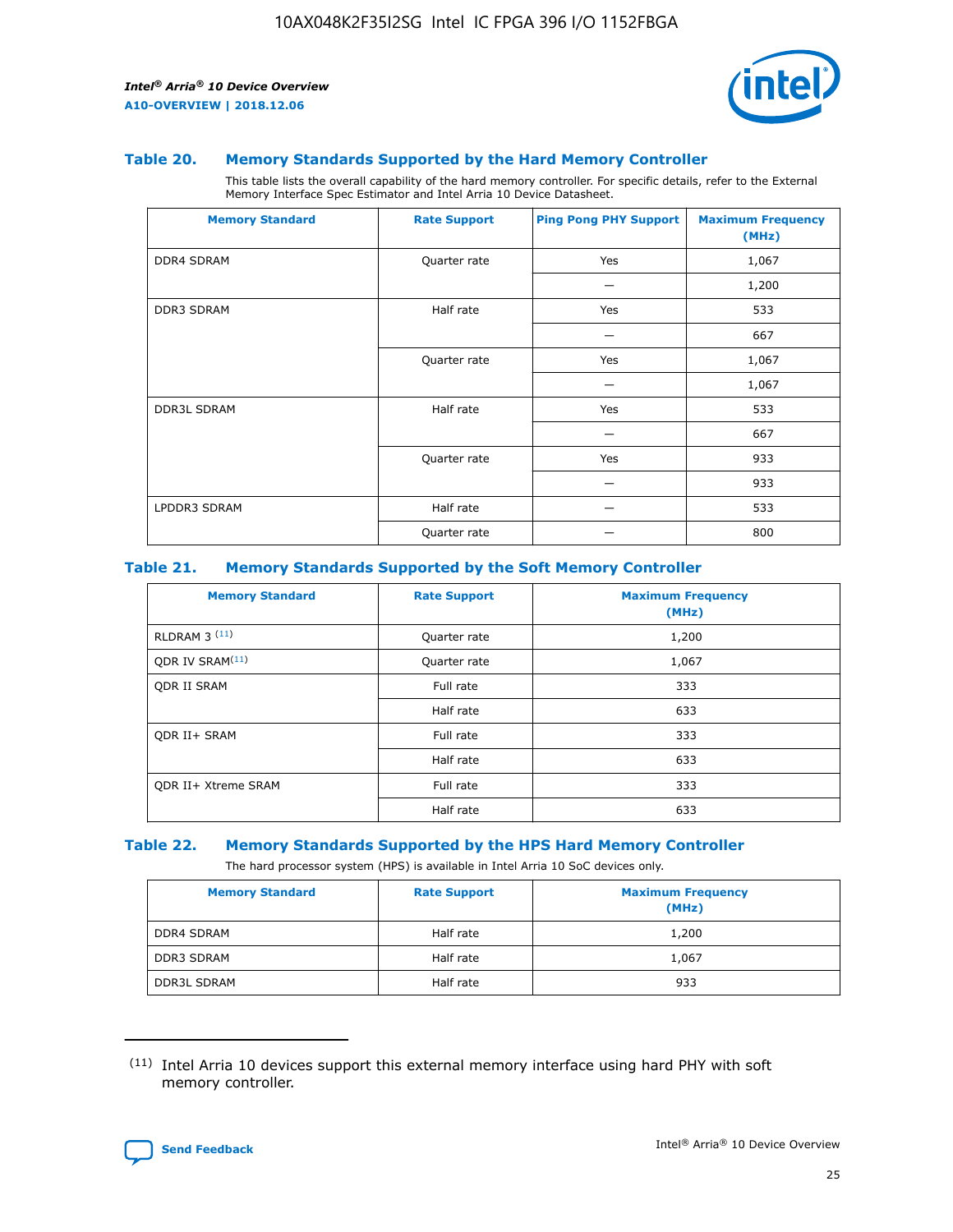

#### **Related Information**

#### [Intel Arria 10 Device Datasheet](https://www.intel.com/content/www/us/en/programmable/documentation/mcn1413182292568.html#mcn1413182153340)

Lists the memory interface performance according to memory interface standards, rank or chip select configurations, and Intel Arria 10 device speed grades.

# **PCIe Gen1, Gen2, and Gen3 Hard IP**

Intel Arria 10 devices contain PCIe hard IP that is designed for performance and ease-of-use:

- Includes all layers of the PCIe stack—transaction, data link and physical layers.
- Supports PCIe Gen3, Gen2, and Gen1 Endpoint and Root Port in x1, x2, x4, or x8 lane configuration.
- Operates independently from the core logic—optional configuration via protocol (CvP) allows the PCIe link to power up and complete link training in less than 100 ms while the Intel Arria 10 device completes loading the programming file for the rest of the FPGA.
- Provides added functionality that makes it easier to support emerging features such as Single Root I/O Virtualization (SR-IOV) and optional protocol extensions.
- Provides improved end-to-end datapath protection using ECC.
- Supports FPGA configuration via protocol (CvP) using PCIe at Gen3, Gen2, or Gen1 speed.

#### **Related Information**

PCS Features on page 30

# **Enhanced PCS Hard IP for Interlaken and 10 Gbps Ethernet**

# **Interlaken Support**

The Intel Arria 10 enhanced PCS hard IP provides integrated Interlaken PCS supporting rates up to 25.8 Gbps per lane.

The Interlaken PCS is based on the proven functionality of the PCS developed for Intel's previous generation FPGAs, which demonstrated interoperability with Interlaken ASSP vendors and third-party IP suppliers. The Interlaken PCS is present in every transceiver channel in Intel Arria 10 devices.

#### **Related Information**

PCS Features on page 30

# **10 Gbps Ethernet Support**

The Intel Arria 10 enhanced PCS hard IP supports 10GBASE-R PCS compliant with IEEE 802.3 10 Gbps Ethernet (10GbE). The integrated hard IP support for 10GbE and the 10 Gbps transceivers save external PHY cost, board space, and system power.

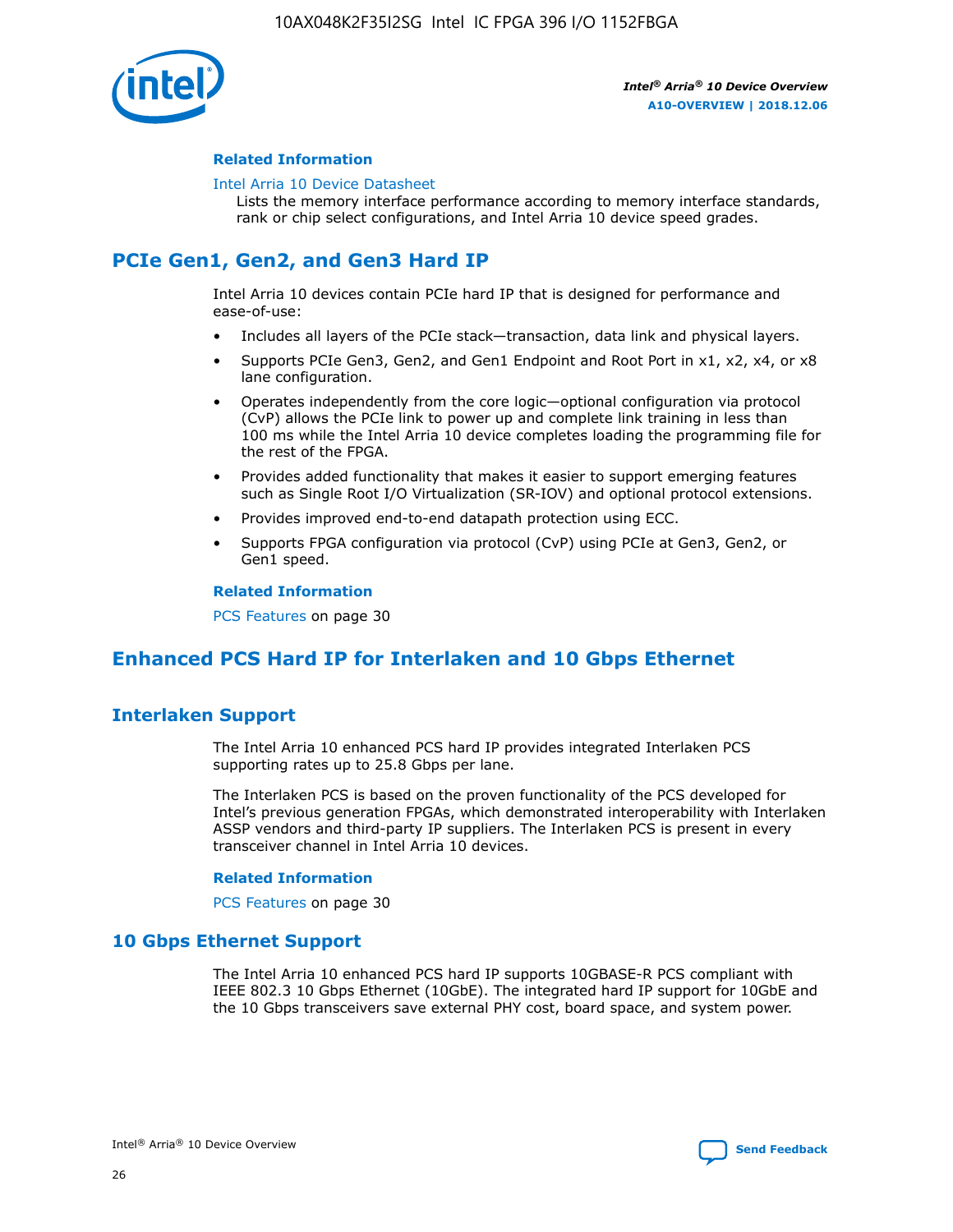

The scalable hard IP supports multiple independent 10GbE ports while using a single PLL for all the 10GBASE-R PCS instantiations, which saves on core logic resources and clock networks:

- Simplifies multiport 10GbE systems compared to XAUI interfaces that require an external XAUI-to-10G PHY.
- Incorporates Electronic Dispersion Compensation (EDC), which enables direct connection to standard 10 Gbps XFP and SFP+ pluggable optical modules.
- Supports backplane Ethernet applications and includes a hard 10GBASE-KR Forward Error Correction (FEC) circuit that you can use for 10 Gbps and 40 Gbps applications.

The 10 Gbps Ethernet PCS hard IP and 10GBASE-KR FEC are present in every transceiver channel.

#### **Related Information**

PCS Features on page 30

# **Low Power Serial Transceivers**

Intel Arria 10 FPGAs and SoCs include lowest power transceivers that deliver high bandwidth, throughput and low latency.

Intel Arria 10 devices deliver the industry's lowest power consumption per transceiver channel:

- 12.5 Gbps transceivers at as low as 242 mW
- 10 Gbps transceivers at as low as 168 mW
- 6 Gbps transceivers at as low as 117 mW

Intel Arria 10 transceivers support various data rates according to application:

- Chip-to-chip and chip-to-module applications—from 1 Gbps up to 25.8 Gbps
- Long reach and backplane applications—from 1 Gbps up to 12.5 with advanced adaptive equalization
- Critical power sensitive applications—from 1 Gbps up to 11.3 Gbps using lower power modes

The combination of 20 nm process technology and architectural advances provide the following benefits:

- Significant reduction in die area and power consumption
- Increase of up to two times in transceiver I/O density compared to previous generation devices while maintaining optimal signal integrity
- Up to 72 total transceiver channels—you can configure up to 6 of these channels to run as fast as 25.8 Gbps
- All channels feature continuous data rate support up to the maximum rated speed

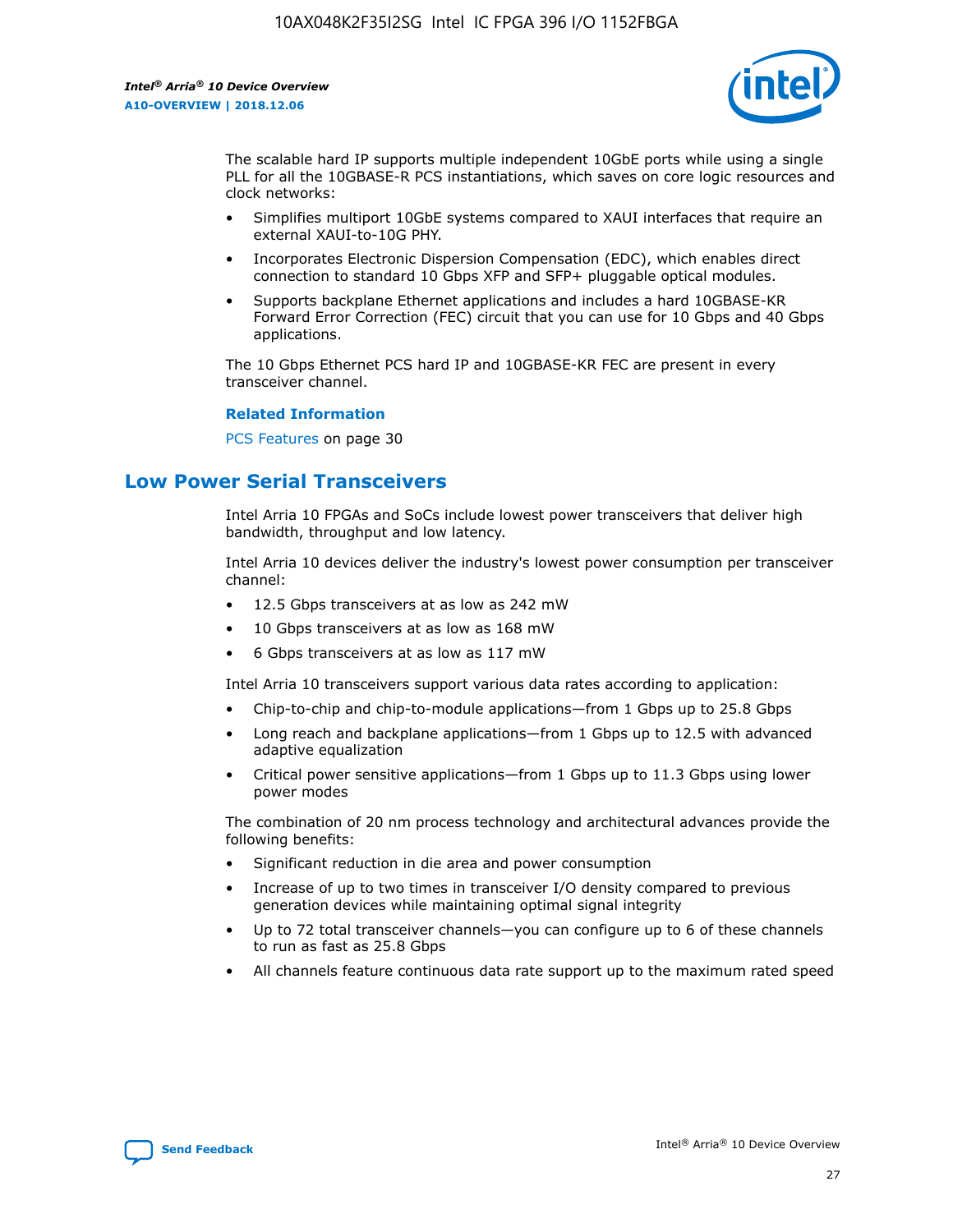

# Transceiver PMA TX/RX PCS ATX PLL Transceiver PMA TX/RX PCS fPLL Network Flexible Clock Distribution Network PCS Transceiver PMA TX/RX FPGA **Clock Distribution** Fabric PCS Transceiver PMA TX/RX ATX Flexible PLL PCS Transceiver PMA TX/RX ▲ fPLL Transceiver PMA TX/RX PCS 4

## **Figure 6. Intel Arria 10 Transceiver Block Architecture**

# **Transceiver Channels**

All transceiver channels feature a dedicated Physical Medium Attachment (PMA) and a hardened Physical Coding Sublayer (PCS).

- The PMA provides primary interfacing capabilities to physical channels.
- The PCS typically handles encoding/decoding, word alignment, and other preprocessing functions before transferring data to the FPGA core fabric.

A transceiver channel consists of a PMA and a PCS block. Most transceiver banks have 6 channels. There are some transceiver banks that contain only 3 channels.

A wide variety of bonded and non-bonded data rate configurations is possible using a highly configurable clock distribution network. Up to 80 independent transceiver data rates can be configured.

The following figures are graphical representations of top views of the silicon die, which correspond to reverse views for flip chip packages. Different Intel Arria 10 devices may have different floorplans than the ones shown in the figures.

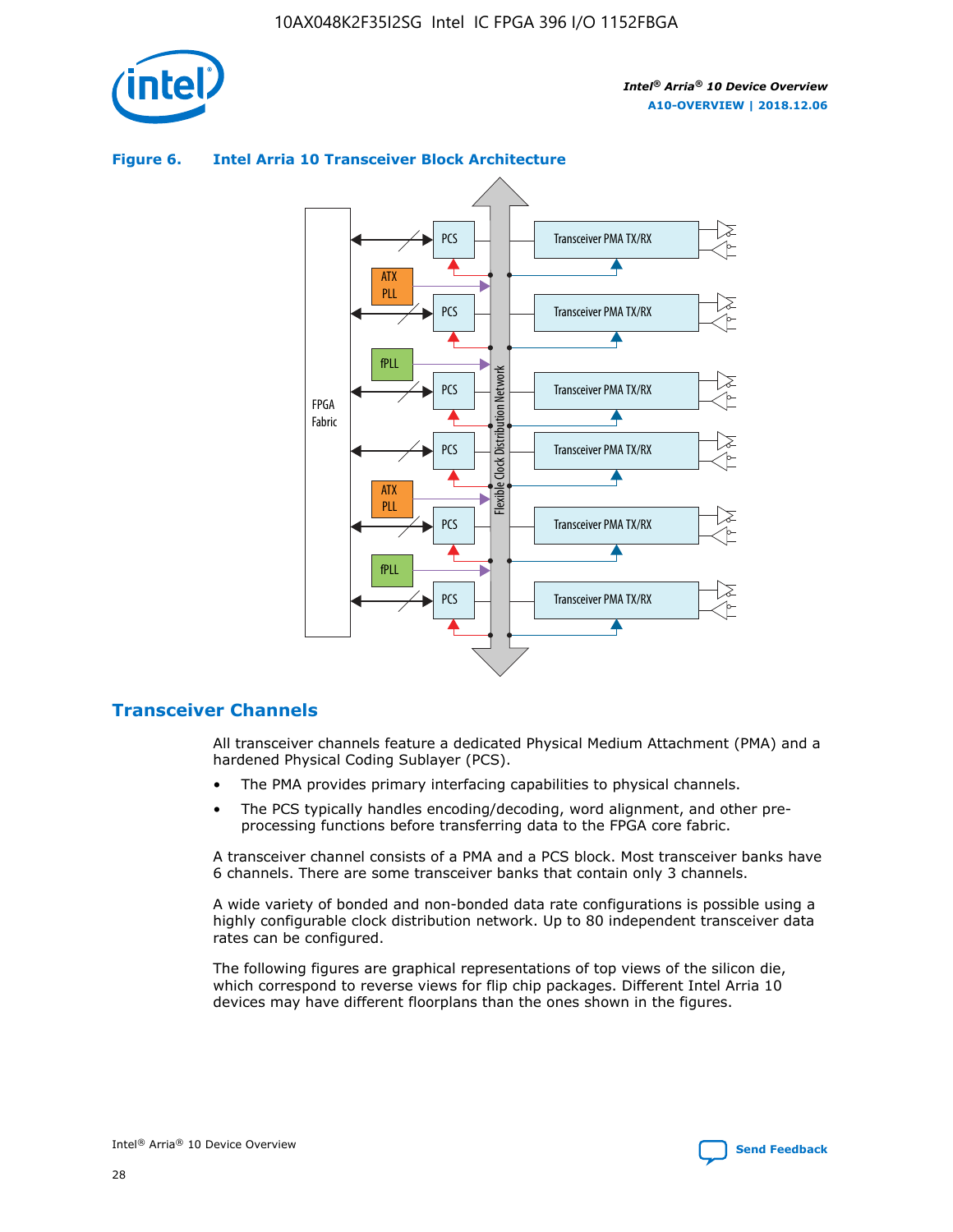

## **Figure 7. Device Chip Overview for Intel Arria 10 GX and GT Devices**





#### **PMA Features**

Intel Arria 10 transceivers provide exceptional signal integrity at data rates up to 25.8 Gbps. Clocking options include ultra-low jitter ATX PLLs (LC tank based), clock multiplier unit (CMU) PLLs, and fractional PLLs.

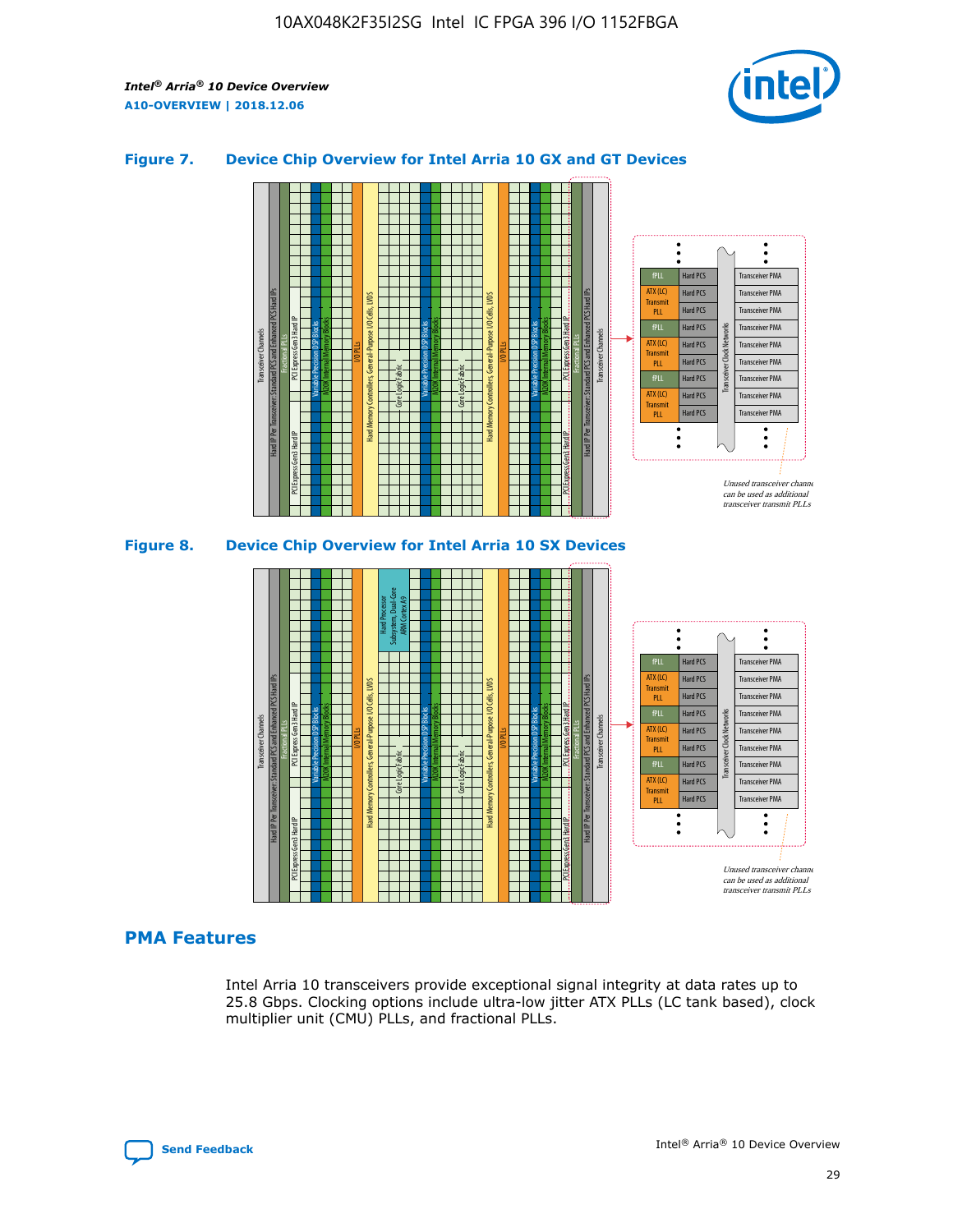

Each transceiver channel contains a channel PLL that can be used as the CMU PLL or clock data recovery (CDR) PLL. In CDR mode, the channel PLL recovers the receiver clock and data in the transceiver channel. Up to 80 independent data rates can be configured on a single Intel Arria 10 device.

## **Table 23. PMA Features of the Transceivers in Intel Arria 10 Devices**

| <b>Feature</b>                                             | <b>Capability</b>                                                                                                                                                                                                             |
|------------------------------------------------------------|-------------------------------------------------------------------------------------------------------------------------------------------------------------------------------------------------------------------------------|
| Chip-to-Chip Data Rates                                    | 1 Gbps to 17.4 Gbps (Intel Arria 10 GX devices)<br>1 Gbps to 25.8 Gbps (Intel Arria 10 GT devices)                                                                                                                            |
| Backplane Support                                          | Drive backplanes at data rates up to 12.5 Gbps                                                                                                                                                                                |
| Optical Module Support                                     | SFP+/SFP, XFP, CXP, QSFP/QSFP28, CFP/CFP2/CFP4                                                                                                                                                                                |
| Cable Driving Support                                      | SFP+ Direct Attach, PCI Express over cable, eSATA                                                                                                                                                                             |
| Transmit Pre-Emphasis                                      | 4-tap transmit pre-emphasis and de-emphasis to compensate for system channel loss                                                                                                                                             |
| Continuous Time Linear<br>Equalizer (CTLE)                 | Dual mode, high-gain, and high-data rate, linear receive equalization to compensate for<br>system channel loss                                                                                                                |
| Decision Feedback Equalizer<br>(DFE)                       | 7-fixed and 4-floating tap DFE to equalize backplane channel loss in the presence of<br>crosstalk and noisy environments                                                                                                      |
| Variable Gain Amplifier                                    | Optimizes the signal amplitude prior to the CDR sampling and operates in fixed and<br>adaptive modes                                                                                                                          |
| Altera Digital Adaptive<br>Parametric Tuning (ADAPT)       | Fully digital adaptation engine to automatically adjust all link equalization parameters-<br>including CTLE, DFE, and variable gain amplifier blocks—that provide optimal link margin<br>without intervention from user logic |
| Precision Signal Integrity<br>Calibration Engine (PreSICE) | Hardened calibration controller to quickly calibrate all transceiver control parameters on<br>power-up, which provides the optimal signal integrity and jitter performance                                                    |
| Advanced Transmit (ATX)<br>PLL                             | Low jitter ATX (LC tank based) PLLs with continuous tuning range to cover a wide range of<br>standard and proprietary protocols                                                                                               |
| <b>Fractional PLLs</b>                                     | On-chip fractional frequency synthesizers to replace on-board crystal oscillators and reduce<br>system cost                                                                                                                   |
| Digitally Assisted Analog<br><b>CDR</b>                    | Superior jitter tolerance with fast lock time                                                                                                                                                                                 |
| <b>Dynamic Partial</b><br>Reconfiguration                  | Allows independent control of the Avalon memory-mapped interface of each transceiver<br>channel for the highest transceiver flexibility                                                                                       |
| Multiple PCS-PMA and PCS-<br>PLD interface widths          | 8-, 10-, 16-, 20-, 32-, 40-, or 64-bit interface widths for flexibility of deserialization width,<br>encoding, and reduced latency                                                                                            |

# **PCS Features**

This table summarizes the Intel Arria 10 transceiver PCS features. You can use the transceiver PCS to support a wide range of protocols ranging from 1 Gbps to 25.8 Gbps.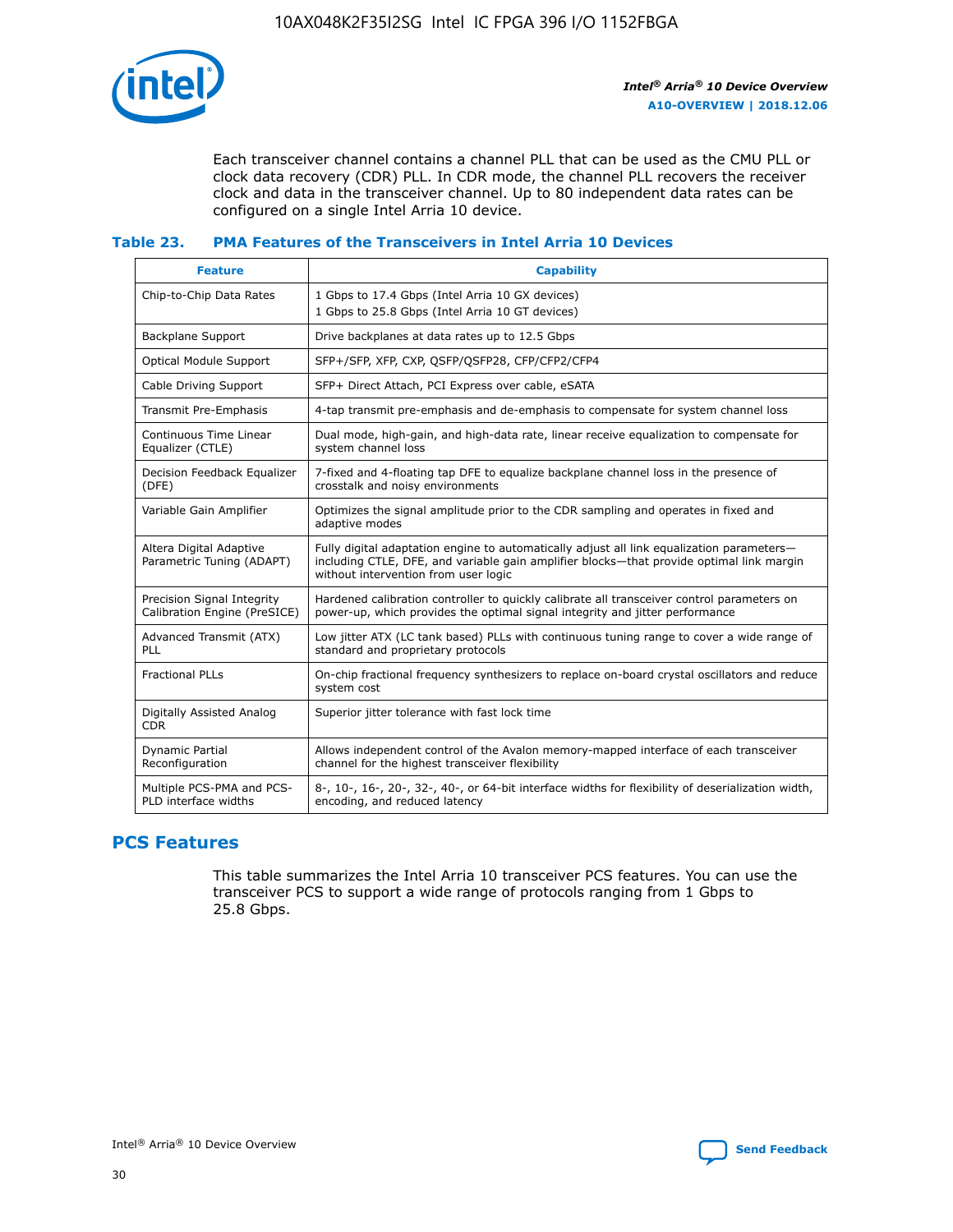

| <b>PCS</b>          | <b>Description</b>                                                                                                                                                                                                                                                                                                                                                                                             |
|---------------------|----------------------------------------------------------------------------------------------------------------------------------------------------------------------------------------------------------------------------------------------------------------------------------------------------------------------------------------------------------------------------------------------------------------|
| Standard PCS        | Operates at a data rate up to 12 Gbps<br>Supports protocols such as PCI-Express, CPRI 4.2+, GigE, IEEE 1588 in Hard PCS<br>Implements other protocols using Basic/Custom (Standard PCS) transceiver<br>configuration rules.                                                                                                                                                                                    |
| <b>Enhanced PCS</b> | Performs functions common to most serial data industry standards, such as word<br>alignment, encoding/decoding, and framing, before data is sent or received off-chip<br>through the PMA<br>• Handles data transfer to and from the FPGA fabric<br>Handles data transfer internally to and from the PMA<br>Provides frequency compensation<br>Performs channel bonding for multi-channel low skew applications |
| PCIe Gen3 PCS       | Supports the seamless switching of Data and Clock between the Gen1, Gen2, and Gen3<br>data rates<br>Provides support for PIPE 3.0 features<br>Supports the PIPE interface with the Hard IP enabled, as well as with the Hard IP<br>bypassed                                                                                                                                                                    |

#### **Related Information**

- PCIe Gen1, Gen2, and Gen3 Hard IP on page 26
- Interlaken Support on page 26
- 10 Gbps Ethernet Support on page 26

# **PCS Protocol Support**

This table lists some of the protocols supported by the Intel Arria 10 transceiver PCS. For more information about the blocks in the transmitter and receiver data paths, refer to the related information.

| <b>Protocol</b>                                 | <b>Data Rate</b><br>(Gbps) | <b>Transceiver IP</b>       | <b>PCS Support</b>                      |
|-------------------------------------------------|----------------------------|-----------------------------|-----------------------------------------|
| PCIe Gen3 x1, x2, x4, x8                        | 8.0                        | Native PHY (PIPE)           | Standard PCS and PCIe<br>Gen3 PCS       |
| PCIe Gen2 x1, x2, x4, x8                        | 5.0                        | Native PHY (PIPE)           | <b>Standard PCS</b>                     |
| PCIe Gen1 x1, x2, x4, x8                        | 2.5                        | Native PHY (PIPE)           | Standard PCS                            |
| 1000BASE-X Gigabit Ethernet                     | 1.25                       | Native PHY                  | <b>Standard PCS</b>                     |
| 1000BASE-X Gigabit Ethernet with<br>IEEE 1588v2 | 1.25                       | Native PHY                  | Standard PCS                            |
| 10GBASE-R                                       | 10.3125                    | Native PHY                  | <b>Enhanced PCS</b>                     |
| 10GBASE-R with IEEE 1588v2                      | 10.3125                    | Native PHY                  | <b>Enhanced PCS</b>                     |
| 10GBASE-R with KR FEC                           | 10.3125                    | Native PHY                  | <b>Enhanced PCS</b>                     |
| 10GBASE-KR and 1000BASE-X                       | 10.3125                    | 1G/10GbE and 10GBASE-KR PHY | Standard PCS and<br><b>Enhanced PCS</b> |
| Interlaken (CEI-6G/11G)                         | 3.125 to 17.4              | Native PHY                  | <b>Enhanced PCS</b>                     |
| SFI-S/SFI-5.2                                   | 11.2                       | Native PHY                  | <b>Enhanced PCS</b>                     |
| $10G$ SDI                                       | 10.692                     | Native PHY                  | <b>Enhanced PCS</b>                     |
|                                                 |                            |                             | continued                               |

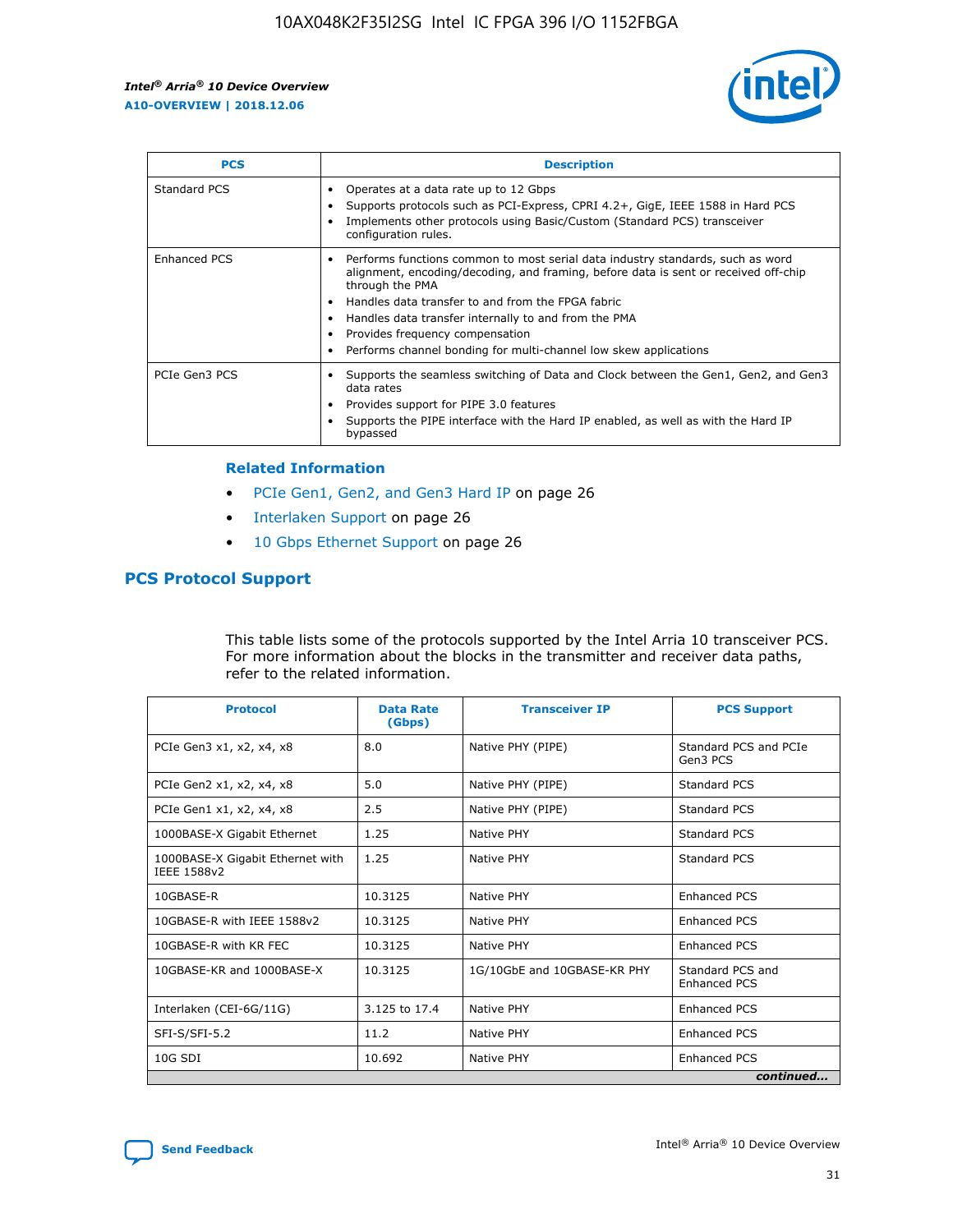

| <b>Protocol</b>      | <b>Data Rate</b><br>(Gbps) | <b>Transceiver IP</b> | <b>PCS Support</b> |
|----------------------|----------------------------|-----------------------|--------------------|
| CPRI 6.0 (64B/66B)   | 0.6144 to<br>10.1376       | Native PHY            | Enhanced PCS       |
| CPRI 4.2 (8B/10B)    | 0.6144 to<br>9.8304        | Native PHY            | Standard PCS       |
| OBSAI RP3 v4.2       | 0.6144 to 6.144            | Native PHY            | Standard PCS       |
| SD-SDI/HD-SDI/3G-SDI | $0.143(12)$ to<br>2.97     | Native PHY            | Standard PCS       |

# **Related Information**

#### [Intel Arria 10 Transceiver PHY User Guide](https://www.intel.com/content/www/us/en/programmable/documentation/nik1398707230472.html#nik1398707091164)

Provides more information about the supported transceiver protocols and PHY IP, the PMA architecture, and the standard, enhanced, and PCIe Gen3 PCS architecture.

# **SoC with Hard Processor System**

Each SoC device combines an FPGA fabric and a hard processor system (HPS) in a single device. This combination delivers the flexibility of programmable logic with the power and cost savings of hard IP in these ways:

- Reduces board space, system power, and bill of materials cost by eliminating a discrete embedded processor
- Allows you to differentiate the end product in both hardware and software, and to support virtually any interface standard
- Extends the product life and revenue through in-field hardware and software updates

 $(12)$  The 0.143 Gbps data rate is supported using oversampling of user logic that you must implement in the FPGA fabric.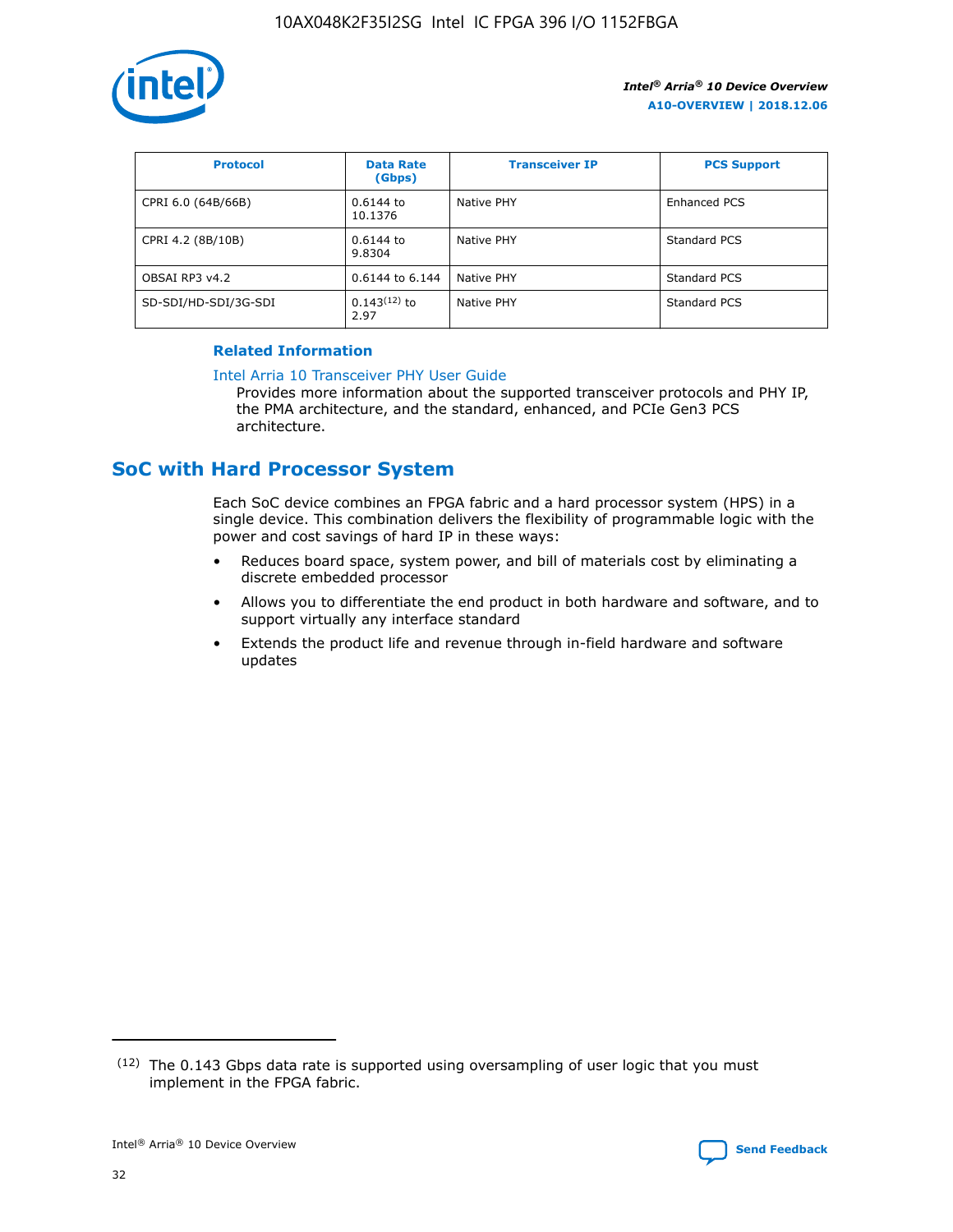

#### **Figure 9. HPS Block Diagram**

This figure shows a block diagram of the HPS with the dual ARM Cortex-A9 MPCore processor.



# **Key Advantages of 20-nm HPS**

The 20-nm HPS strikes a balance between enabling maximum software compatibility with 28-nm SoCs while still improving upon the 28-nm HPS architecture. These improvements address the requirements of the next generation target markets such as wireless and wireline communications, compute and storage equipment, broadcast and military in terms of performance, memory bandwidth, connectivity via backplane and security.

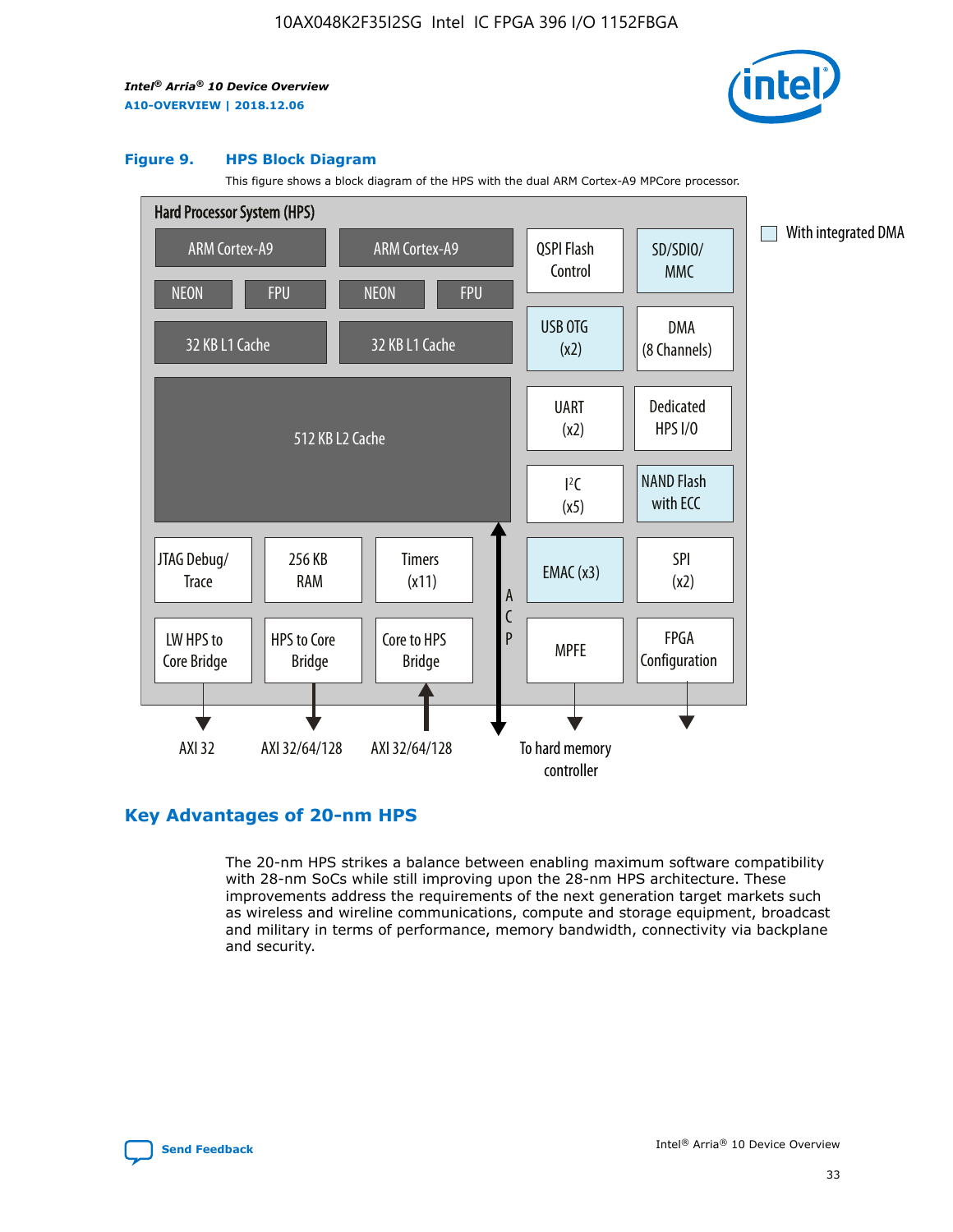

## **Table 24. Improvements in 20 nm HPS**

This table lists the key improvements of the 20 nm HPS compared to the 28 nm HPS.

| Advantages/<br><b>Improvements</b>                          | <b>Description</b>                                                                                                                                                                                                                                                                                                                                                                                                                                                                                                                                                                                                                                                                                                                                                                                                                                                                                                      |
|-------------------------------------------------------------|-------------------------------------------------------------------------------------------------------------------------------------------------------------------------------------------------------------------------------------------------------------------------------------------------------------------------------------------------------------------------------------------------------------------------------------------------------------------------------------------------------------------------------------------------------------------------------------------------------------------------------------------------------------------------------------------------------------------------------------------------------------------------------------------------------------------------------------------------------------------------------------------------------------------------|
| Increased performance and<br>overdrive capability           | While the nominal processor frequency is 1.2 GHz, the 20 nm HPS offers an "overdrive"<br>feature which enables a higher processor operating frequency. This requires a higher supply<br>voltage value that is unique to the HPS and may require a separate regulator.                                                                                                                                                                                                                                                                                                                                                                                                                                                                                                                                                                                                                                                   |
| Increased processor memory<br>bandwidth and DDR4<br>support | Up to 64-bit DDR4 memory at 2,400 Mbps support is available for the processor. The hard<br>memory controller for the HPS comprises a multi-port front end that manages connections<br>to a single port memory controller. The multi-port front end allows logic core and the HPS<br>to share ports and thereby the available bandwidth of the memory controller.                                                                                                                                                                                                                                                                                                                                                                                                                                                                                                                                                        |
| Flexible I/O sharing                                        | An advanced I/O pin muxing scheme allows improved sharing of I/O between the HPS and<br>the core logic. The following types of I/O are available for SoC:<br>17 dedicated I/Os-physically located inside the HPS block and are not accessible to<br>logic within the core. The 17 dedicated I/Os are used for HPS clock, resets, and<br>interfacing with boot devices, QSPI, and SD/MMC.<br>48 direct shared I/O-located closest to the HPS block and are ideal for high speed HPS<br>peripherals such as EMAC, USB, and others. There is one bank of 48 I/Os that supports<br>direct sharing where the 48 I/Os can be shared 12 I/Os at a time.<br>Standard (shared) I/O-all standard I/Os can be shared by the HPS peripherals and any<br>logic within the core. For designs where more than 48 I/Os are reguired to fully use all<br>the peripherals in the HPS, these I/Os can be connected through the core logic. |
| <b>EMAC</b> core                                            | Three EMAC cores are available in the HPS. The EMAC cores enable an application to<br>support two redundant Ethernet connections; for example, backplane, or two EMAC cores<br>for managing IEEE 1588 time stamp information while allowing a third EMAC core for debug<br>and configuration. All three EMACs can potentially share the same time stamps, simplifying<br>the 1588 time stamping implementation. A new serial time stamp interface allows core<br>logic to access and read the time stamp values. The integrated EMAC controllers can be<br>connected to external Ethernet PHY through the provided MDIO or I <sup>2</sup> C interface.                                                                                                                                                                                                                                                                  |
| On-chip memory                                              | The on-chip memory is updated to 256 KB support and can support larger data sets and<br>real time algorithms.                                                                                                                                                                                                                                                                                                                                                                                                                                                                                                                                                                                                                                                                                                                                                                                                           |
| <b>ECC</b> enhancements                                     | Improvements in L2 Cache ECC management allow identification of errors down to the<br>address level. ECC enhancements also enable improved error injection and status reporting<br>via the introduction of new memory mapped access to syndrome and data signals.                                                                                                                                                                                                                                                                                                                                                                                                                                                                                                                                                                                                                                                       |
| HPS to FPGA Interconnect<br>Backbone                        | Although the HPS and the Logic Core can operate independently, they are tightly coupled<br>via a high-bandwidth system interconnect built from high-performance ARM AMBA AXI bus<br>bridges. IP bus masters in the FPGA fabric have access to HPS bus slaves via the FPGA-to-<br>HPS interconnect. Similarly, HPS bus masters have access to bus slaves in the core fabric<br>via the HPS-to-FPGA bridge. Both bridges are AMBA AXI-3 compliant and support<br>simultaneous read and write transactions. Up to three masters within the core fabric can<br>share the HPS SDRAM controller with the processor. Additionally, the processor can be used<br>to configure the core fabric under program control via a dedicated 32-bit configuration port.                                                                                                                                                                  |
| FPGA configuration and HPS<br>booting                       | The FPGA fabric and HPS in the SoCs are powered independently. You can reduce the clock<br>frequencies or gate the clocks to reduce dynamic power.<br>You can configure the FPGA fabric and boot the HPS independently, in any order, providing<br>you with more design flexibility.                                                                                                                                                                                                                                                                                                                                                                                                                                                                                                                                                                                                                                    |
| Security                                                    | New security features have been introduced for anti-tamper management, secure boot,<br>encryption (AES), and authentication (SHA).                                                                                                                                                                                                                                                                                                                                                                                                                                                                                                                                                                                                                                                                                                                                                                                      |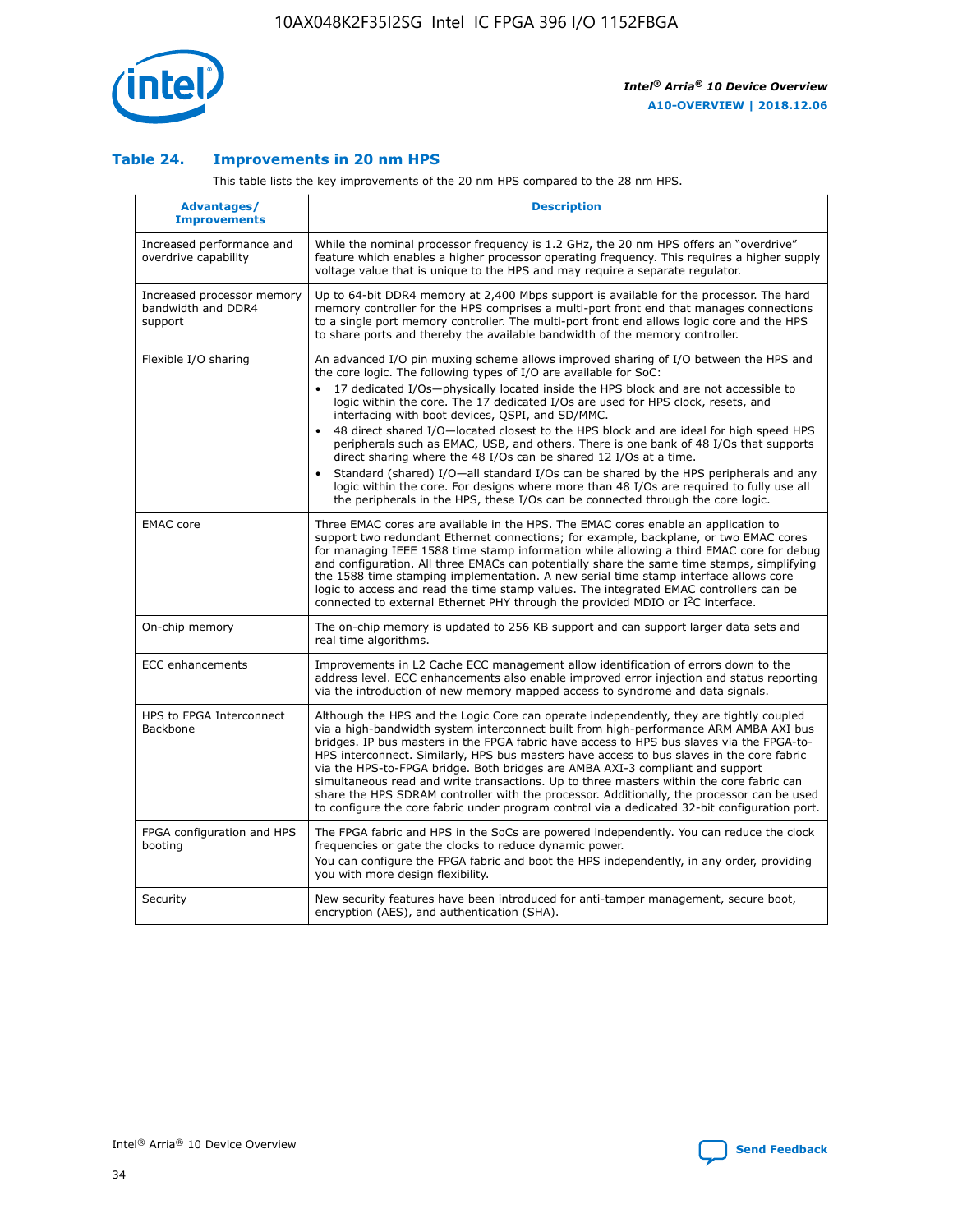

# **Features of the HPS**

The HPS has the following features:

- 1.2-GHz, dual-core ARM Cortex-A9 MPCore processor with up to 1.5-GHz via overdrive
	- ARMv7-A architecture that runs 32-bit ARM instructions, 16-bit and 32-bit Thumb instructions, and 8-bit Java byte codes in Jazelle style
	- Superscalar, variable length, out-of-order pipeline with dynamic branch prediction
	- Instruction Efficiency 2.5 MIPS/MHz, which provides total performance of 7500 MIPS at 1.5 GHz
- Each processor core includes:
	- 32 KB of L1 instruction cache, 32 KB of L1 data cache
	- Single- and double-precision floating-point unit and NEON media engine
	- CoreSight debug and trace technology
	- Snoop Control Unit (SCU) and Acceleration Coherency Port (ACP)
- 512 KB of shared L2 cache
- 256 KB of scratch RAM
- Hard memory controller with support for DDR3, DDR4 and optional error correction code (ECC) support
- Multiport Front End (MPFE) Scheduler interface to the hard memory controller
- 8-channel direct memory access (DMA) controller
- QSPI flash controller with SIO, DIO, QIO SPI Flash support
- NAND flash controller (ONFI 1.0 or later) with DMA and ECC support, updated to support 8 and 16-bit Flash devices and new command DMA to offload CPU for fast power down recovery
- Updated SD/SDIO/MMC controller to eMMC 4.5 with DMA with CE-ATA digital command support
- 3 10/100/1000 Ethernet media access control (MAC) with DMA
- 2 USB On-the-Go (OTG) controllers with DMA
- $\bullet$  5 I<sup>2</sup>C controllers (3 can be used by EMAC for MIO to external PHY)
- 2 UART 16550 Compatible controllers
- 4 serial peripheral interfaces (SPI) (2 Master, 2 Slaves)
- 62 programmable general-purpose I/Os, which includes 48 direct share I/Os that allows the HPS peripherals to connect directly to the FPGA I/Os
- 7 general-purpose timers
- 4 watchdog timers
- Anti-tamper, Secure Boot, Encryption (AES) and Authentication (SHA)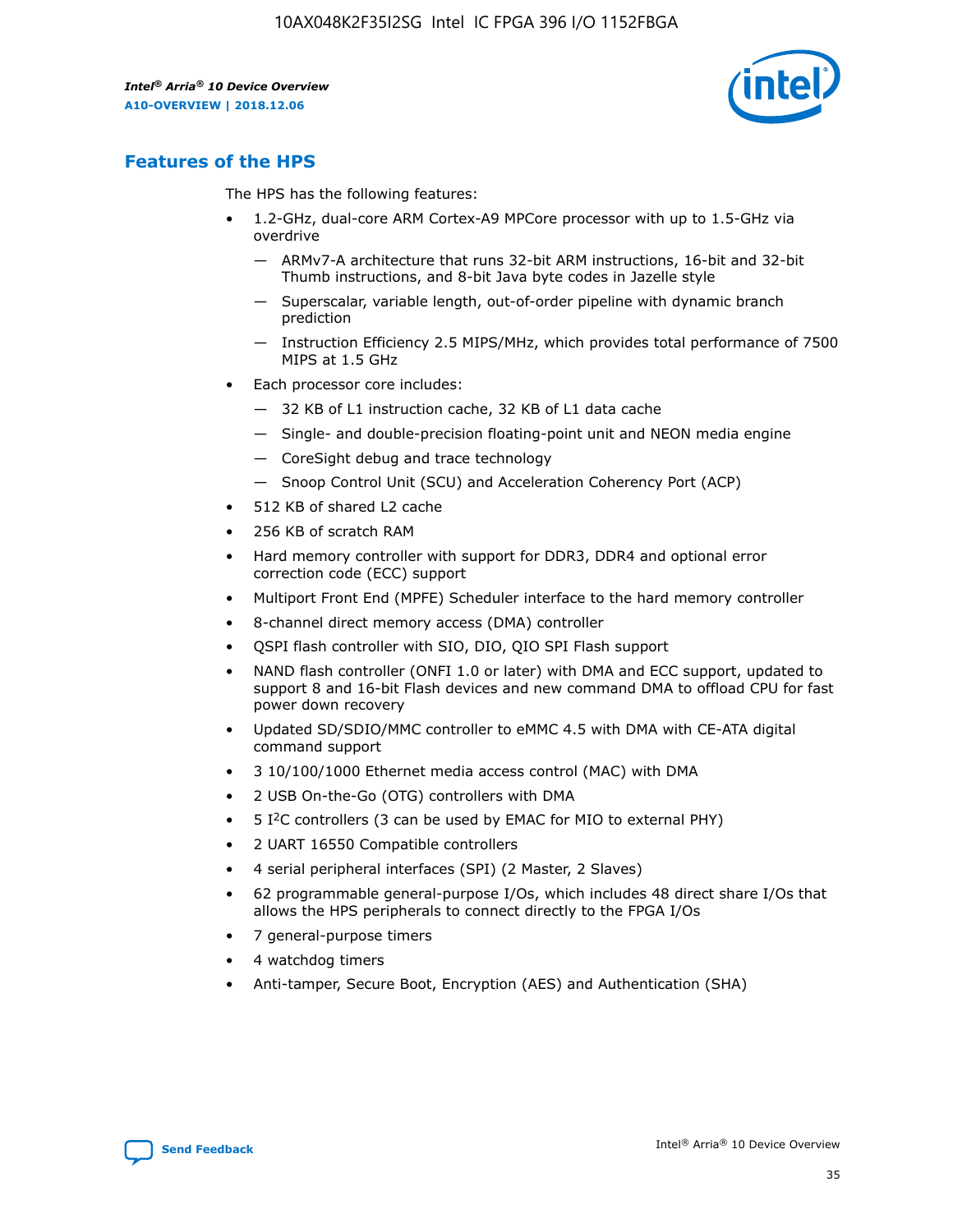

# **System Peripherals and Debug Access Port**

Each Ethernet MAC, USB OTG, NAND flash controller, and SD/MMC controller module has an integrated DMA controller. For modules without an integrated DMA controller, an additional DMA controller module provides up to eight channels of high-bandwidth data transfers. Peripherals that communicate off-chip are multiplexed with other peripherals at the HPS pin level. This allows you to choose which peripherals interface with other devices on your PCB.

The debug access port provides interfaces to industry standard JTAG debug probes and supports ARM CoreSight debug and core traces to facilitate software development.

## **HPS–FPGA AXI Bridges**

The HPS–FPGA bridges, which support the Advanced Microcontroller Bus Architecture (AMBA) Advanced eXtensible Interface (AXI™) specifications, consist of the following bridges:

- FPGA-to-HPS AMBA AXI bridge—a high-performance bus supporting 32, 64, and 128 bit data widths that allows the FPGA fabric to issue transactions to slaves in the HPS.
- HPS-to-FPGA Avalon/AMBA AXI bridge—a high-performance bus supporting 32, 64, and 128 bit data widths that allows the HPS to issue transactions to slaves in the FPGA fabric.
- Lightweight HPS-to-FPGA AXI bridge—a lower latency 32 bit width bus that allows the HPS to issue transactions to soft peripherals in the FPGA fabric. This bridge is primarily used for control and status register (CSR) accesses to peripherals in the FPGA fabric.

The HPS–FPGA AXI bridges allow masters in the FPGA fabric to communicate with slaves in the HPS logic, and vice versa. For example, the HPS-to-FPGA AXI bridge allows you to share memories instantiated in the FPGA fabric with one or both microprocessors in the HPS, while the FPGA-to-HPS AXI bridge allows logic in the FPGA fabric to access the memory and peripherals in the HPS.

Each HPS–FPGA bridge also provides asynchronous clock crossing for data transferred between the FPGA fabric and the HPS.

#### **HPS SDRAM Controller Subsystem**

The HPS SDRAM controller subsystem contains a multiport SDRAM controller and DDR PHY that are shared between the FPGA fabric (through the FPGA-to-HPS SDRAM interface), the level 2 (L2) cache, and the level 3 (L3) system interconnect. The FPGA-to-HPS SDRAM interface supports AMBA AXI and Avalon® Memory-Mapped (Avalon-MM) interface standards, and provides up to six individual ports for access by masters implemented in the FPGA fabric.

The HPS SDRAM controller supports up to 3 masters (command ports), 3x 64-bit read data ports and 3x 64-bit write data ports.

To maximize memory performance, the SDRAM controller subsystem supports command and data reordering, deficit round-robin arbitration with aging, and high-priority bypass features.

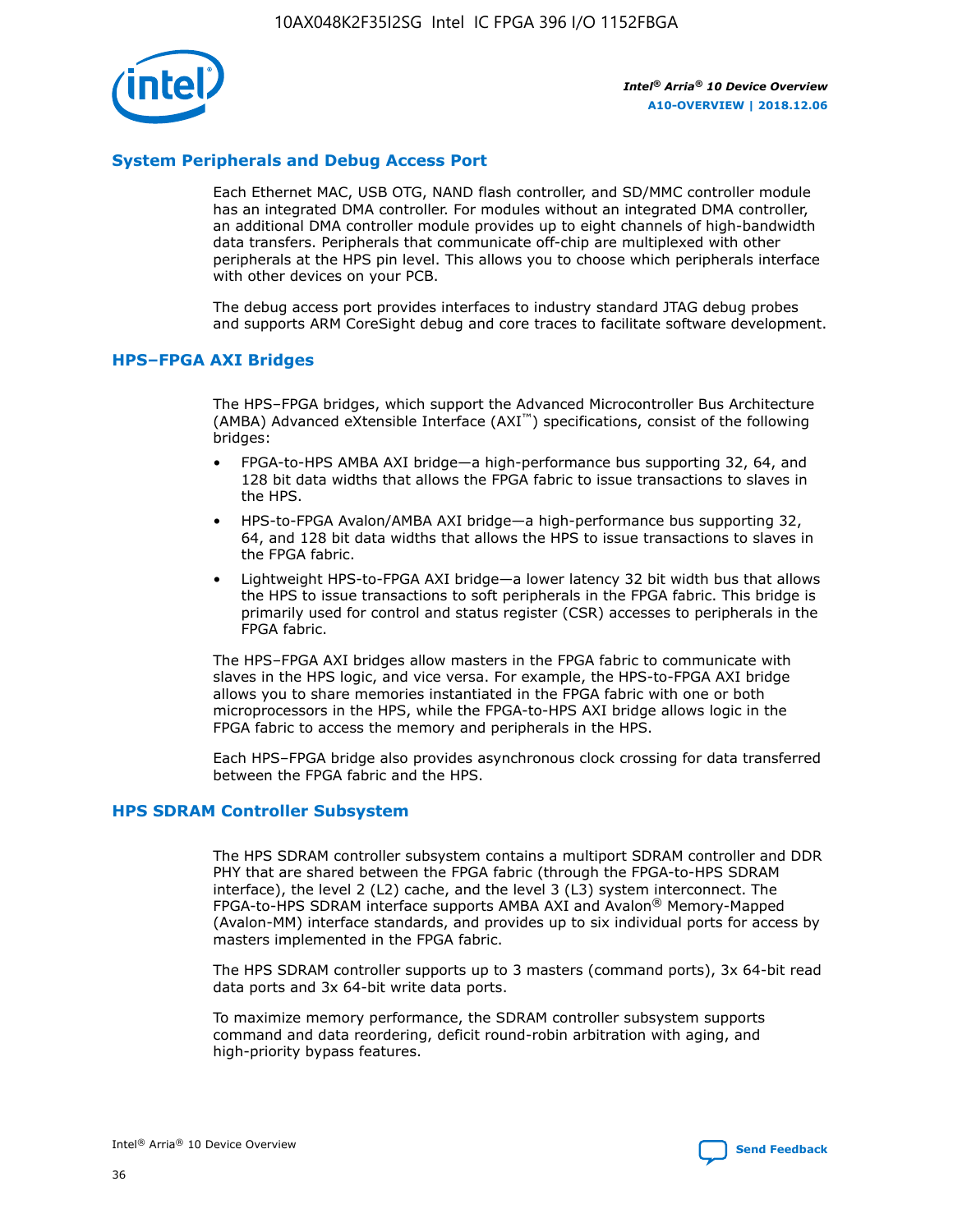

# **FPGA Configuration and HPS Booting**

The FPGA fabric and HPS in the SoC FPGA must be powered at the same time. You can reduce the clock frequencies or gate the clocks to reduce dynamic power.

Once powered, the FPGA fabric and HPS can be configured independently thus providing you with more design flexibility:

- You can boot the HPS independently. After the HPS is running, the HPS can fully or partially reconfigure the FPGA fabric at any time under software control. The HPS can also configure other FPGAs on the board through the FPGA configuration controller.
- Configure the FPGA fabric first, and then boot the HPS from memory accessible to the FPGA fabric.

## **Hardware and Software Development**

For hardware development, you can configure the HPS and connect your soft logic in the FPGA fabric to the HPS interfaces using the Platform Designer system integration tool in the Intel Quartus Prime software.

For software development, the ARM-based SoC FPGA devices inherit the rich software development ecosystem available for the ARM Cortex-A9 MPCore processor. The software development process for Intel SoC FPGAs follows the same steps as those for other SoC devices from other manufacturers. Support for Linux\*, VxWorks\*, and other operating systems are available for the SoC FPGAs. For more information on the operating systems support availability, contact the Intel FPGA sales team.

You can begin device-specific firmware and software development on the Intel SoC FPGA Virtual Target. The Virtual Target is a fast PC-based functional simulation of a target development system—a model of a complete development board. The Virtual Target enables the development of device-specific production software that can run unmodified on actual hardware.

# **Dynamic and Partial Reconfiguration**

The Intel Arria 10 devices support dynamic and partial reconfiguration. You can use dynamic and partial reconfiguration simultaneously to enable seamless reconfiguration of both the device core and transceivers.

# **Dynamic Reconfiguration**

You can reconfigure the PMA and PCS blocks while the device continues to operate. This feature allows you to change the data rates, protocol, and analog settings of a channel in a transceiver bank without affecting on-going data transfer in other transceiver banks. This feature is ideal for applications that require dynamic multiprotocol or multirate support.

# **Partial Reconfiguration**

Using partial reconfiguration, you can reconfigure some parts of the device while keeping the device in operation.

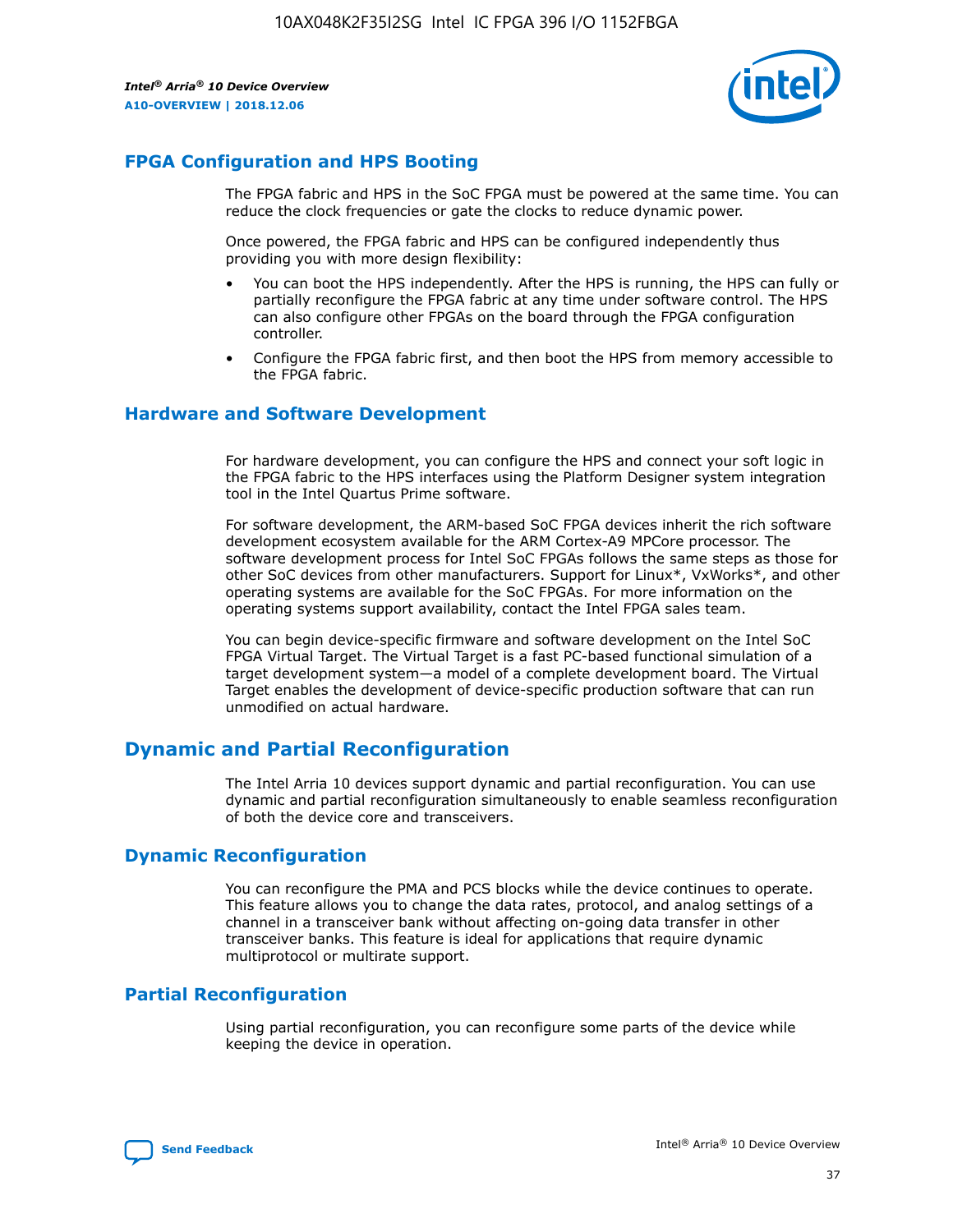

Instead of placing all device functions in the FPGA fabric, you can store some functions that do not run simultaneously in external memory and load them only when required. This capability increases the effective logic density of the device, and lowers cost and power consumption.

In the Intel solution, you do not have to worry about intricate device architecture to perform a partial reconfiguration. The partial reconfiguration capability is built into the Intel Quartus Prime design software, making such time-intensive task simple.

Intel Arria 10 devices support partial reconfiguration in the following configuration options:

- Using an internal host:
	- All supported configuration modes where the FPGA has access to external memory devices such as serial and parallel flash memory.
	- Configuration via Protocol [CvP (PCIe)]
- Using an external host—passive serial (PS), fast passive parallel (FPP) x8, FPP x16, and FPP x32 I/O interface.

# **Enhanced Configuration and Configuration via Protocol**

## **Table 25. Configuration Schemes and Features of Intel Arria 10 Devices**

Intel Arria 10 devices support 1.8 V programming voltage and several configuration schemes.

| <b>Scheme</b>                                                          | <b>Data</b><br><b>Width</b> | <b>Max Clock</b><br>Rate<br>(MHz) | <b>Max Data</b><br>Rate<br>(Mbps)<br>(13) | <b>Decompression</b> | <b>Design</b><br>Security <sup>(1</sup><br>4) | <b>Partial</b><br>Reconfiguration<br>(15) | <b>Remote</b><br><b>System</b><br><b>Update</b> |
|------------------------------------------------------------------------|-----------------------------|-----------------------------------|-------------------------------------------|----------------------|-----------------------------------------------|-------------------------------------------|-------------------------------------------------|
| <b>JTAG</b>                                                            | 1 bit                       | 33                                | 33                                        |                      |                                               | Yes(16)                                   |                                                 |
| Active Serial (AS)<br>through the<br>EPCO-L<br>configuration<br>device | 1 bit,<br>4 bits            | 100                               | 400                                       | Yes                  | Yes                                           | Yes(16)                                   | Yes                                             |
| Passive serial (PS)<br>through CPLD or<br>external<br>microcontroller  | 1 bit                       | 100                               | 100                                       | Yes                  | Yes                                           | Yes <sup>(16)</sup>                       | Parallel<br>Flash<br>Loader<br>(PFL) IP<br>core |
|                                                                        |                             |                                   |                                           |                      |                                               |                                           | continued                                       |

<sup>(13)</sup> Enabling either compression or design security features affects the maximum data rate. Refer to the Intel Arria 10 Device Datasheet for more information.

<sup>(14)</sup> Encryption and compression cannot be used simultaneously.

 $(15)$  Partial reconfiguration is an advanced feature of the device family. If you are interested in using partial reconfiguration, contact Intel for support.

 $(16)$  Partial configuration can be performed only when it is configured as internal host.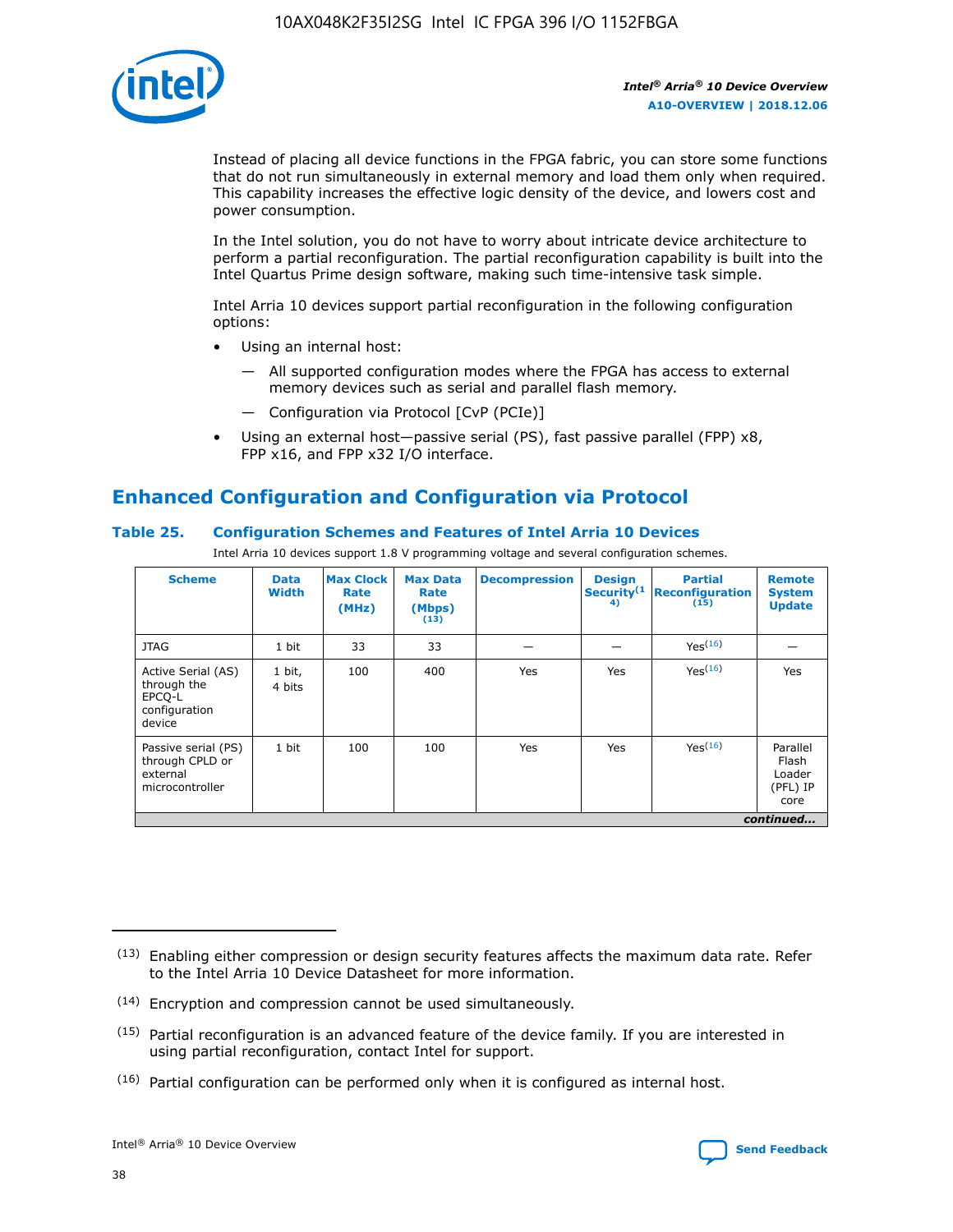

| <b>Scheme</b>                                   | <b>Data</b><br><b>Width</b> | <b>Max Clock</b><br>Rate<br>(MHz) | <b>Max Data</b><br>Rate<br>(Mbps)<br>(13) | <b>Decompression</b> | <b>Design</b><br>Security <sup>(1</sup><br>4) | <b>Partial</b><br><b>Reconfiguration</b><br>(15) | <b>Remote</b><br><b>System</b><br><b>Update</b> |
|-------------------------------------------------|-----------------------------|-----------------------------------|-------------------------------------------|----------------------|-----------------------------------------------|--------------------------------------------------|-------------------------------------------------|
| Fast passive                                    | 8 bits                      | 100                               | 3200                                      | Yes                  | Yes                                           | Yes(17)                                          | PFL IP                                          |
| parallel (FPP)<br>through CPLD or               | 16 bits                     |                                   |                                           | Yes                  | Yes                                           |                                                  | core                                            |
| external<br>microcontroller                     | 32 bits                     |                                   |                                           | Yes                  | Yes                                           |                                                  |                                                 |
| Configuration via                               | 16 bits                     | 100                               | 3200                                      | Yes                  | Yes                                           | Yes <sup>(17)</sup>                              |                                                 |
| <b>HPS</b>                                      | 32 bits                     |                                   |                                           | Yes                  | Yes                                           |                                                  |                                                 |
| Configuration via<br>Protocol [CvP<br>$(PCIe*)$ | x1, x2,<br>x4, x8<br>lanes  |                                   | 8000                                      | Yes                  | Yes                                           | Yes(16)                                          |                                                 |

You can configure Intel Arria 10 devices through PCIe using Configuration via Protocol (CvP). The Intel Arria 10 CvP implementation conforms to the PCIe 100 ms power-up-to-active time requirement.

#### **Related Information**

[Configuration via Protocol \(CvP\) Implementation in Intel FPGAs User Guide](https://www.intel.com/content/www/us/en/programmable/documentation/dsu1441819344145.html#dsu1442269728522) Provides more information about the CvP configuration scheme.

# **SEU Error Detection and Correction**

Intel Arria 10 devices offer robust and easy-to-use single-event upset (SEU) error detection and correction circuitry.

The detection and correction circuitry includes protection for Configuration RAM (CRAM) programming bits and user memories. The CRAM is protected by a continuously running CRC error detection circuit with integrated ECC that automatically corrects one or two errors and detects higher order multi-bit errors. When more than two errors occur, correction is available through reloading of the core programming file, providing a complete design refresh while the FPGA continues to operate.

The physical layout of the Intel Arria 10 CRAM array is optimized to make the majority of multi-bit upsets appear as independent single-bit or double-bit errors which are automatically corrected by the integrated CRAM ECC circuitry. In addition to the CRAM protection, the M20K memory blocks also include integrated ECC circuitry and are layout-optimized for error detection and correction. The MLAB does not have ECC.

(14) Encryption and compression cannot be used simultaneously.

<sup>(17)</sup> Supported at a maximum clock rate of 100 MHz.



 $(13)$  Enabling either compression or design security features affects the maximum data rate. Refer to the Intel Arria 10 Device Datasheet for more information.

 $(15)$  Partial reconfiguration is an advanced feature of the device family. If you are interested in using partial reconfiguration, contact Intel for support.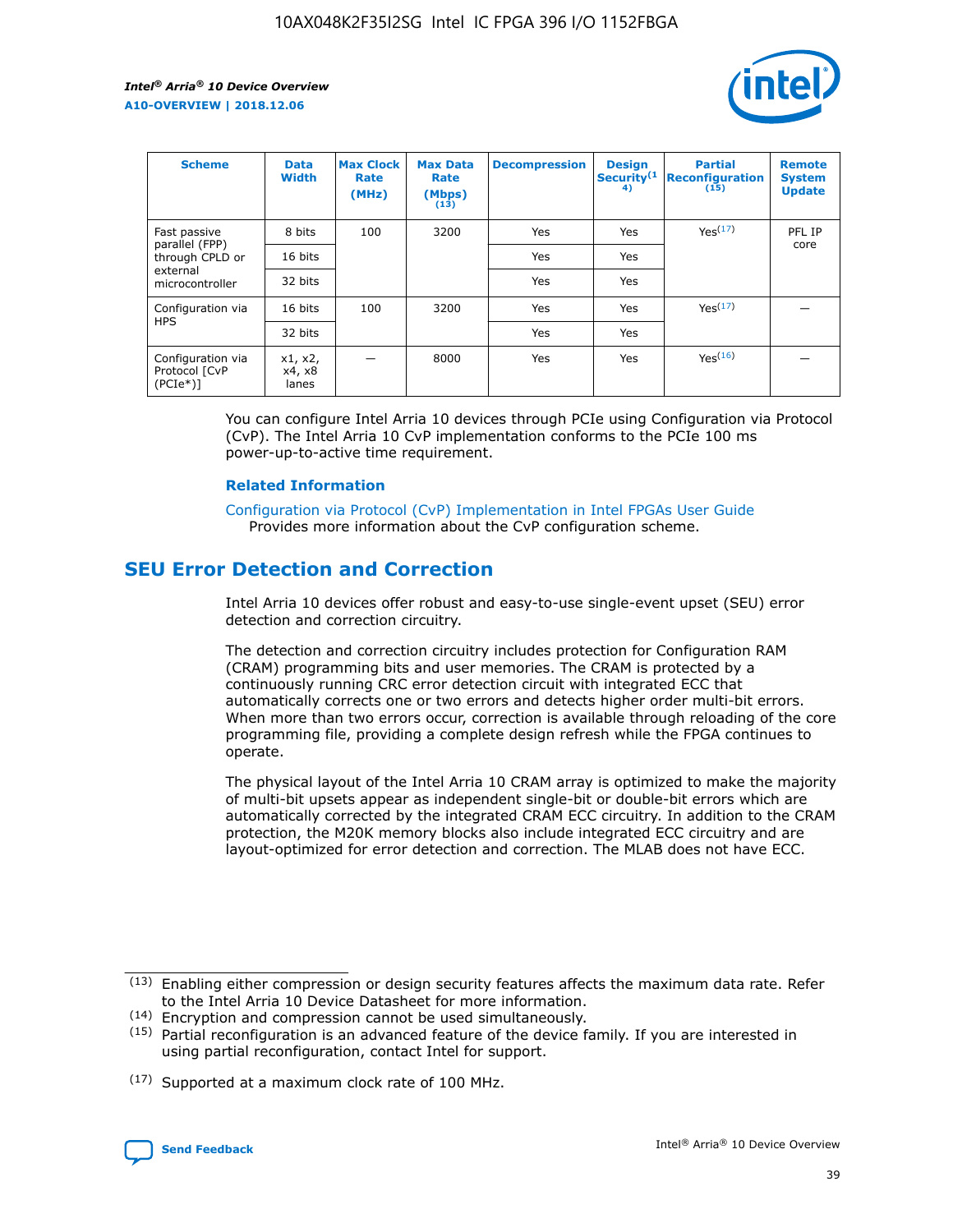

# **Power Management**

Intel Arria 10 devices leverage the advanced 20 nm process technology, a low 0.9 V core power supply, an enhanced core architecture, and several optional power reduction techniques to reduce total power consumption by as much as 40% compared to Arria V devices and as much as 60% compared to Stratix V devices.

The optional power reduction techniques in Intel Arria 10 devices include:

- **SmartVID**—a code is programmed into each device during manufacturing that allows a smart regulator to operate the device at lower core  $V_{CC}$  while maintaining performance
- **Programmable Power Technology**—non-critical timing paths are identified by the Intel Quartus Prime software and the logic in these paths is biased for low power instead of high performance
- **Low Static Power Options**—devices are available with either standard static power or low static power while maintaining performance

Furthermore, Intel Arria 10 devices feature Intel's industry-leading low power transceivers and include a number of hard IP blocks that not only reduce logic resources but also deliver substantial power savings compared to soft implementations. In general, hard IP blocks consume up to 90% less power than the equivalent soft logic implementations.

# **Incremental Compilation**

The Intel Quartus Prime software incremental compilation feature reduces compilation time and helps preserve performance to ease timing closure. The incremental compilation feature enables the partial reconfiguration flow for Intel Arria 10 devices.

Incremental compilation supports top-down, bottom-up, and team-based design flows. This feature facilitates modular, hierarchical, and team-based design flows where different designers compile their respective design sections in parallel. Furthermore, different designers or IP providers can develop and optimize different blocks of the design independently. These blocks can then be imported into the top level project.

# **Document Revision History for Intel Arria 10 Device Overview**

| <b>Document</b><br><b>Version</b> | <b>Changes</b>                                                                                                                                                                                                                                                              |
|-----------------------------------|-----------------------------------------------------------------------------------------------------------------------------------------------------------------------------------------------------------------------------------------------------------------------------|
| 2018.12.06                        | Added links to Intel Arria 10 device errata documents.<br>Removed automotive temperature option from the Intel Arria 10 GX devices.<br>Removed -3 fabric speed grade from the Intel Arria 10 GT devices.<br>Updated power options for the Intel Arria 10 GX and GT devices. |
| 2018.04.09                        | Updated the lowest $V_{CC}$ from 0.83 V to 0.82 V in the topic listing a summary of the device features.                                                                                                                                                                    |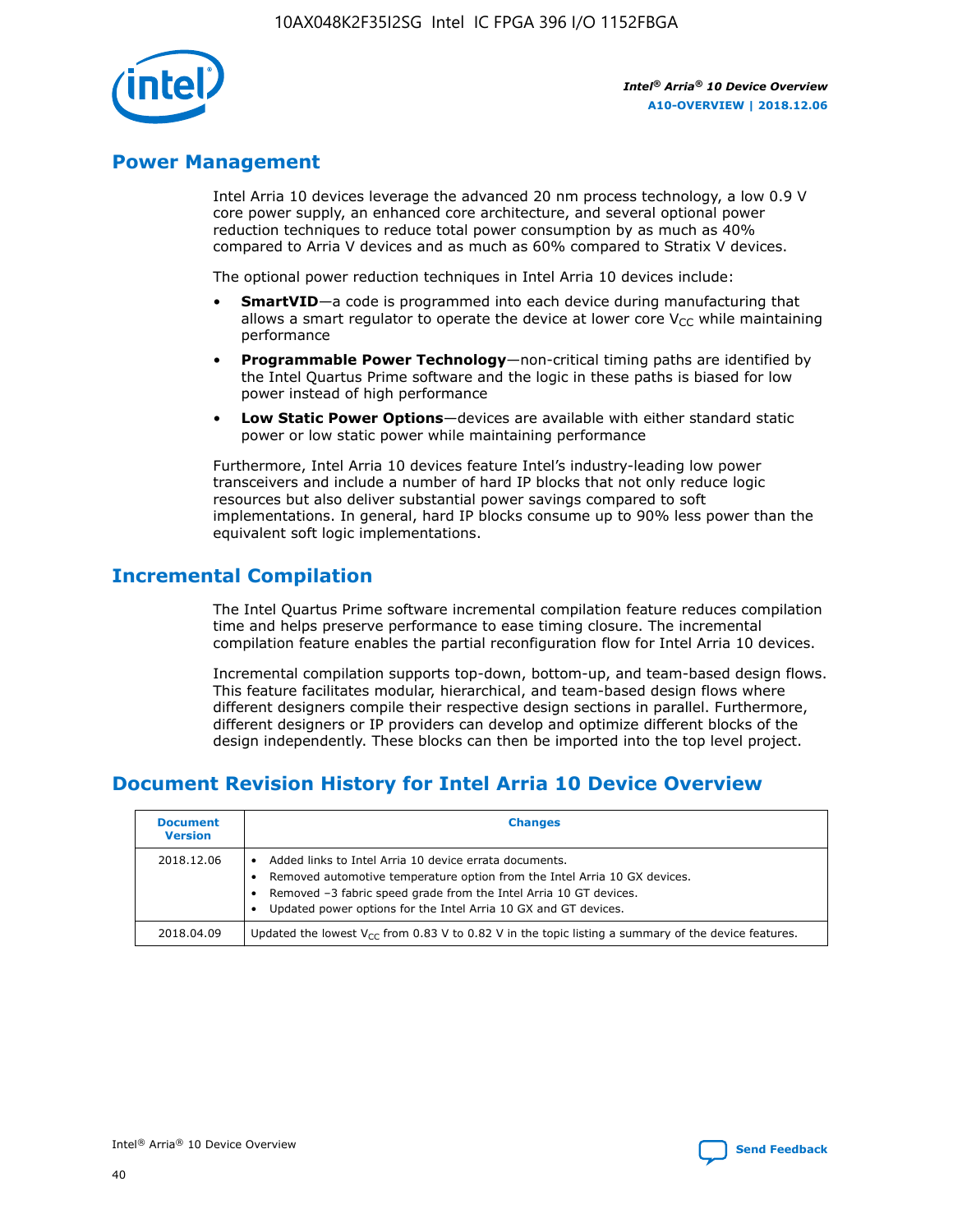*Intel® Arria® 10 Device Overview* **A10-OVERVIEW | 2018.12.06**



| <b>Date</b>    | <b>Version</b> | <b>Changes</b>                                                                                                                                                                                                                                                                                                                                                                                                                                                                                                                                                                                                                                                                                                                                                                                                                                                                                                                                                                         |
|----------------|----------------|----------------------------------------------------------------------------------------------------------------------------------------------------------------------------------------------------------------------------------------------------------------------------------------------------------------------------------------------------------------------------------------------------------------------------------------------------------------------------------------------------------------------------------------------------------------------------------------------------------------------------------------------------------------------------------------------------------------------------------------------------------------------------------------------------------------------------------------------------------------------------------------------------------------------------------------------------------------------------------------|
| January 2018   | 2018.01.17     | Updated the maximum data rate for HPS (Intel Arria 10 SX devices<br>external memory interface DDR3 controller from 2,166 Mbps to 2,133<br>Mbps.<br>Updated maximum frequency supported for half rate QDRII and QDRII<br>+ SRAM to 633 MHz in Memory Standards Supported by the Soft<br>Memory Controller table.<br>Updated transceiver backplane capability to 12.5 Gbps.<br>$\bullet$<br>Removed transceiver speed grade 5 in Sample Ordering Core and<br>$\bullet$<br>Available Options for Intel Arria 10 GX Devices figure.<br>Removed package code 40, low static power, SmartVID, industrial, and<br>military operating temperature support from Sample Ordering Core and<br>Available Options for Intel Arria 10 GT Devices figure.<br>Updated short reach transceiver rate for Intel Arria 10 GT devices to<br>25.8 Gbps.<br>Removed On-Die Instrumentation - EyeQ and Jitter Margin Tool<br>support from PMA Features of the Transceivers in Intel Arria 10 Devices<br>table. |
| September 2017 | 2017.09.20     | Updated the maximum speed of the DDR4 external memory interface from<br>1,333 MHz/2,666 Mbps to 1,200 MHz/2,400 Mbps.                                                                                                                                                                                                                                                                                                                                                                                                                                                                                                                                                                                                                                                                                                                                                                                                                                                                  |
| July 2017      | 2017.07.13     | Corrected the automotive temperature range in the figure showing the<br>available options for the Intel Arria 10 GX devices from "-40°C to 100°C"<br>to "-40°C to 125°C".                                                                                                                                                                                                                                                                                                                                                                                                                                                                                                                                                                                                                                                                                                                                                                                                              |
| July 2017      | 2017.07.06     | Added automotive temperature option to Intel Arria 10 GX device family.                                                                                                                                                                                                                                                                                                                                                                                                                                                                                                                                                                                                                                                                                                                                                                                                                                                                                                                |
| May 2017       | 2017.05.08     | Corrected protocol names with "1588" to "IEEE 1588v2".<br>$\bullet$<br>Updated the vertical migration table to remove vertical migration<br>$\bullet$<br>between Intel Arria 10 GX and Intel Arria 10 SX device variants.<br>Removed all "Preliminary" marks.<br>$\bullet$                                                                                                                                                                                                                                                                                                                                                                                                                                                                                                                                                                                                                                                                                                             |
| March 2017     | 2017.03.15     | Removed the topic about migration from Intel Arria 10 to Intel Stratix<br>$\bullet$<br>10 devices.<br>Rebranded as Intel.<br>$\bullet$                                                                                                                                                                                                                                                                                                                                                                                                                                                                                                                                                                                                                                                                                                                                                                                                                                                 |
| October 2016   | 2016.10.31     | Removed package F36 from Intel Arria 10 GX devices.<br>Updated Intel Arria 10 GT sample ordering code and maximum GX<br>$\bullet$<br>transceiver count. Intel Arria 10 GT devices are available only in the<br>SF45 package option with a maximum of 72 transceivers.                                                                                                                                                                                                                                                                                                                                                                                                                                                                                                                                                                                                                                                                                                                  |
| May 2016       | 2016.05.02     | Updated the FPGA Configuration and HPS Booting topic.<br>$\bullet$<br>Remove V <sub>CC</sub> PowerManager from the Summary of Features, Power<br>Management and Arria 10 Device Variants and packages topics. This<br>feature is no longer supported in Arria 10 devices.<br>Removed LPDDR3 from the Memory Standards Supported by the HPS<br>Hard Memory Controller table in the Memory Standards Supported by<br>Intel Arria 10 Devices topic. This standard is only supported by the<br>FPGA.<br>Removed transceiver speed grade 5 from the Device Variants and<br>Packages topic for Arria 10 GX and SX devices.                                                                                                                                                                                                                                                                                                                                                                   |
| February 2016  | 2016.02.11     | Changed the maximum Arria 10 GT datarate to 25.8 Gbps and the<br>minimum datarate to 1 Gbps globally.<br>Revised the state for Core clock networks in the Summary of Features<br>$\bullet$<br>topic.<br>Changed the transceiver parameters in the "Summary of Features for<br>$\bullet$<br>Arria 10 Devices" table.<br>• Changed the transceiver parameters in the "Maximum Resource Counts<br>for Arria 10 GT Devices" table.<br>Changed the package availability for GT devices in the "Package Plan<br>for Arria 10 GT Devices" table.<br>Changed the package configurations for GT devices in the "Migration"<br>Capability Across Arria 10 Product Lines" figure.<br>continued                                                                                                                                                                                                                                                                                                    |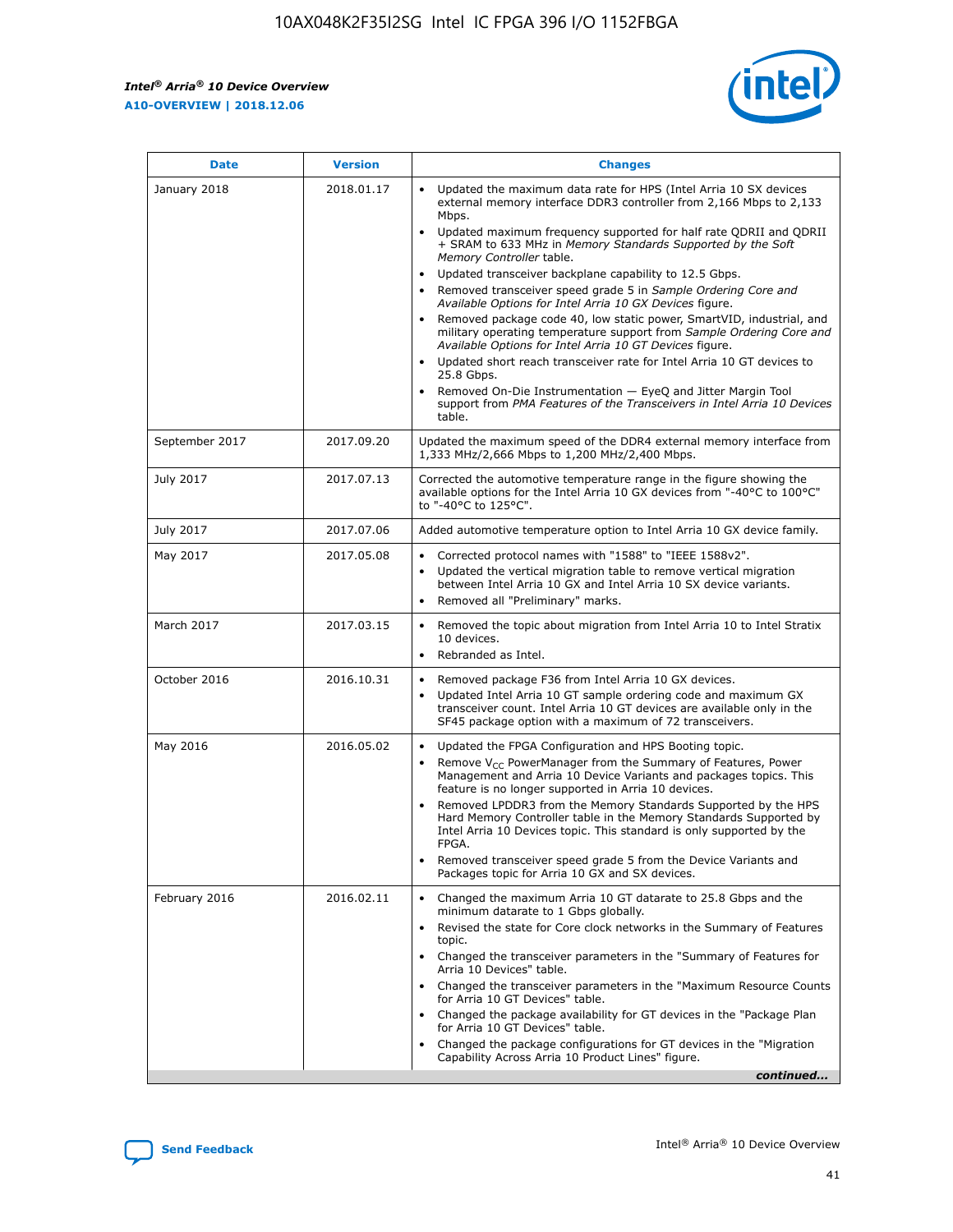

| <b>Date</b>   | <b>Version</b> | <b>Changes</b>                                                                                                                                                               |
|---------------|----------------|------------------------------------------------------------------------------------------------------------------------------------------------------------------------------|
|               |                | • Changed transceiver parameters in the "Low Power Serial Transceivers"<br>section.                                                                                          |
|               |                | • Changed the transceiver descriptions in the "Device Variants for the<br>Arria 10 Device Family" table.                                                                     |
|               |                | Changed the "Sample Ordering Code and Available Options for Arria 10<br>$\bullet$<br>GT Devices" figure.                                                                     |
|               |                | Changed the datarates for GT devices in the "PMA Features" section.                                                                                                          |
|               |                | Changed the datarates for GT devices in the "PCS Features" section.<br>$\bullet$                                                                                             |
| December 2015 | 2015.12.14     | Updated the number of M20K memory blocks for Arria 10 GX 660 from<br>2133 to 2131 and corrected the total RAM bit from 48,448 Kb to<br>48,408 Kb.                            |
|               |                | Corrected the number of DSP blocks for Arria 10 GX 660 from 1688 to<br>1687 in the table listing floating-point arithmetic resources.                                        |
| November 2015 | 2015.11.02     | Updated the maximum resources for Arria 10 GX 220, GX 320, GX 480,<br>$\bullet$<br>GX 660, SX 220, SX 320, SX 480, and SX 660.                                               |
|               |                | • Updated resource count for Arria 10 GX 320, GX 480, GX 660, SX 320,<br>SX 480, a SX 660 devices in Number of Multipliers in Intel Arria 10<br><b>Devices</b> table.        |
|               |                | Updated the available options for Arria 10 GX, GT, and SX.                                                                                                                   |
|               |                | Changed instances of Quartus II to Quartus Prime.<br>$\bullet$                                                                                                               |
| June 2015     | 2015.06.15     | Corrected label for Intel Arria 10 GT product lines in the vertical migration<br>figure.                                                                                     |
| May 2015      | 2015.05.15     | Corrected the DDR3 half rate and quarter rate maximum frequencies in the<br>table that lists the memory standards supported by the Intel Arria 10 hard<br>memory controller. |
| May 2015      | 2015.05.04     | • Added support for 13.5G JESD204b in the Summary of Features table.                                                                                                         |
|               |                | • Added a link to Arria 10 GT Channel Usage in the Arria 10 GT Package<br>Plan topic.                                                                                        |
|               |                | • Added a note to the table, Maximum Resource Counts for Arria 10 GT<br>devices.                                                                                             |
|               |                | • Updated the power requirements of the transceivers in the Low Power<br>Serial Transceivers topic.                                                                          |
| January 2015  | 2015.01.23     | • Added floating point arithmetic features in the Summary of Features<br>table.                                                                                              |
|               |                | • Updated the total embedded memory from 38.38 megabits (Mb) to<br>65.6 Mb.                                                                                                  |
|               |                | • Updated the table that lists the memory standards supported by Intel<br>Arria 10 devices.                                                                                  |
|               |                | Removed support for DDR3U, LPDDR3 SDRAM, RLDRAM 2, and DDR2.                                                                                                                 |
|               |                | Moved RLDRAM 3 support from hard memory controller to soft memory<br>controller. RLDRAM 3 support uses hard PHY with soft memory<br>controller.                              |
|               |                | Added soft memory controller support for QDR IV.<br>٠                                                                                                                        |
|               |                | Updated the maximum resource count table to include the number of<br>hard memory controllers available in each device variant.                                               |
|               |                | Updated the transceiver PCS data rate from 12.5 Gbps to 12 Gbps.<br>$\bullet$                                                                                                |
|               |                | Updated the max clock rate of PS, FPP x8, FPP x16, and Configuration<br>via HPS from 125 MHz to 100 MHz.                                                                     |
|               |                | Added a feature for fractional synthesis PLLs: PLL cascading.                                                                                                                |
|               |                | Updated the HPS programmable general-purpose I/Os from 54 to 62.<br>$\bullet$                                                                                                |
|               |                | continued                                                                                                                                                                    |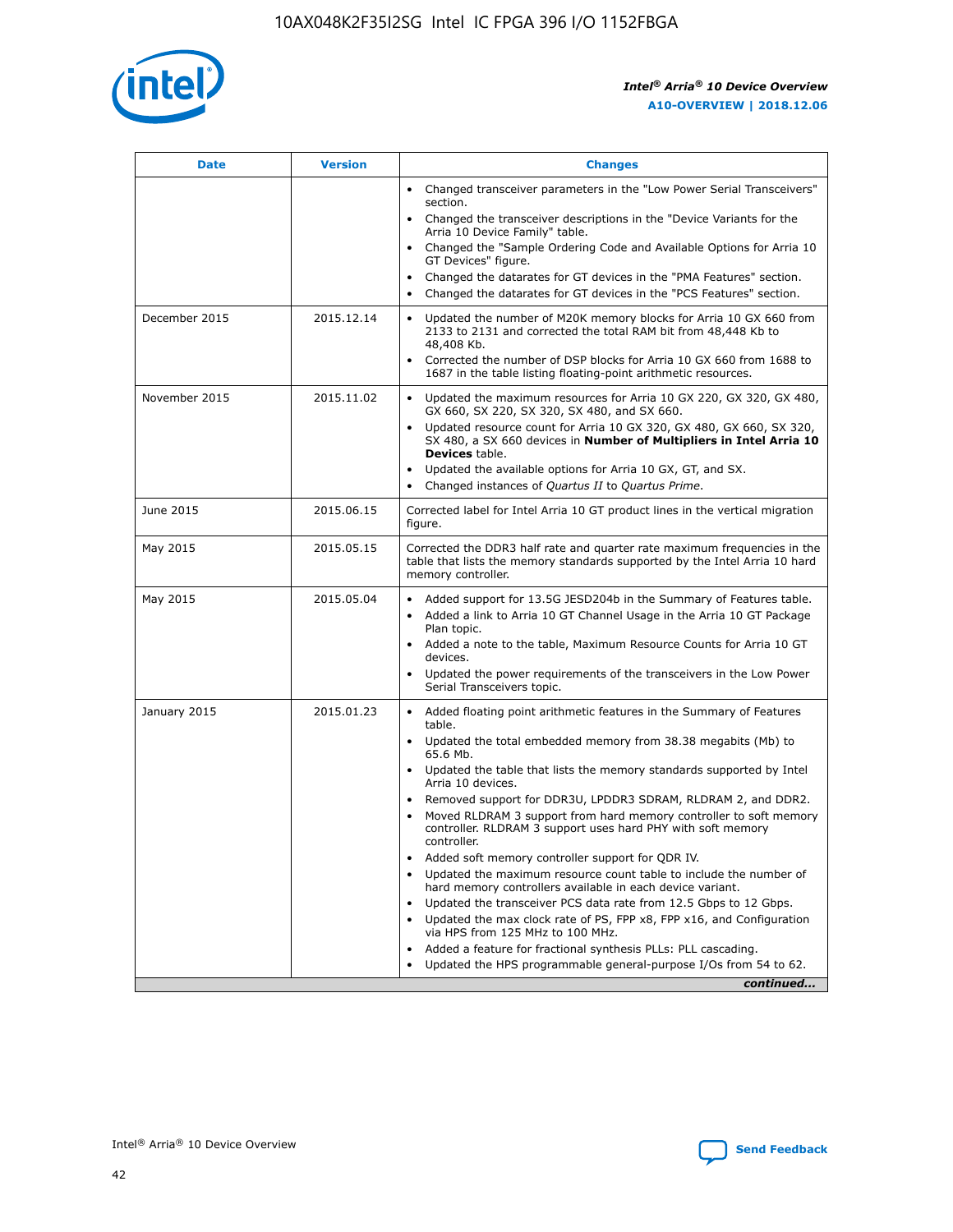r



| <b>Date</b>    | <b>Version</b> | <b>Changes</b>                                                                                                                                                                                                                                                                                                                                                                                                                                                                                                                         |
|----------------|----------------|----------------------------------------------------------------------------------------------------------------------------------------------------------------------------------------------------------------------------------------------------------------------------------------------------------------------------------------------------------------------------------------------------------------------------------------------------------------------------------------------------------------------------------------|
| September 2014 | 2014.09.30     | Corrected the 3 V I/O and LVDS I/O counts for F35 and F36 packages<br>of Arria 10 GX.<br>Corrected the 3 V I/O, LVDS I/O, and transceiver counts for the NF40<br>package of the Arria GX 570 and 660.<br>Removed 3 V I/O, LVDS I/O, and transceiver counts for the NF40<br>package of the Arria GX 900 and 1150. The NF40 package is not<br>available for Arria 10 GX 900 and 1150.                                                                                                                                                    |
| August 2014    | 2014.08.18     | Updated Memory (Kb) M20K maximum resources for Arria 10 GX 660<br>devices from 42,660 to 42,620.<br>Added GPIO columns consisting of LVDS I/O Bank and 3V I/O Bank in<br>$\bullet$<br>the Package Plan table.<br>Added how to use memory interface clock frequency higher than 533<br>$\bullet$<br>MHz in the I/O vertical migration.<br>Added information to clarify that RLDRAM3 support uses hard PHY with<br>$\bullet$<br>soft memory controller.<br>Added variable precision DSP blocks support for floating-point<br>arithmetic. |
| June 2014      | 2014.06.19     | Updated number of dedicated I/Os in the HPS block to 17.                                                                                                                                                                                                                                                                                                                                                                                                                                                                               |
| February 2014  | 2014.02.21     | Updated transceiver speed grade options for GT devices in Figure 2.                                                                                                                                                                                                                                                                                                                                                                                                                                                                    |
| February 2014  | 2014.02.06     | Updated data rate for Arria 10 GT devices from 28.1 Gbps to 28.3 Gbps.                                                                                                                                                                                                                                                                                                                                                                                                                                                                 |
| December 2013  | 2013.12.10     | Updated the HPS memory standards support from LPDDR2 to LPDDR3.<br>Updated HPS block diagram to include dedicated HPS I/O and FPGA<br>$\bullet$<br>Configuration blocks as well as repositioned SD/SDIO/MMC, DMA, SPI<br>and NAND Flash with ECC blocks.                                                                                                                                                                                                                                                                               |
| December 2013  | 2013.12.02     | Initial release.                                                                                                                                                                                                                                                                                                                                                                                                                                                                                                                       |